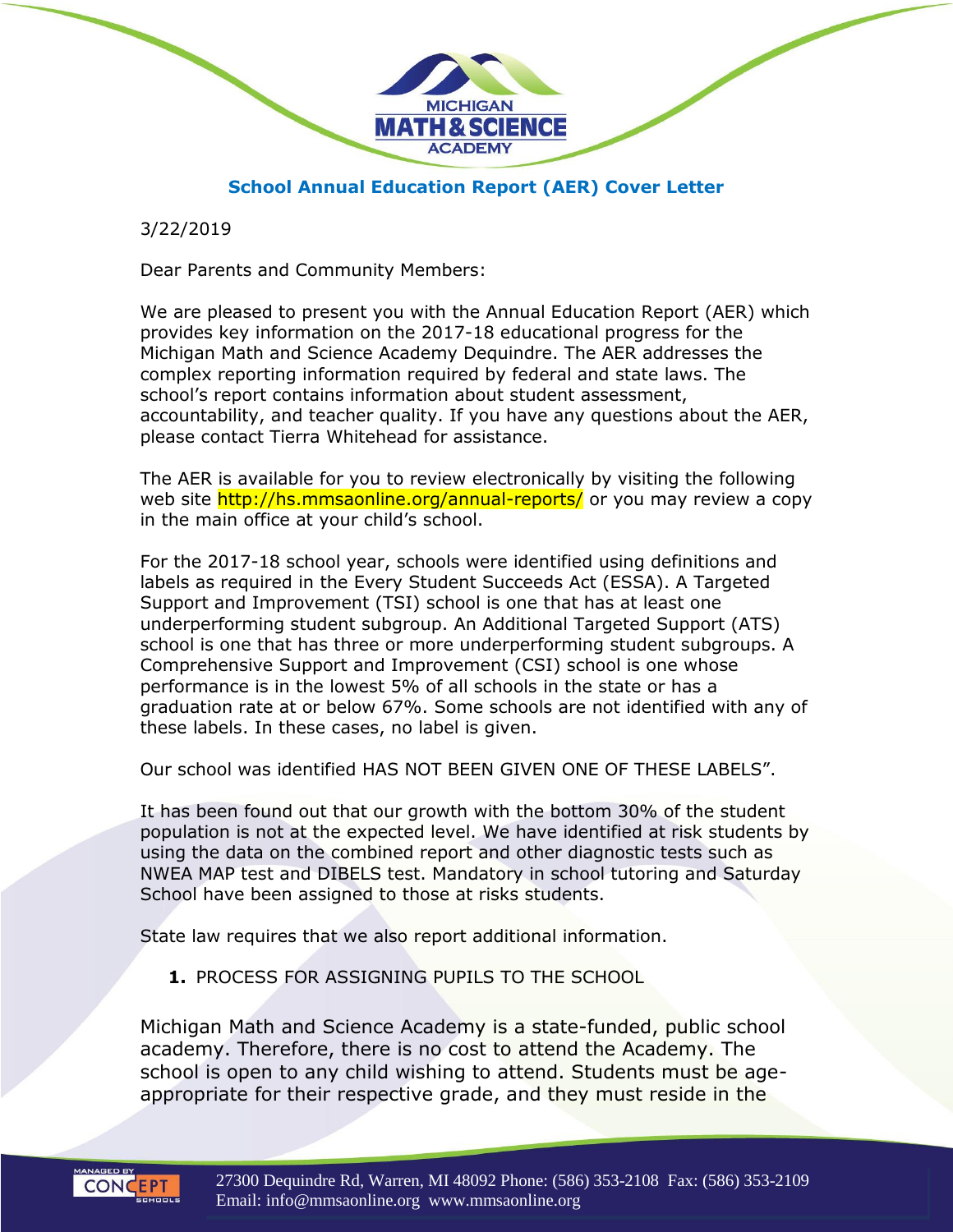state of Michigan. By law, the school cannot restrict enrollment based on selection criteria. The school can, however, limit the total number of students who may attend the school.

**MICHIGAN MATH & SCIENCE ACADEMY** 

If the number of applications exceeds the number of offered seats, a random selection process will determine who attends the school. Following documents are required to be completed the enrollment of the student to Michigan Mathematics and Science Academy:

- a.) Birth Certificate
- b.) Immunization Record
- c.) Recent Report Card/Grade Level Verification
- d.) Transcript is required for HIGH SCHOOL Students
- e.) Application Form
- f.) Emergency Contact Information
- g.) Custodial Information
- h.) School Records Release Form
- i.) Student And Parent Commitment Form
- j.) Free or Reduced Lunch Application
- k.) Medical Report (To Be Completed By Physician)

Once all of the required documents are completed, the child is officially enrolled and placed in the appropriate homeroom class. (If space is available.)

- **2.** THE STATUS OF THE 3-5 YEAR SCHOOL IMPROVEMENT PLAN
	- a. Michigan Math and Science Academy currently has a 3 to 5 Year School Improvement Plan in place. This plan serves as a guide for setting a direction and vision for the school.
	- b. Goals are established in each content area. Each year the plan is reviewed and amended by a committee comprised of teachers, administrators, support staff, and parents. You can locate a description of our plan by looking on our website or by picking up a copy in the principal's office.

### **3.** A BRIEF DESCRIPTION OF THE SCHOOL

Michigan Math & Science Academy (MMSA) is a college prep, tuition-free public school academy (charter school), which is authorized by Grand Valley State University, funded by public sources and managed by Concept Schools.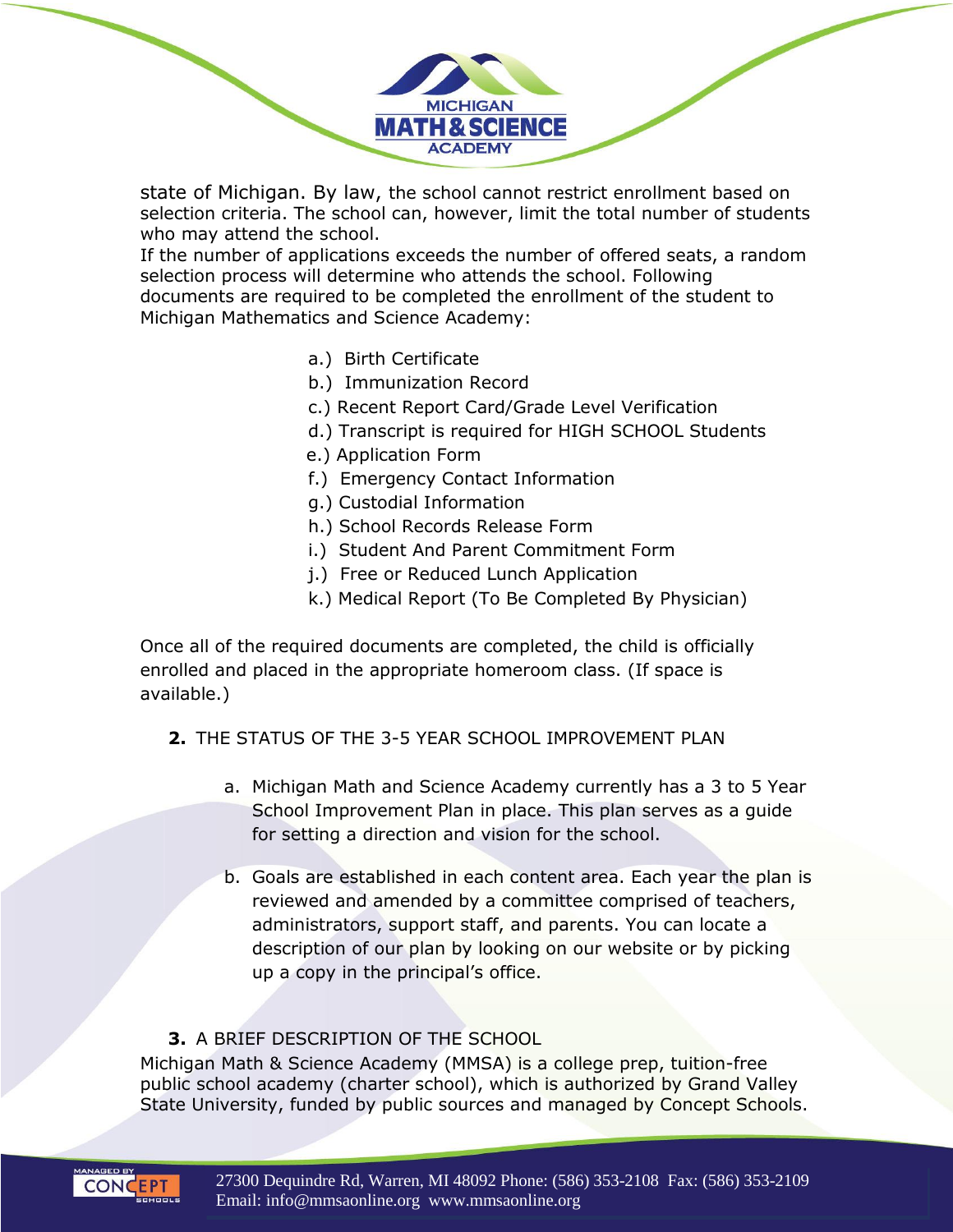MMSA was opened in September, 2009 and accepted 5th-8th grade students for the 2009-2010 school year. MMSA started serving students from K-12<sup>th</sup> grade during 2013-2014 school year. MMSA's  $1<sup>st</sup>$  and  $2<sup>nd</sup>$  graduating classes (Class of 2014 and Class of 2015) have both 100% College Acceptance with 93.3% and 93.9% graduation rates respectively. MMSA offers a unique, rigorous academic program to prepare its students for a quality college education. MMSA adapts the same educational model that is used by all Concept Schools. Pillars of this successful model are:

**MICHIGAN MATH & SCIENCE ACADEMY** 

- A comprehensive college prep curriculum
- Small class size
- Positive relationship among the triad of students, teachers, and parents
- High level of student participation
- Safe and encouraging learning environment

It is MMSA's vision to build an educational environment in which teachers, parents, and students work together to help students excel in a college preparatory curriculum in all four core subjects, as well as in elective courses. We will enhance student learning through after-school tutoring and an extended school year. In addition, our teachers will focus on the achievement of individual students through our advisory program. Through the increased involvement of parents and teachers, our students will develop their skills in all content areas with an emphasis on Math, Science, and Technology in order to become bold inquirers, analytical thinkers, and ethical leaders in the 21st Century.

### **4.** CORE CURRICULUM

The MMSA is dedicated to providing a diverse population of students with an outstanding education focused on Math, Science, and Technology. The curriculum is designed to ensure 100% student proficiency on State standards in Math, Science and English Language Arts as well as a 100% graduation rate and acceptance into college.

MMSA will implement a standards-based, college-preparatory curriculum giving the staff flexibility to adapt instructional strategies in order to meet the needs of the students. The curriculum is based on a model developed and successfully implemented by Concept Schools in 30 charter schools in 7 states (Ohio, Illinois, Indiana, Missouri, Minnesota, Wisconsin and Michigan). The curriculum for MMSA is fully aligned with Michigan State Grade Level Content Expectations and High School Content Expectations. All parts of the MMSA curriculum will be fully aligned with Michigan Merit Curriculum. In order to prepare every MMSA student to succeed in college, the curriculum is

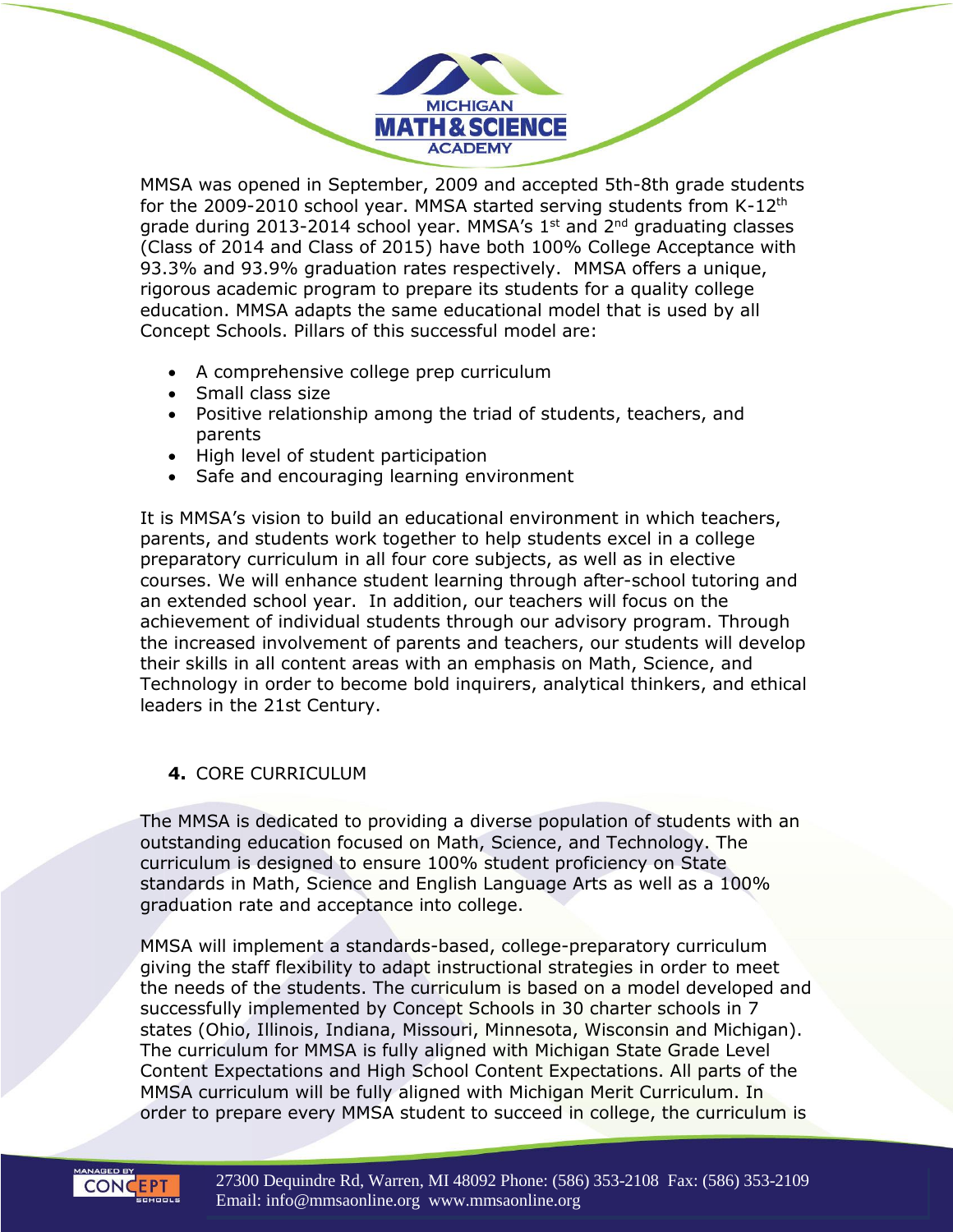"mapped backwards" from a clear set of college-readiness standards. The curriculum will be modified based on assessment results and the identified needs of the students. Students lacking grade level skills will be provided with the necessary academic support services. MMSA high school teachers will design semester final exams as direct assessments of the standards taught each semester. Departments will create blueprints for final exams and review them together to ensure that all standards are assessed at every grade level. Tests will be constructed so that teachers can determine on an individual student basis the skills that have been mastered and the skills needing to be reviewed and re-taught. Teachers will work in grade-level teams to craft curriculum maps and departments will review them to ensure that the department is providing an aligned, coherent, 5-12 scope and sequence leading to mastery of college-readiness standards.

**MICHIGAN MATH & SCIENCE ACADEMY** 

Curriculum maps and unit plans will provide the framework for the detailed weekly lesson plans that the teachers will complete with their grade-level partners. A shared drive will make plans accessible for reference by students and staff. These plans will specify the daily activities and assessments that teachers will use to teach and measure progress and to ensure that all homework and class work are aligned to standards.

In addition to mapping the curriculum to the Michigan Merit Curriculum, the high school curriculum will also be aligned with the ACT College Readiness Standards and the American Diploma Project. Also serving as a reference will be the National Common Core Standards

(http://www.corestandards.org/standards/index.htm), a set of standards developed across 49 states. Regularly scheduled meetings with Math, Science, English, and Social Studies teachers will be used to refine the curriculum to meet the needs of students.

Curriculum mapping will focus on skills, strategies, content, and testing to ensure that students are provided with a balanced and carefully sequenced curriculum designed to maximize student achievement across grade levels.

Students will practice critical skills years in advance of the need for mastery of them. In this manner a student will also begin to explore and internalize a skill in an earlier grade and then develop increased mastery over that skill in more sophisticated ways in each subsequent grade.

A copy of the MMSA curriculum can be obtained from the principal's office.

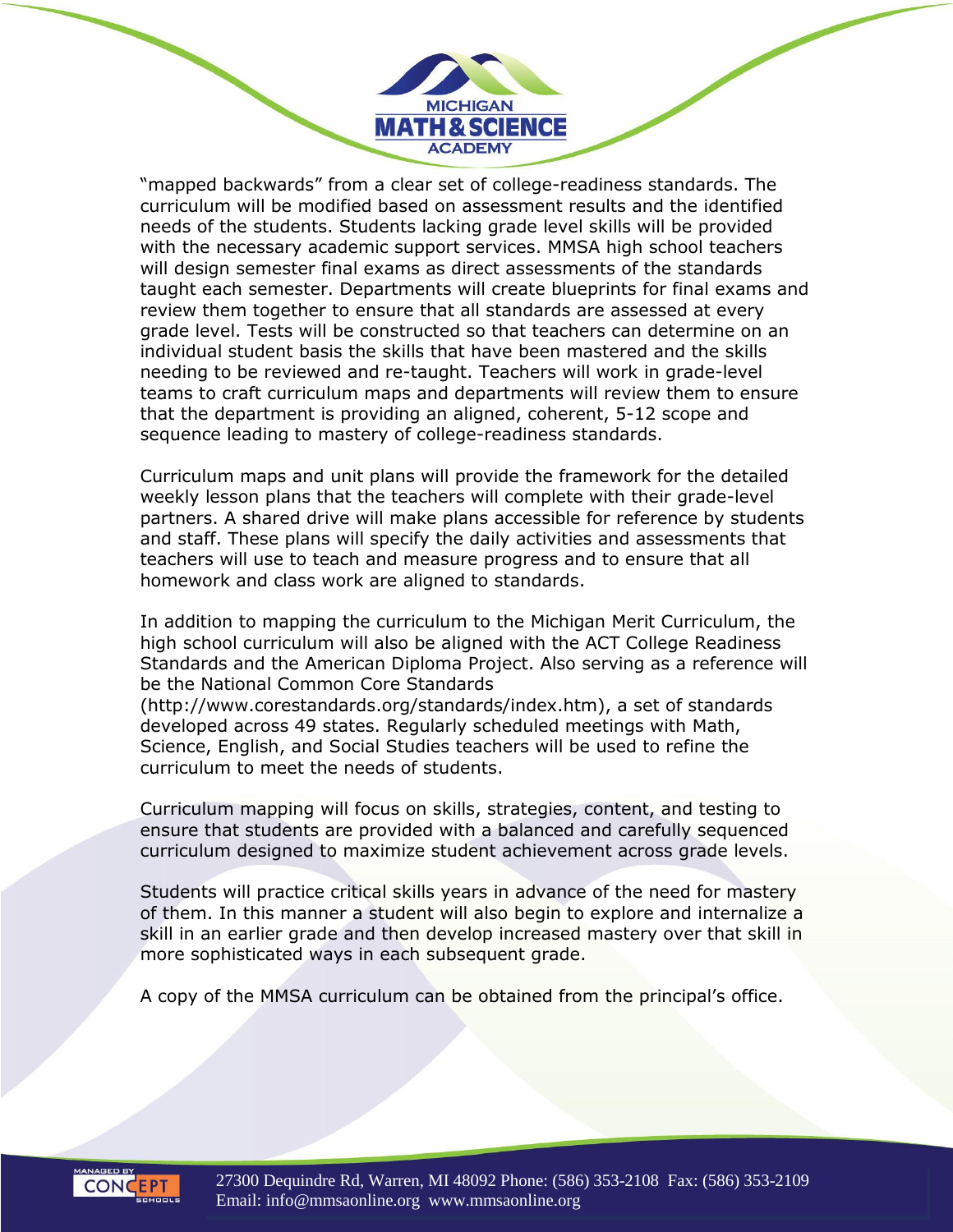- **MICHIGAN MATH & SCIENCE ACADEMY** 
	- **5.** THE AGGREGATE STUDENT ACHIEVEMENT RESULTS FOR ANY LOCAL COMPETENCY TESTS OR NATIONALLY NORMED ACHIEVEMENT TESTS

### NWEA MAP TEST

MMSA administers NWEA's MAP test as a nationally normed achievement test. The students take a pre-test in September, an Interim test in January, and post-test in May. Based on the students' September test score, they need to show a necessary improvement until the post test. This improvement level is decided by NWEA based on the national average. The percentage of MMSA's students who meet or exceed their goals was higher than the national average for 2016-2017 and 2017-2018 school years. The tables below show the percentage of the students who meet or exceed their goals based on the grade level in different subject areas.

| <b>Subject</b>     | 3 <sup>rd</sup><br>Grade | 4 <sup>th</sup><br><b>Grade</b> | 5 <sup>th</sup><br>Grade | 6 <sup>th</sup><br><b>Grade</b> | $\mathbf{Z}^{\text{th}}$<br>Grade | 8 <sup>th</sup><br>Grade | <u>All</u><br><b>Students</b> |
|--------------------|--------------------------|---------------------------------|--------------------------|---------------------------------|-----------------------------------|--------------------------|-------------------------------|
| <b>Reading</b>     | 74%                      | 98%                             | 93%                      | 78%                             | 86%                               | 83%                      | 85%                           |
| <b>Mathematics</b> | 95%                      | 95%                             | 93%                      | 83%                             | 97%                               | 86%                      | 92%                           |
| <b>Science</b>     | 88%                      | 85%                             | 71%                      | 70%                             | 83%                               | 89%                      | 81%                           |

*Table I – Percentage of Growth – 2016-2017 School Year*

| <b>Subject</b>     | 3 <sup>rd</sup><br>Grade | 4 <sup>th</sup><br>Grade | 5 <sup>th</sup><br>Grade | 6 <sup>th</sup><br>Grade | 7 <sup>th</sup><br>Grade | 8 <sup>th</sup><br>Grade | <u>All</u><br><b>Students</b> |
|--------------------|--------------------------|--------------------------|--------------------------|--------------------------|--------------------------|--------------------------|-------------------------------|
| <b>Reading</b>     | N/A                      | N/A                      | N/A                      | 90%                      | 91%                      | 86%                      | 89%                           |
| <b>Mathematics</b> | N/A                      | N/A                      | N/A                      | 97%                      | 97%                      | 76%                      | 90%                           |
| <b>Science</b>     | N/A                      | N/A                      | N/A                      | 82%                      | 95%                      | 75%                      | 84%                           |

### **6.** PARENT-TEACHER CONFERENCES

MMSA holds four parent-teacher conferences throughout the school year. Each parent-teacher conference is held in the middle of the marking periods. Therefore, parents and teachers have a chance to discuss about the progress of the students and what the students can do to improve their grades by the end of marking period. The percentages of parent attendance to the parent-teacher conferences are as follows:

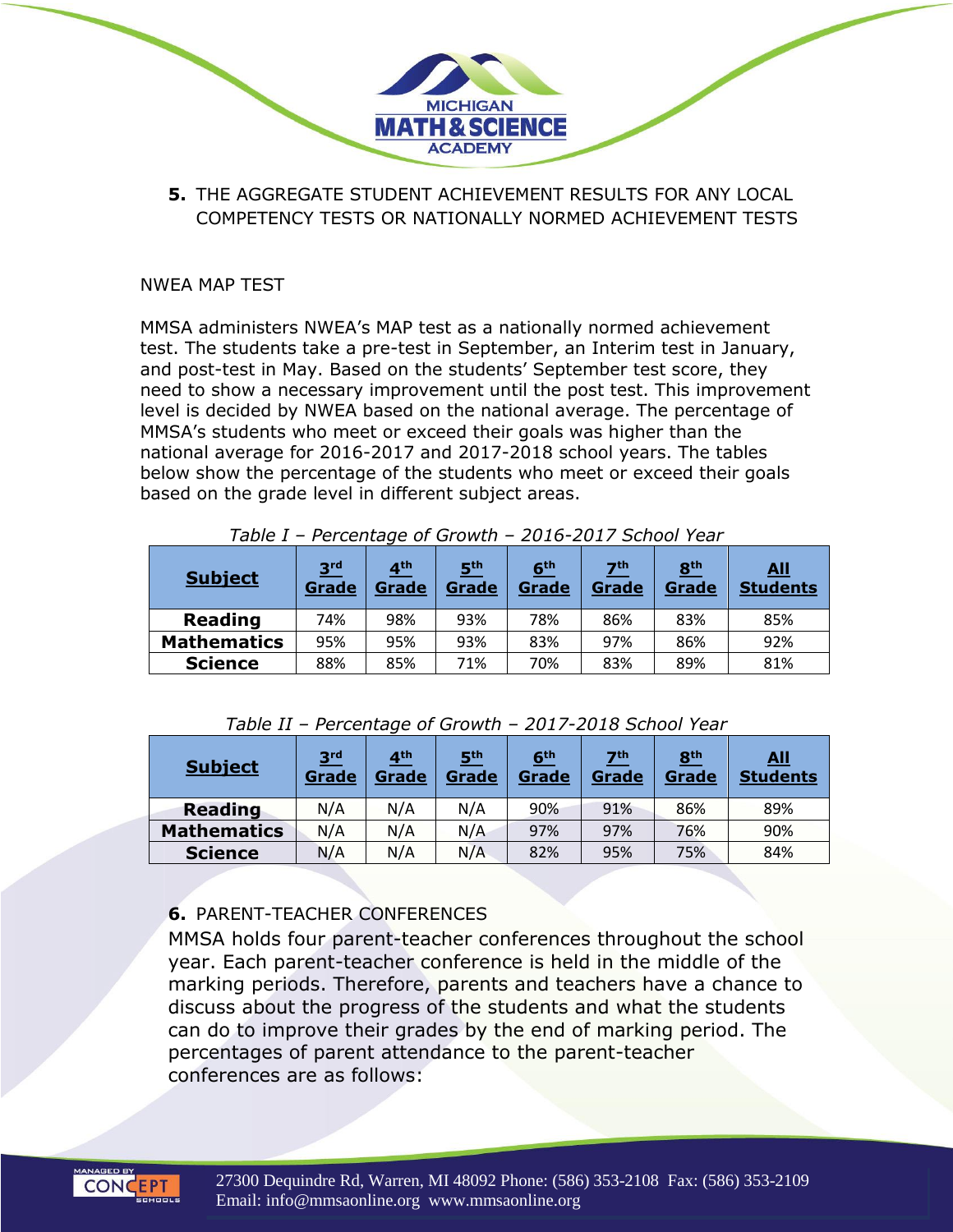

*Table I - The Percentage of Parents Who Attended Parent Teacher Conferences during 2016 – 2017 school year*

| <b>Conferences</b>                                   | <b>Dates</b>                                                 | <b>Number and</b><br><b>Percentage of</b><br><b>Parents</b><br>in Attendance |
|------------------------------------------------------|--------------------------------------------------------------|------------------------------------------------------------------------------|
| 1 <sup>st</sup> Parent-Teacher<br><b>Conferences</b> | October 3rd, 2016<br>October 5 <sup>th</sup> , 2016          | 224, 47%                                                                     |
| 2 <sup>nd</sup> Parent-Teacher<br><b>Conferences</b> | December 12th, 2016                                          | 207, 45%                                                                     |
| 3rd Parent-Teacher<br><b>Conferences</b>             | March 6 <sup>th</sup> , 2017<br>March 8 <sup>th</sup> , 2017 | 170, 37%                                                                     |
| 4 <sup>th</sup> Parent Teacher<br><b>Conferences</b> | May 15 <sup>th</sup> , 2017                                  | 87, 20%                                                                      |

*Table II - The Percentage of Parents Who Attended Parent Teacher Conferences during 2017 – 2018 school year*

| <b>Conferences</b>                                   | <b>Dates</b>        | <b>Number and</b><br><b>Percentage of</b><br><b>Parents</b><br>in Attendance |
|------------------------------------------------------|---------------------|------------------------------------------------------------------------------|
| 1 <sup>st</sup> Parent-Teacher<br><b>Conferences</b> | October 12th, 2017  | 193, 60%                                                                     |
| 2 <sup>nd</sup> Parent-Teacher<br><b>Conferences</b> | December 14th, 2017 | 24, 7%                                                                       |
| 3rd Parent-Teacher<br><b>Conferences</b>             | March 1st, 2018     | 89, 28%                                                                      |
| 4 <sup>th</sup> Parent Teacher<br><b>Conferences</b> | May 17th, 2018      | 67, 21%                                                                      |

### *7.* DUAL ENROLLMENT and COLLEGE EQUIVALENT COURSES

Dual Enrollment – Postsecondary enrollment is available to students who qualify. In 2017-18, two students exercised this option, attending classes at Colleges.

Advanced Placement (AP) Courses – Michigan Math and Science Academy offers Advanced Placement courses in the following subjects: Calculus, English, U.S. History, World History, Art, Computer Science Principles and Psychology.

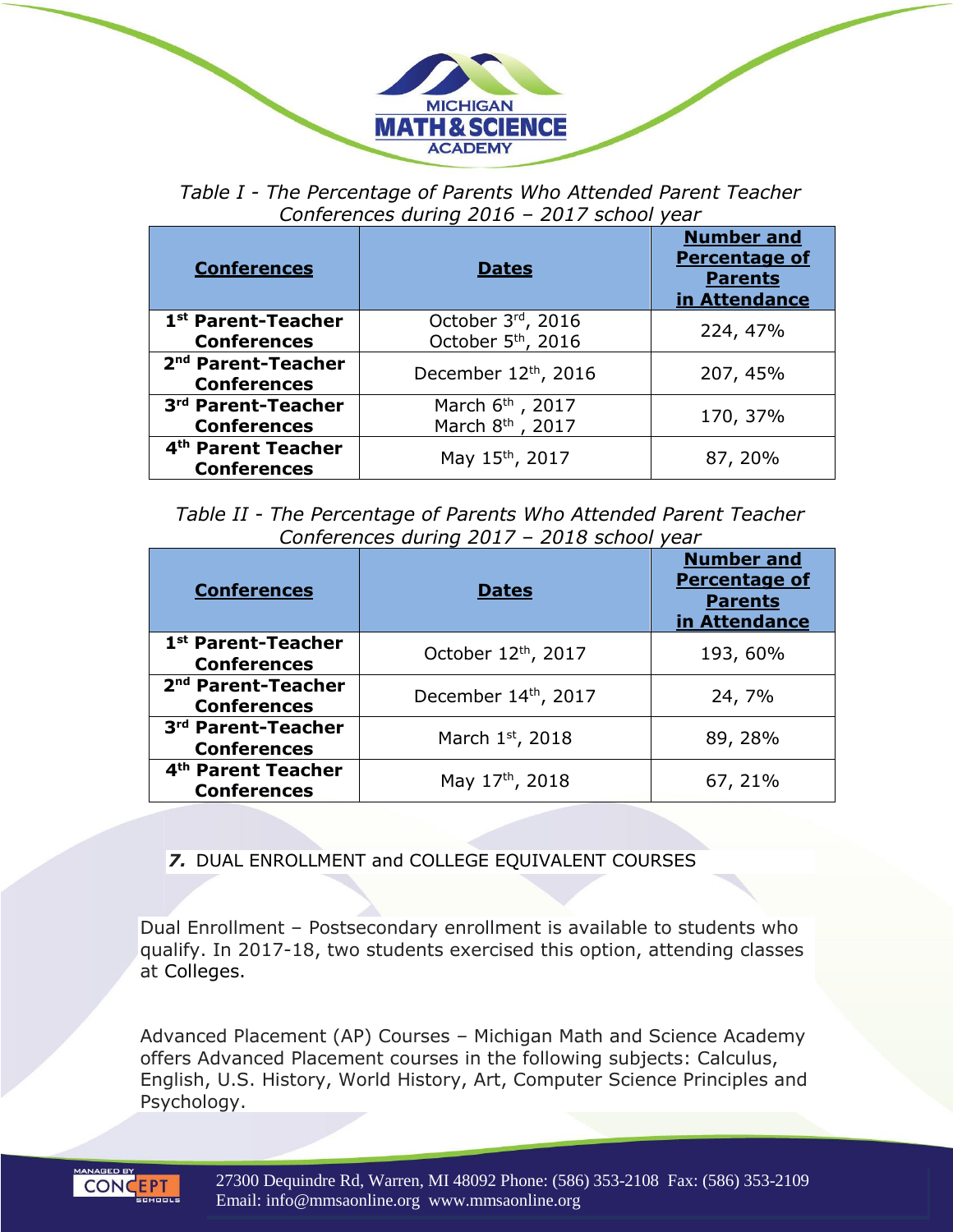

Students can receive college credit with successful scoring on a written AP exam.

|                                                              | $2013-$<br>2014 | $2014 -$<br>2015 | $2015 -$<br>2016 | $2016 -$<br>2017 | $2017 -$<br>2018 |
|--------------------------------------------------------------|-----------------|------------------|------------------|------------------|------------------|
| $#$ and % of<br>students<br>enrolled in<br>AP courses        | $33 - 22%$      | $32 - 1.6%$      | 29-23%           | 20-16%           | 34-20%           |
| $#$ of AP<br>exams<br>administered                           | 37              | 40               | 29               | 26               | 55               |
| $#$ and % of<br>students<br>qualifying for<br>college credit | $2 - 6%$        | $8 - 20%$        | 13-45%           | 10-50%           | 17-50%           |

I would like to thank the students, the parents, the staff members, and the board members for their continuous support as well as the time and effort they have contributed to the school. Their involvement was the key to our success last year and we hope to make MMSA one of the best schools in the state together over the coming years.

Sincerely, Kypard rich de

Michelle Shepard PRINCIPAL



27300 Dequindre Rd, Warren, MI 48092 Phone: (586) 353-2108 Fax: (586) 353-2109 Email: info@mmsaonline.org www.mmsaonline.org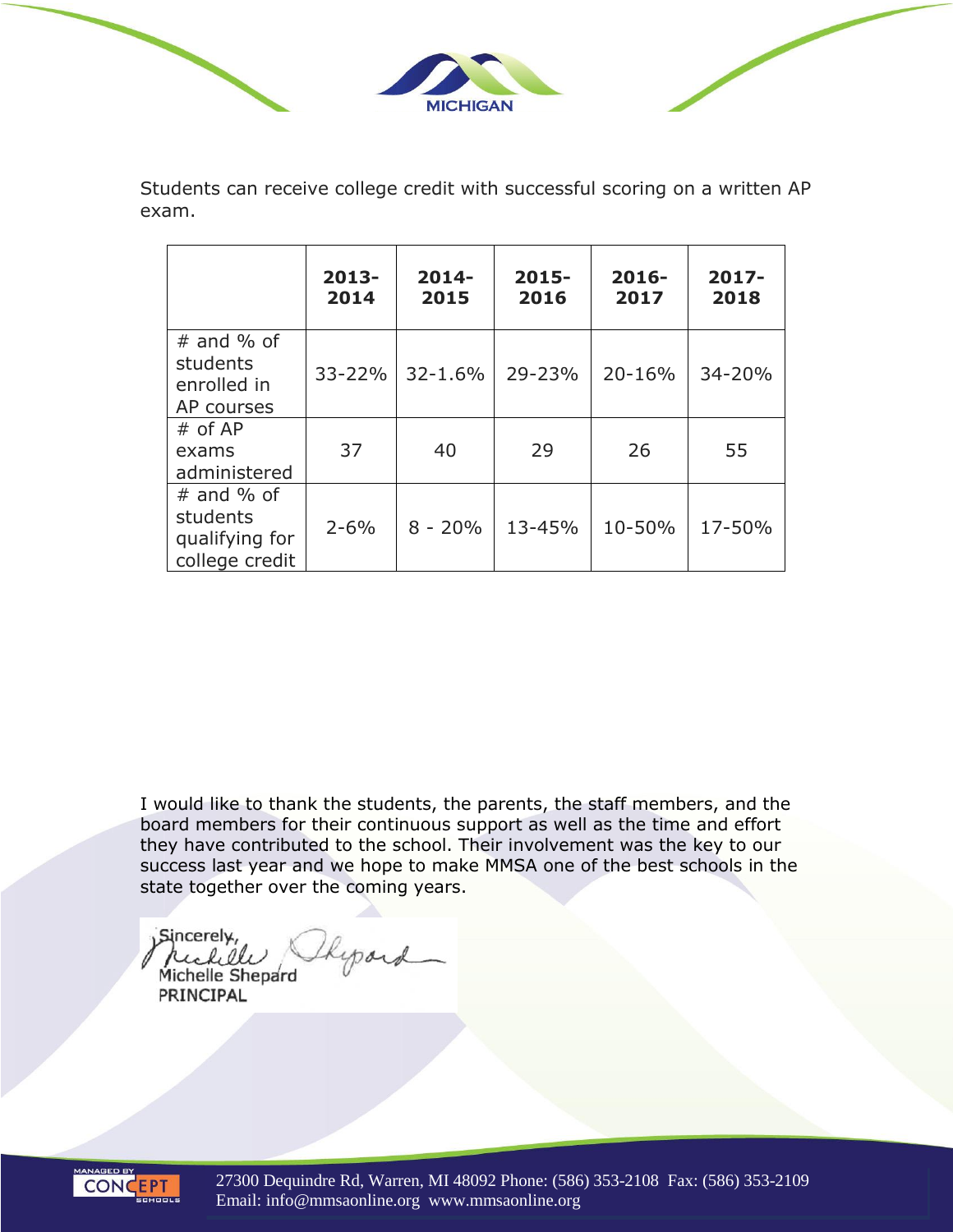

# **Annual Education Report Michigan Mathematics and Science Academy Dequindre (03302)**

| Subject Grade |                         | Testing School<br>Group             | Year                  | State<br>$\mathsf{S}$<br>nt | <b>State</b><br>Student Student Student Student Student Student ed<br>S<br>Proficie Proficie Proficie Proficie Proficie Proficie<br>nt | S.<br>nt | <sub>S</sub><br>nt | $\mathsf{S}$<br>nt | S.<br>nt |         | District District School School Percent Number Percent Number Percent Number Percent Number<br>Percent Number Percent Number Percent Number Advanc Advanc Proficie<br>ed | nt      | Proficie<br>nt | Partiall<br>nt | Partiall<br>Proficie Proficie nt<br>nt | <b>Not</b> | <b>Not</b><br>Proficie Proficie<br>nt |
|---------------|-------------------------|-------------------------------------|-----------------------|-----------------------------|----------------------------------------------------------------------------------------------------------------------------------------|----------|--------------------|--------------------|----------|---------|--------------------------------------------------------------------------------------------------------------------------------------------------------------------------|---------|----------------|----------------|----------------------------------------|------------|---------------------------------------|
| ELA           | 6th<br>Grade<br>Content | All<br>Students                     | 2017-18 41.4%         |                             | 44,939                                                                                                                                 | 12.0%    | 9                  | 12.0%              | 9        | 5%      | $<$ 3                                                                                                                                                                    |         | $\star$        | 30.7%          | 23                                     | 57.3%      | 43                                    |
| <b>ELA</b>    | 6th<br>Grade<br>Content | Asian                               | 2017-18 66.2%         |                             | 2,388                                                                                                                                  |          |                    |                    |          | $\star$ |                                                                                                                                                                          | $\star$ | $\star$        |                |                                        |            |                                       |
| <b>ELA</b>    | 6th<br>Grade<br>Content | Black or<br>African<br>America<br>n | 2017-18 17.7%         |                             | 3,379                                                                                                                                  | 10%      | $<$ 3              | 10%                |          | 10%     | $<$ 3                                                                                                                                                                    | 10%     | $<$ 3          | $\star$        | 14                                     | k.         | 38                                    |
| <b>ELA</b>    | 6th<br>Grade<br>Content | Two or<br>More<br>Races             | 2017-18 38.1%         |                             | 1,689                                                                                                                                  |          | $\star$            |                    |          |         |                                                                                                                                                                          |         |                |                |                                        |            |                                       |
| <b>ELA</b>    | 6th<br>Grade<br>Content | White                               | 2017-18 48.0%         |                             | 34,579                                                                                                                                 | 50%      | 6                  | 50%                | 6        | 50%     | $<$ 3                                                                                                                                                                    | 50%     | $\star$        | 50%            | $\overline{4}$                         | 50%        | 3                                     |
| <b>ELA</b>    | 6th<br>Grade<br>Content | Female                              | 2017-18 45.7%         |                             | 24,510                                                                                                                                 | 21.1%    | 8                  | 21.1%              | 8        | 10%     | $<$ 3                                                                                                                                                                    | $\star$ | $\star$        | 28.9%          | 11                                     | 50.0%      | 19                                    |
| <b>ELA</b>    | 6th<br>Grade<br>Content | Male                                | 2017-18 37.2%         |                             | 20,429                                                                                                                                 | 10%      | $<$ 3              | 10%                |          | 10%     | $<$ 3                                                                                                                                                                    | 10%     | $<$ 3          |                | 12                                     | $\star$    | 24                                    |
| <b>ELA</b>    | 6th<br>Grade<br>Content | cally<br>Disadva<br>ntaged          | Economi 2017-18 26.8% |                             | 15,505                                                                                                                                 | 12.0%    | 9                  | 12.0%              | 9        | 5%      | $<$ 3                                                                                                                                                                    | $\star$ | $\star$        | 30.7%          | 23                                     | 57.3%      | 43                                    |
| <b>ELA</b>    | 6th<br>Grade<br>Content | English<br>Learners                 | 2017-18 13.5%         |                             | 917                                                                                                                                    | $\star$  |                    |                    |          |         | $\star$                                                                                                                                                                  | $\star$ | $\star$        |                |                                        |            | $\star$                               |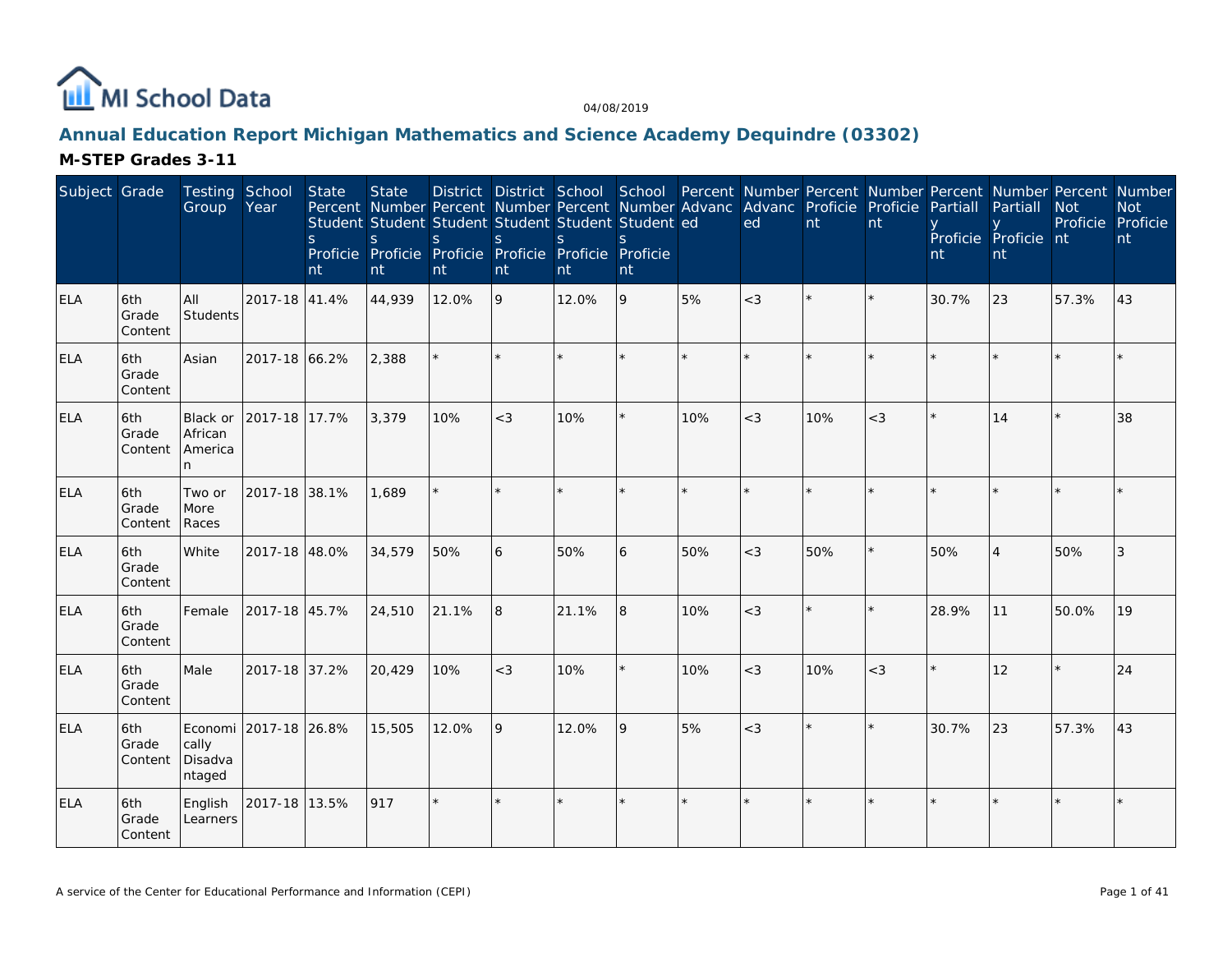

# **Annual Education Report Michigan Mathematics and Science Academy Dequindre (03302)**

| Subject Grade |                         | Testing School<br>Group              | Year                   | <b>State</b><br><sub>S</sub><br>nt | <b>State</b><br>S<br>nt | Student Student Student Student Student Student ed<br><sub>S</sub><br>Proficie Proficie Proficie Proficie Proficie Proficie<br>nt | <sub>S</sub><br>nt | <sub>S</sub><br>nt | S.<br>nt |     | District District School School Percent Number Percent Number Percent Number Percent Number<br>Percent Number Percent Number Percent Number Advanc Advanc Proficie Proficie Partiall<br>ed | nt      | nt | nt    | Partiall<br>Proficie Proficie nt<br>nt | <b>Not</b><br>Proficie Proficie | <b>Not</b><br>nt |
|---------------|-------------------------|--------------------------------------|------------------------|------------------------------------|-------------------------|-----------------------------------------------------------------------------------------------------------------------------------|--------------------|--------------------|----------|-----|--------------------------------------------------------------------------------------------------------------------------------------------------------------------------------------------|---------|----|-------|----------------------------------------|---------------------------------|------------------|
| <b>ELA</b>    | 6th<br>Grade<br>Content | With<br>Disabiliti<br>es             | Students 2017-18 11.0% |                                    | 1,310                   | $\star$                                                                                                                           | ÷                  |                    |          |     |                                                                                                                                                                                            |         |    |       |                                        |                                 |                  |
| ELA           | 6th<br>Grade<br>Content | Foster<br>Care                       | 2017-18 17.1%          |                                    | 89                      | $\star$                                                                                                                           | $\star$            |                    |          |     |                                                                                                                                                                                            | $\star$ |    |       |                                        |                                 |                  |
| <b>ELA</b>    | 7th<br>Grade<br>Content | All<br>Students                      | 2017-18 43.4%          |                                    | 46,837                  | 24.1%                                                                                                                             | 14                 | 24.1%              | 14       | 10% | $<$ 3                                                                                                                                                                                      | $\star$ |    | 22.4% | 13                                     | 53.4%                           | 31               |
| ELA           | 7th<br>Grade<br>Content | Asian                                | 2017-18 71.0%          |                                    | 2,586                   |                                                                                                                                   |                    |                    |          |     |                                                                                                                                                                                            |         |    |       |                                        |                                 |                  |
| <b>ELA</b>    | 7th<br>Grade<br>Content | Black or<br>African<br>America<br>n. | 2017-18 19.2%          |                                    | 3,544                   | 20.9%                                                                                                                             | 9                  | 20.9%              | 9        | 10% | $<$ 3                                                                                                                                                                                      |         |    | 16.3% | 7                                      | 62.8%                           | 27               |
| <b>ELA</b>    | 7th<br>Grade<br>Content | of Any<br>Race                       | Hispanic 2017-18 32.4% |                                    | 2,867                   |                                                                                                                                   |                    |                    |          |     |                                                                                                                                                                                            | $\star$ |    |       |                                        |                                 |                  |
| ELA           | 7th<br>Grade<br>Content | Two or<br>More<br>Races              | 2017-18 40.7%          |                                    | 1,615                   |                                                                                                                                   |                    |                    |          |     |                                                                                                                                                                                            | ÷.      |    |       |                                        |                                 |                  |
| <b>ELA</b>    | 7th<br>Grade<br>Content | White                                | 2017-18 49.8%          |                                    | 35,929                  |                                                                                                                                   |                    |                    |          |     |                                                                                                                                                                                            |         |    |       |                                        |                                 |                  |
| <b>ELA</b>    | 7th<br>Grade<br>Content | Female                               | 2017-18 49.0%          |                                    | 25,945                  | 37.0%                                                                                                                             | 10                 | 37.0%              | 10       | 20% | $<$ 3                                                                                                                                                                                      | ¥       |    | 20%   |                                        |                                 | 13               |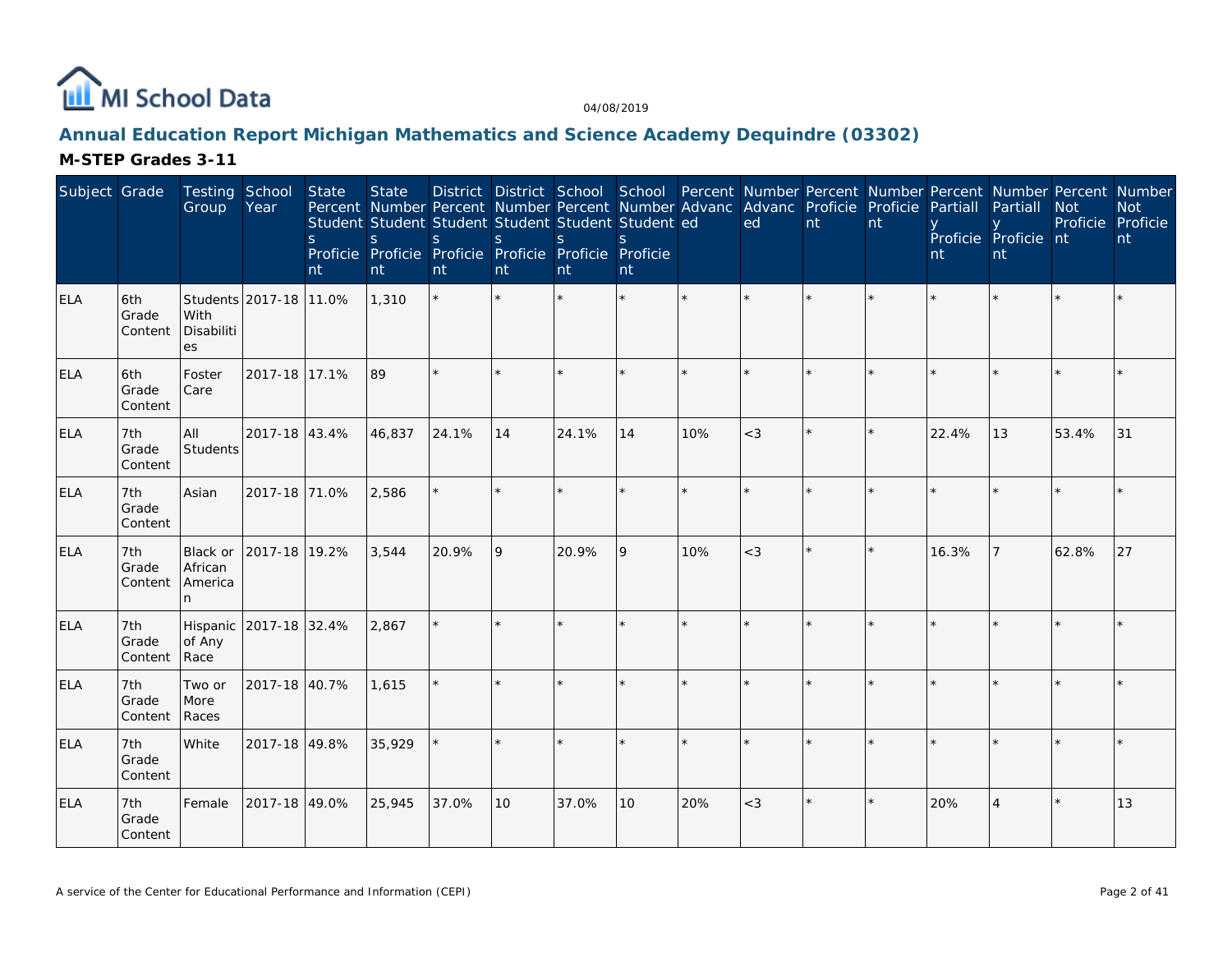

# **Annual Education Report Michigan Mathematics and Science Academy Dequindre (03302)**

| Subject Grade |                               | Testing School<br>Group              | Year                   | State<br><sub>S</sub><br>nt | <b>State</b><br>Percent Number Percent Number Percent Number Advanc Advanc Proficie Proficie Partiall<br>Student Student Student Student Student Student ed<br>S<br>Proficie Proficie Proficie Proficie Proficie Proficie<br>nt | S.<br>nt | S.<br>nt       | District District School School Percent Number Percent Number Percent Number Percent Number<br><sub>S</sub><br>nt | S.<br>nt       |     | ed      | nt | nt      | nt    | Partiall<br>Proficie Proficie nt<br>nt | <b>Not</b><br>Proficie Proficie | <b>Not</b><br>nt |
|---------------|-------------------------------|--------------------------------------|------------------------|-----------------------------|---------------------------------------------------------------------------------------------------------------------------------------------------------------------------------------------------------------------------------|----------|----------------|-------------------------------------------------------------------------------------------------------------------|----------------|-----|---------|----|---------|-------|----------------------------------------|---------------------------------|------------------|
| <b>ELA</b>    | 7th<br>Grade<br>Content       | Male                                 | 2017-18 38.0%          |                             | 20,892                                                                                                                                                                                                                          | 12.9%    | $\overline{4}$ | 12.9%                                                                                                             | $\overline{4}$ | 10% | $<$ 3   |    |         | 29.0% | 9                                      | 58.1%                           | 18               |
| <b>ELA</b>    | 7th<br>Grade<br>Content       | cally<br>Disadva<br>ntaged           | Economi 2017-18 28.2%  |                             | 15,627                                                                                                                                                                                                                          | 24.1%    | 14             | 24.1%                                                                                                             | 14             | 10% | $<$ 3   |    |         | 22.4% | 13                                     | 53.4%                           | 31               |
| <b>ELA</b>    | 7th<br>Grade<br>Content       | English<br>Learners                  | 2017-18 13.8%          |                             | 879                                                                                                                                                                                                                             |          |                |                                                                                                                   |                |     |         |    |         |       |                                        |                                 |                  |
| <b>ELA</b>    | 7th<br>Grade<br>Content       | With<br>Disabiliti<br>es             | Students 2017-18 11.0% |                             | 1,302                                                                                                                                                                                                                           |          | $\star$        |                                                                                                                   |                |     |         |    |         |       |                                        |                                 |                  |
| ELA           | 8th<br>Grade<br>Content       | All<br>Students                      | 2017-18 42.8%          |                             | 47,207                                                                                                                                                                                                                          | 20.0%    | 11             | 20.0%                                                                                                             | 11             | 10% | $<$ 3   |    | $\star$ | 18.2% | 10                                     | 61.8%                           | 34               |
| ELA           | 8th<br>Grade<br>Content       | Asian                                | 2017-18 69.2%          |                             | 2,629                                                                                                                                                                                                                           |          |                |                                                                                                                   |                |     |         |    |         |       |                                        |                                 |                  |
| <b>ELA</b>    | 8th<br>Grade<br>Content       | Black or<br>African<br>America<br>n. | 2017-18 20.1%          |                             | 3,676                                                                                                                                                                                                                           | 20.0%    | 9              | 20.0%                                                                                                             | 9              | 10% | $<$ 3   |    |         | 13.3% | 6                                      | 66.7%                           | 30               |
| <b>ELA</b>    | 8th<br>Grade<br>Content       | Hispanic<br>of Any<br>Race           | 2017-18 31.3%          |                             | 2,612                                                                                                                                                                                                                           |          |                |                                                                                                                   | ÷.             |     | $\star$ |    |         |       |                                        |                                 |                  |
| <b>ELA</b>    | 8th<br>Grade<br>Content Races | Two or<br>More                       | 2017-18 40.4%          |                             | 1,583                                                                                                                                                                                                                           | $\star$  | $\star$        |                                                                                                                   |                |     | ÷       |    | ÷       |       |                                        |                                 |                  |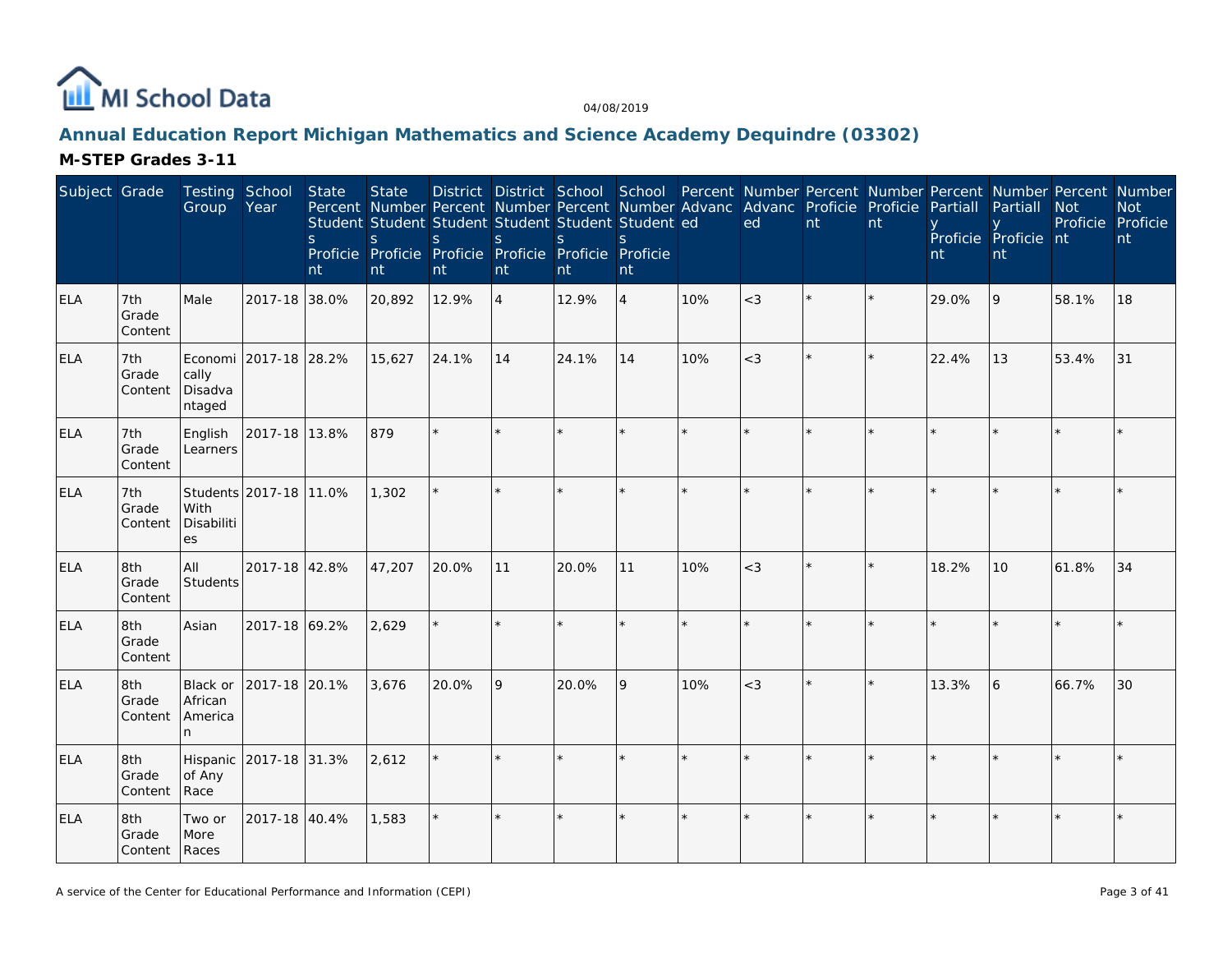

# **Annual Education Report Michigan Mathematics and Science Academy Dequindre (03302)**

| Subject Grade   |                         | Testing School<br>Group               | Year                  | State<br><sub>S</sub><br>nt | <b>State</b><br>Percent Number Percent Number Percent Number Advanc<br>Student Student Student Student Student Student ed<br>S.<br>Proficie Proficie Proficie Proficie Proficie Proficie<br>nt | <sub>S</sub><br>nt | S<br>nt | District District School School<br><sub>S</sub><br>nt | <sub>S</sub><br>nt |     | Percent Number Percent Number Percent Number Percent Number<br>Advanc Proficie<br>ed | nt      | Proficie<br>nt | Partiall<br>nt | Partiall<br>Proficie Proficie nt<br>nt | Not<br>Proficie Proficie | <b>Not</b><br>nt |
|-----------------|-------------------------|---------------------------------------|-----------------------|-----------------------------|------------------------------------------------------------------------------------------------------------------------------------------------------------------------------------------------|--------------------|---------|-------------------------------------------------------|--------------------|-----|--------------------------------------------------------------------------------------|---------|----------------|----------------|----------------------------------------|--------------------------|------------------|
| <b>ELA</b>      | 8th<br>Grade<br>Content | White                                 | 2017-18 48.4%         |                             | 36,424                                                                                                                                                                                         |                    |         |                                                       |                    |     |                                                                                      |         |                |                |                                        |                          |                  |
| <b>ELA</b>      | 8th<br>Grade<br>Content | Female                                | 2017-18 49.0%         |                             | 26,422                                                                                                                                                                                         | 26.1%              | 6       | 26.1%                                                 | 6                  | 20% | $<$ 3                                                                                | $\star$ | $\star$        | 20%            | 3                                      | ×.                       | 14               |
| <b>ELA</b>      | 8th<br>Grade<br>Content | Male                                  | 2017-18 36.8%         |                             | 20,785                                                                                                                                                                                         | 15.6%              | 5       | 15.6%                                                 | 5                  | 10% | $<$ 3                                                                                | $\star$ | $\star$        | 21.9%          |                                        | 62.5%                    | 20               |
| <b>ELA</b>      | 8th<br>Grade<br>Content | Economi<br>cally<br>Disadva<br>ntaged | 2017-18 27.5%         |                             | 15,044                                                                                                                                                                                         | 20.0%              | 11      | 20.0%                                                 | 11                 | 10% | $<$ 3                                                                                | $\star$ | $\star$        | 18.2%          | 10                                     | 61.8%                    | 34               |
| <b>ELA</b>      | 8th<br>Grade<br>Content | English<br>Learners                   | 2017-18 13.5%         |                             | 846                                                                                                                                                                                            | $\star$            | $\star$ |                                                       |                    |     | $\star$                                                                              | $\star$ | $\star$        |                |                                        | k.                       |                  |
| <b>ELA</b>      | 8th<br>Grade<br>Content | With<br>Disabiliti<br>es              | Students 2017-18 9.5% |                             | 1,120                                                                                                                                                                                          |                    |         |                                                       |                    |     |                                                                                      |         |                |                |                                        |                          |                  |
| Mathem<br>atics | 6th<br>Grade<br>Content | All<br>Students                       | 2017-18 34.6%         |                             | 37,588                                                                                                                                                                                         | 8.0%               | 6       | 8.0%                                                  | 6                  | 5%  | 3                                                                                    | 5%      | 3              | 32.0%          | 24                                     | 60.0%                    | 45               |
| Mathem<br>atics | 6th<br>Grade<br>Content | Asian                                 | 2017-18 66.4%         |                             | 2,442                                                                                                                                                                                          |                    |         |                                                       |                    |     |                                                                                      | $\star$ | $\star$        |                |                                        |                          |                  |
| Mathem<br>atics | 6th<br>Grade<br>Content | Black or<br>African<br>America<br>n   | 2017-18 9.7%          |                             | 1,856                                                                                                                                                                                          | 10%                | $<$ 3   | 10%                                                   | $<$ 3              | 10% | $<$ 3                                                                                | 10%     | $<$ 3          |                | 15                                     | $\star$                  | 39               |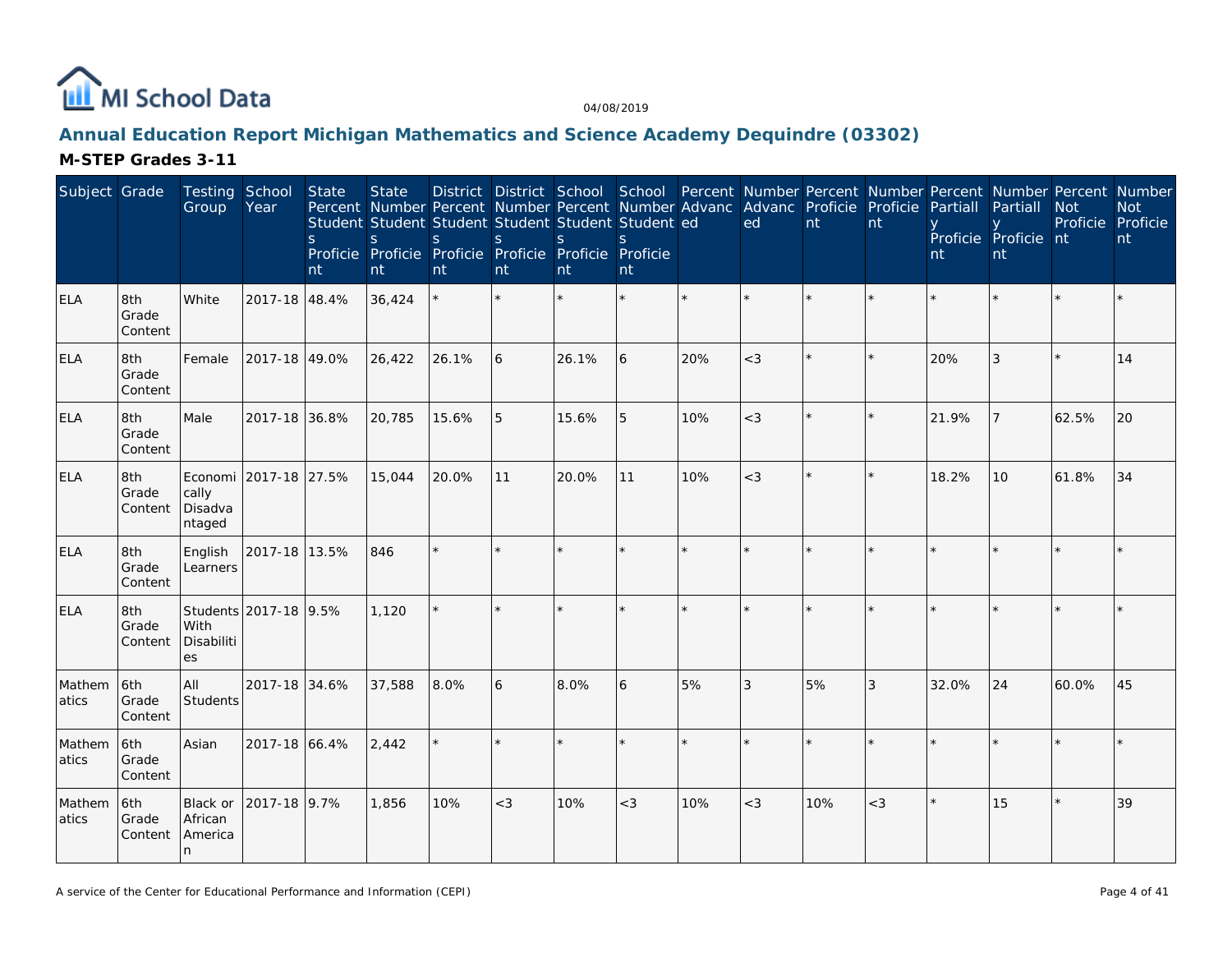

# **Annual Education Report Michigan Mathematics and Science Academy Dequindre (03302)**

| Subject Grade   |                         | <b>Testing School</b><br>Group | Year                  | <b>State</b><br>S<br>nt | <b>State</b><br>S.<br>nt | Student Student Student Student Student Student ed<br><sub>S</sub><br>Proficie Proficie Proficie Proficie Proficie Proficie<br>nt | <sub>S</sub><br>nt | S.<br>nt | S.<br>nt |         | Percent Number Percent Number Percent Number Advanc Advanc Proficie<br>ed | nt  | Proficie<br>nt | Partiall<br>nt | Partiall<br>Proficie Proficie nt<br>nt | <b>Not</b><br>Proficie | District District School School Percent Number Percent Number Percent Number Percent Number<br><b>Not</b><br>Proficie<br>nt |
|-----------------|-------------------------|--------------------------------|-----------------------|-------------------------|--------------------------|-----------------------------------------------------------------------------------------------------------------------------------|--------------------|----------|----------|---------|---------------------------------------------------------------------------|-----|----------------|----------------|----------------------------------------|------------------------|-----------------------------------------------------------------------------------------------------------------------------|
| Mathem<br>atics | 6th<br>Grade<br>Content | Two or<br>More<br>Races        | 2017-18 29.6%         |                         | 1,309                    |                                                                                                                                   |                    |          |          | $\star$ |                                                                           |     |                |                |                                        |                        |                                                                                                                             |
| Mathem<br>atics | 6th<br>Grade<br>Content | <b>White</b>                   | 2017-18 41.4%         |                         | 29,843                   | 50%                                                                                                                               | 3                  | 50%      | 3        | 50%     | $<$ 3                                                                     | 50% | $<$ 3          | 50%            |                                        | 50%                    | 3                                                                                                                           |
| Mathem<br>atics | 6th<br>Grade<br>Content | Female                         | 2017-18 33.4%         |                         | 17,949                   | 13.2%                                                                                                                             | 5                  | 13.2%    | 5        | 10%     | $<$ 3                                                                     | 10% |                | 34.2%          | 13                                     | 52.6%                  | 20                                                                                                                          |
| Mathem<br>atics | 6th<br>Grade<br>Content | Male                           | 2017-18 35.7%         |                         | 19,639                   | 10%                                                                                                                               | $<$ 3              | 10%      | $\star$  | 10%     | $<$ 3                                                                     | 10% | $<$ 3          |                | 11                                     |                        | 25                                                                                                                          |
| Mathem<br>atics | 6th<br>Grade<br>Content | cally<br>Disadva<br>ntaged     | Economi 2017-18 19.3% |                         | 11,173                   | 8.0%                                                                                                                              | 6                  | 8.0%     | 6        | 5%      | 3                                                                         | 5%  | 3              | 32.0%          | 24                                     | 60.0%                  | 45                                                                                                                          |
| Mathem<br>atics | 6th<br>Grade<br>Content | English<br>Learners            | 2017-18 13.5%         |                         | 937                      | $\star$                                                                                                                           |                    |          | $\star$  | $\star$ | $\star$                                                                   |     |                |                |                                        |                        |                                                                                                                             |
| Mathem<br>atics | 6th<br>Grade<br>Content | l With<br>Disabiliti<br>es     | Students 2017-18 8.2% |                         | 977                      |                                                                                                                                   |                    |          |          |         |                                                                           |     |                |                |                                        |                        |                                                                                                                             |
| Mathem<br>atics | 6th<br>Grade<br>Content | Foster<br>Care                 | 2017-18 11.7%         |                         | 61                       |                                                                                                                                   |                    |          |          |         |                                                                           |     |                |                |                                        |                        |                                                                                                                             |
| Mathem<br>atics | 7th<br>Grade<br>Content | All<br>Students                | 2017-18 35.7%         |                         | 38,560                   | 10.3%                                                                                                                             | 6                  | 10.3%    | 6        | 10%     | $<$ 3                                                                     |     |                | 25.9%          | 15                                     | 63.8%                  | 37                                                                                                                          |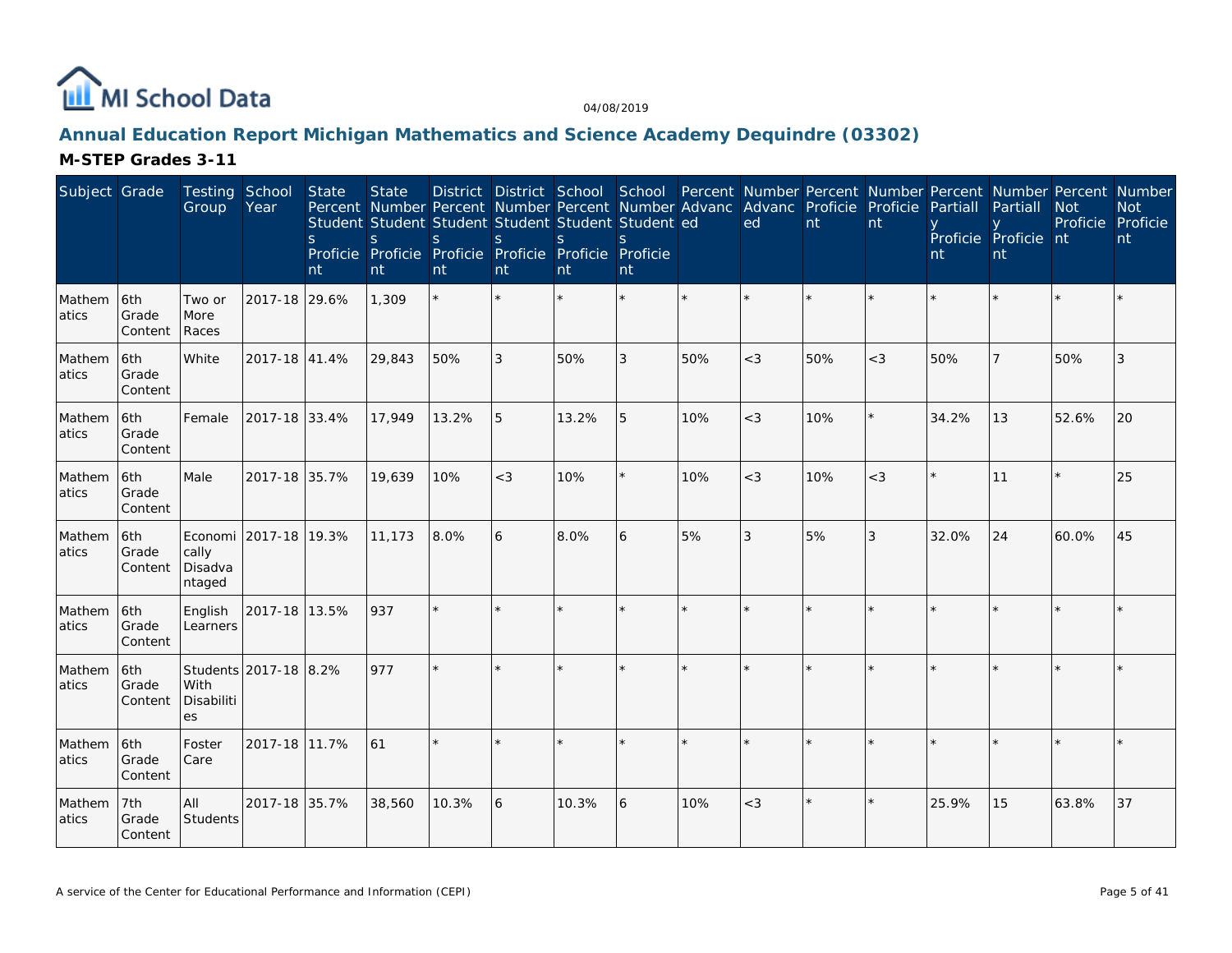

# **Annual Education Report Michigan Mathematics and Science Academy Dequindre (03302)**

| Subject Grade   |                         | <b>Testing School</b><br>Group       | Year                   | State<br><sub>S</sub><br>nt | <b>State</b><br>S.<br>nt | Student Student Student Student Student Student ed<br>S.<br>Proficie Proficie Proficie Proficie Proficie Proficie<br>nt | <sub>S</sub><br>nt | S.<br>nt | <sup>S</sup><br>nt |         | District District School School Percent Number Percent Number Percent Number Percent Number<br>Percent Number Percent Number Percent Number Advanc Advanc Proficie Proficie Partiall<br>ed | nt      | nt    | nt    | Partiall<br>Proficie Proficie nt<br>nt | <b>Not</b><br>Proficie Proficie | <b>Not</b><br>nt |
|-----------------|-------------------------|--------------------------------------|------------------------|-----------------------------|--------------------------|-------------------------------------------------------------------------------------------------------------------------|--------------------|----------|--------------------|---------|--------------------------------------------------------------------------------------------------------------------------------------------------------------------------------------------|---------|-------|-------|----------------------------------------|---------------------------------|------------------|
| Mathem<br>atics | 7th<br>Grade<br>Content | Asian                                | 2017-18 68.9%          |                             | 2,547                    |                                                                                                                         |                    | $\star$  | $\star$            | $\star$ |                                                                                                                                                                                            | ×.      |       |       |                                        |                                 |                  |
| Mathem<br>atics | 7th<br>Grade<br>Content | Black or<br>African<br>America<br>n. | 2017-18 10.1%          |                             | 1,850                    | 10%                                                                                                                     | $<$ 3              | 10%      | $\star$            | 10%     | $<$ 3                                                                                                                                                                                      | 10%     | $<$ 3 |       | 10                                     |                                 | 31               |
| Mathem<br>atics | 7th<br>Grade<br>Content | of Any<br>Race                       | Hispanic 2017-18 22.0% |                             | 1,960                    |                                                                                                                         |                    |          |                    |         |                                                                                                                                                                                            | $\star$ |       |       |                                        |                                 |                  |
| Mathem<br>atics | 7th<br>Grade<br>Content | Two or<br>More<br>Races              | 2017-18 31.2%          |                             | 1,236                    |                                                                                                                         |                    |          |                    |         |                                                                                                                                                                                            | k.      |       |       |                                        |                                 |                  |
| Mathem<br>atics | 7th<br>Grade<br>Content | White                                | 2017-18 42.6%          |                             | 30,743                   |                                                                                                                         | $\star$            | $\star$  | $\star$            | $\star$ |                                                                                                                                                                                            | ÷.      |       |       |                                        |                                 |                  |
| Mathem<br>atics | 7th<br>Grade<br>Content | Female                               | 2017-18 34.6%          |                             | 18,352                   | 20%                                                                                                                     | $\overline{A}$     | 20%      | $\overline{4}$     | 20%     | $<$ 3                                                                                                                                                                                      | 20%     |       |       |                                        |                                 | 16               |
| Mathem<br>atics | 7th<br>Grade<br>Content | Male                                 | 2017-18 36.7%          |                             | 20,208                   | 10%                                                                                                                     | $<$ 3              | 10%      |                    | 10%     | $<$ 3                                                                                                                                                                                      | 10%     | $<$ 3 |       | $\overline{\mathsf{B}}$                |                                 | 21               |
| Mathem<br>atics | 7th<br>Grade<br>Content | cally<br>Disadva<br>ntaged           | Economi 2017-18 19.9%  |                             | 11,060                   | 10.3%                                                                                                                   | 6                  | 10.3%    | 6                  | 10%     | $<$ 3                                                                                                                                                                                      | $\star$ |       | 25.9% | 15                                     | 63.8%                           | 37               |
| Mathem<br>atics | 7th<br>Grade<br>Content | English<br>Learners                  | 2017-18 12.9%          |                             | 847                      | $\star$                                                                                                                 |                    | $\star$  | $\star$            |         |                                                                                                                                                                                            | $\star$ |       |       |                                        |                                 |                  |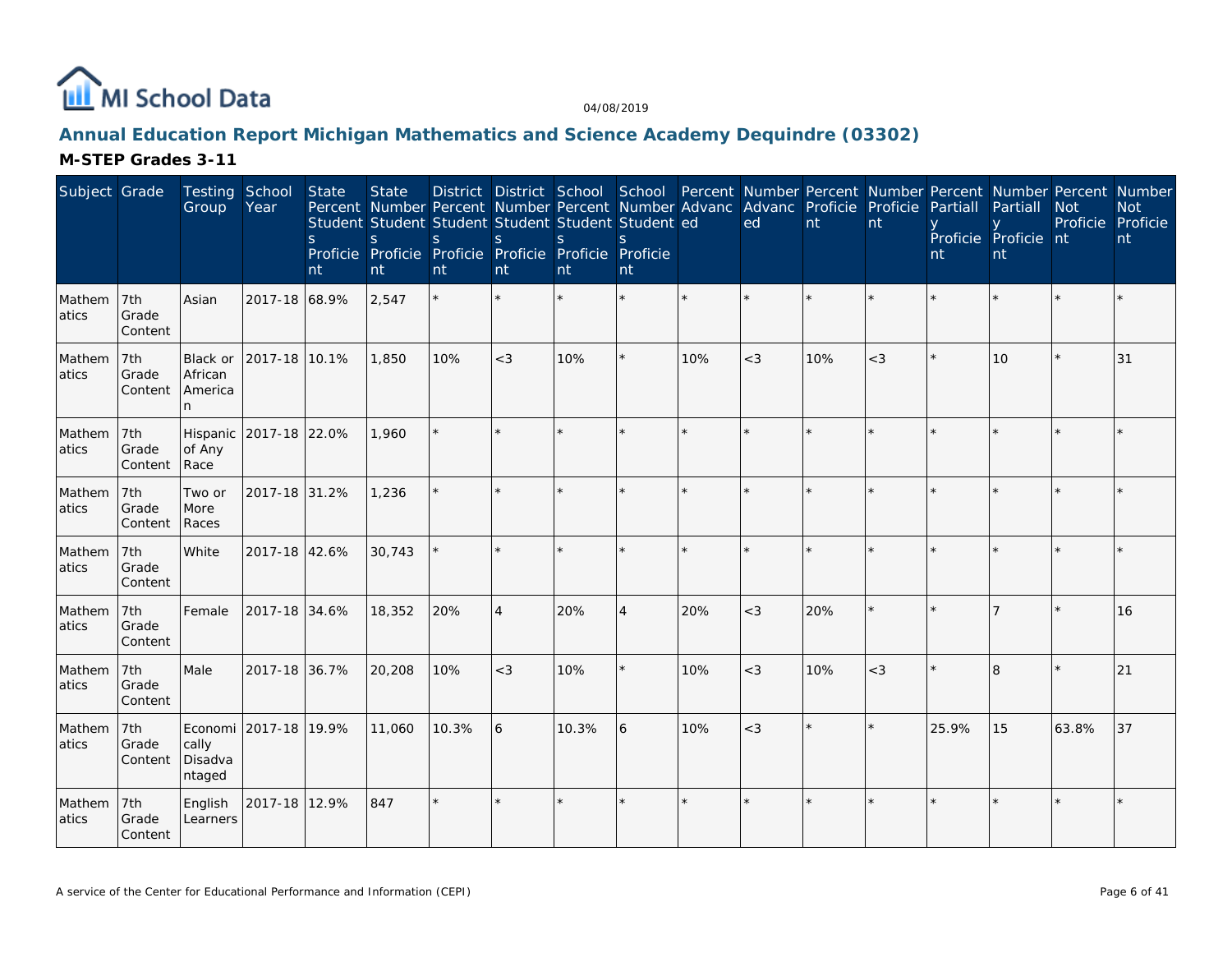

# **Annual Education Report Michigan Mathematics and Science Academy Dequindre (03302)**

| Subject Grade    |                         | Testing School<br>Group                  | Year                  | State<br><sub>S</sub><br>nt | <b>State</b><br>Student Student Student Student Student Student ed<br>S.<br>Proficie Proficie Proficie Proficie Proficie Proficie<br>nt | S.<br>nt | S.<br>nt       | <sub>S</sub><br>nt | nt             |     | District District School School Percent Number Percent Number Percent Number Percent Number<br>Percent Number Percent Number Percent Number Advanc Advanc Proficie Proficie<br>ed | nt  | nt    | Partiall<br>nt | Partiall<br>Proficie Proficie nt<br><b>nt</b> | <b>Not</b><br>Proficie Proficie | <b>Not</b><br>nt |
|------------------|-------------------------|------------------------------------------|-----------------------|-----------------------------|-----------------------------------------------------------------------------------------------------------------------------------------|----------|----------------|--------------------|----------------|-----|-----------------------------------------------------------------------------------------------------------------------------------------------------------------------------------|-----|-------|----------------|-----------------------------------------------|---------------------------------|------------------|
| Mathem<br>atics  | 7th<br>Grade<br>Content | With<br>Disabiliti<br>es                 | Students 2017-18 7.7% |                             | 903                                                                                                                                     |          | ÷              |                    |                |     |                                                                                                                                                                                   |     |       |                |                                               |                                 |                  |
| Mathem<br>atics  | 8th<br>Grade<br>Content | All<br>Students                          | 2017-18 33.6%         |                             | 37,102                                                                                                                                  | 10.9%    | 6              | 10.9%              | <sup>6</sup>   | 10% | $<$ 3                                                                                                                                                                             | 10% |       | 21.8%          | 12                                            | 67.3%                           | 37               |
| Mathem<br>atics  | 8th<br>Grade<br>Content | Asian                                    | 2017-18 68.0%         |                             | 2,606                                                                                                                                   |          |                |                    |                |     |                                                                                                                                                                                   |     |       |                |                                               |                                 |                  |
| Mathem<br>atics  | 8th<br>Grade<br>Content | Black or<br>African<br>America<br>n      | 2017-18 10.8%         |                             | 1,978                                                                                                                                   | 11.1%    | 5              | 11.1%              | 5              | 10% | $<$ 3                                                                                                                                                                             | 10% |       | 15.6%          |                                               | 73.3%                           | 33               |
| Mathem<br>latics | 8th<br>Grade<br>Content | Hispanic 2017-18 20.4%<br>of Any<br>Race |                       |                             | 1,707                                                                                                                                   |          |                |                    |                |     |                                                                                                                                                                                   |     |       |                |                                               |                                 |                  |
| Mathem<br>atics  | 8th<br>Grade<br>Content | Two or<br>More<br>Races                  | 2017-18 29.4%         |                             | 1,147                                                                                                                                   |          |                |                    |                |     |                                                                                                                                                                                   |     |       |                |                                               |                                 |                  |
| Mathem<br>latics | 8th<br>Grade<br>Content | White                                    | 2017-18 39.2%         |                             | 29,464                                                                                                                                  |          |                |                    |                |     |                                                                                                                                                                                   |     |       |                |                                               |                                 |                  |
| Mathem<br>atics  | 8th<br>Grade<br>Content | Female                                   | 2017-18 35.5%         |                             | 19,135                                                                                                                                  | 20%      | $<$ 3          | 20%                | $\star$        | 20% | $<$ 3                                                                                                                                                                             | 20% | $<$ 3 |                |                                               |                                 | 14               |
| Mathem<br>atics  | 8th<br>Grade<br>Content | Male                                     | 2017-18 31.8%         |                             | 17,967                                                                                                                                  | 12.5%    | $\overline{4}$ | 12.5%              | $\overline{4}$ | 10% | $<$ 3                                                                                                                                                                             | 10% |       | 15.6%          | 5                                             | 71.9%                           | 23               |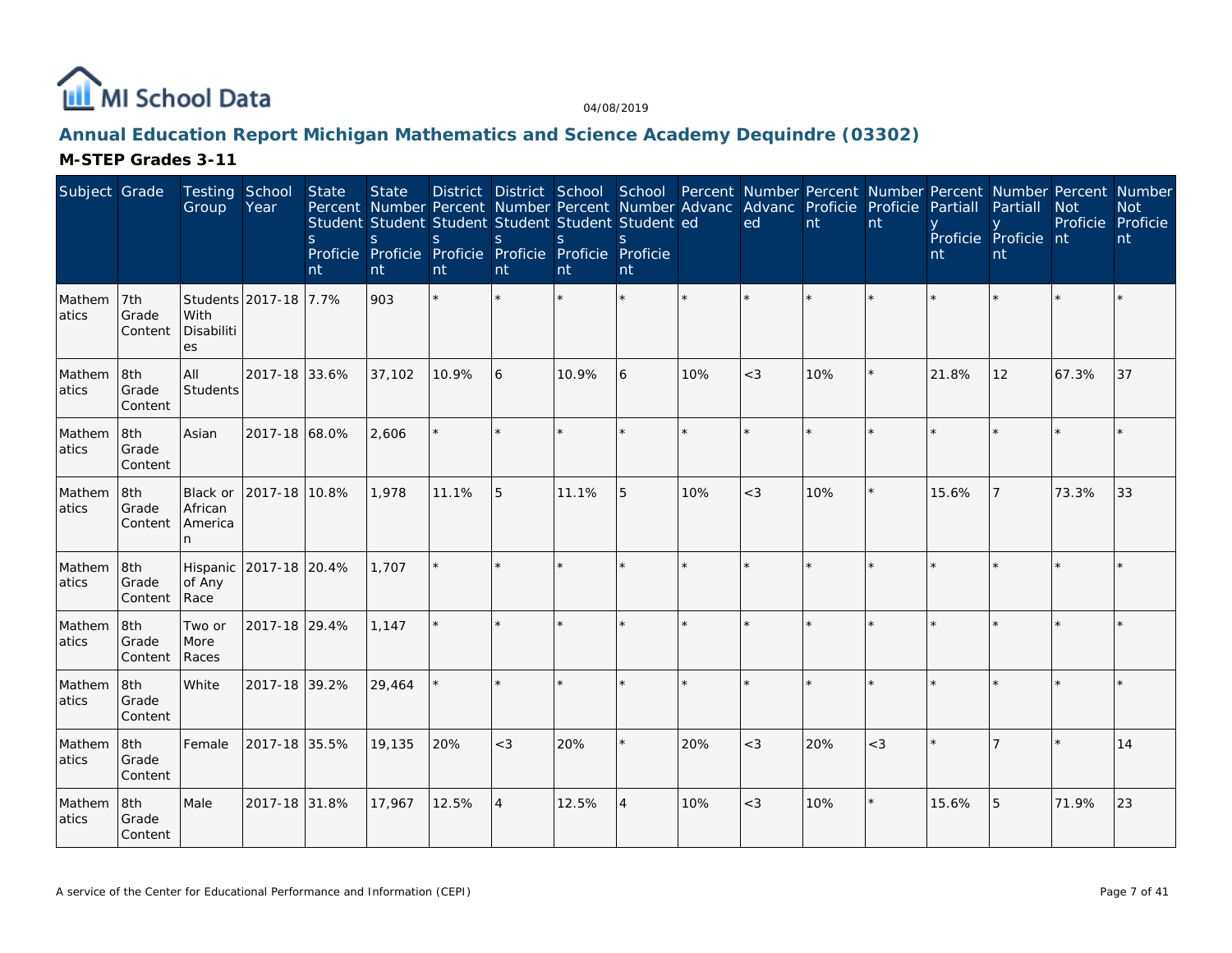

# **Annual Education Report Michigan Mathematics and Science Academy Dequindre (03302)**

| Subject Grade            |                         | Testing School<br>Group               | Year                  | State<br>S<br>nt | <b>State</b><br>Percent Number Percent Number Percent Number Advanc Advanc Proficie<br>Student Student Student Student Student Student ed<br>S<br>Proficie Proficie Proficie Proficie Proficie Proficie<br>nt | S.<br>nt | S<br>nt | S<br>nt | nt      |         | ed      | nt  | Proficie<br>nt | Partiall<br>nt | Partiall<br>Proficie Proficie nt<br>nt | District District School School Percent Number Percent Number Percent Number Percent Number<br><b>Not</b><br>Proficie Proficie | <b>Not</b><br>nt |
|--------------------------|-------------------------|---------------------------------------|-----------------------|------------------|---------------------------------------------------------------------------------------------------------------------------------------------------------------------------------------------------------------|----------|---------|---------|---------|---------|---------|-----|----------------|----------------|----------------------------------------|--------------------------------------------------------------------------------------------------------------------------------|------------------|
| Mathem<br>atics          | 8th<br>Grade<br>Content | Economi<br>cally<br>Disadva<br>ntaged | 2017-18 17.9%         |                  | 9,793                                                                                                                                                                                                         | 10.9%    | 6       | 10.9%   | 6       | 10%     | $<$ 3   | 10% |                | 21.8%          | 12                                     | 67.3%                                                                                                                          | 37               |
| Mathem<br>atics          | 8th<br>Grade<br>Content | English<br>Learners                   | 2017-18 12.4%         |                  | 796                                                                                                                                                                                                           |          |         |         |         |         |         |     |                |                |                                        |                                                                                                                                |                  |
| Mathem<br>atics          | 8th<br>Grade<br>Content | With<br>Disabiliti<br>es              | Students 2017-18 5.7% |                  | 670                                                                                                                                                                                                           |          |         |         | ÷       |         |         |     |                |                |                                        |                                                                                                                                |                  |
| Social<br>Studies        | 8th<br>Grade<br>Content | All<br>Students                       | 2017-18 29.3%         |                  | 32,248                                                                                                                                                                                                        | 10.9%    | 6       | 10.9%   | 6       | 10%     | $<$ 3   |     | $\star$        | 30.9%          | 17                                     | 58.2%                                                                                                                          | 32               |
| Social<br>Studies        | 8th<br>Grade<br>Content | Asian                                 | 2017-18 49.9%         |                  | 1,907                                                                                                                                                                                                         |          |         |         |         |         |         |     |                |                |                                        |                                                                                                                                |                  |
| Social<br><b>Studies</b> | 8th<br>Grade<br>Content | Black or<br>African<br>America<br>n.  | 2017-18 7.8%          |                  | 1,418                                                                                                                                                                                                         | 10%      | 3       | 10%     | 3       | 10%     | $<$ 3   | 10% |                |                | 13                                     |                                                                                                                                | 29               |
| Social<br>Studies        | 8th<br>Grade<br>Content | Hispanic<br>of Any<br>Race            | 2017-18 18.0%         |                  | 1,504                                                                                                                                                                                                         |          |         |         |         |         |         |     |                |                |                                        |                                                                                                                                |                  |
| Social<br>Studies        | 8th<br>Grade<br>Content | Two or<br>More<br>Races               | 2017-18 27.2%         |                  | 1,061                                                                                                                                                                                                         |          | $\star$ |         | ÷.      | $\star$ | $\star$ |     |                |                |                                        |                                                                                                                                |                  |
| Social<br><b>Studies</b> | 8th<br>Grade<br>Content | White                                 | 2017-18 34.8%         |                  | 26,174                                                                                                                                                                                                        |          | $\star$ |         | $\star$ |         |         |     |                |                |                                        |                                                                                                                                |                  |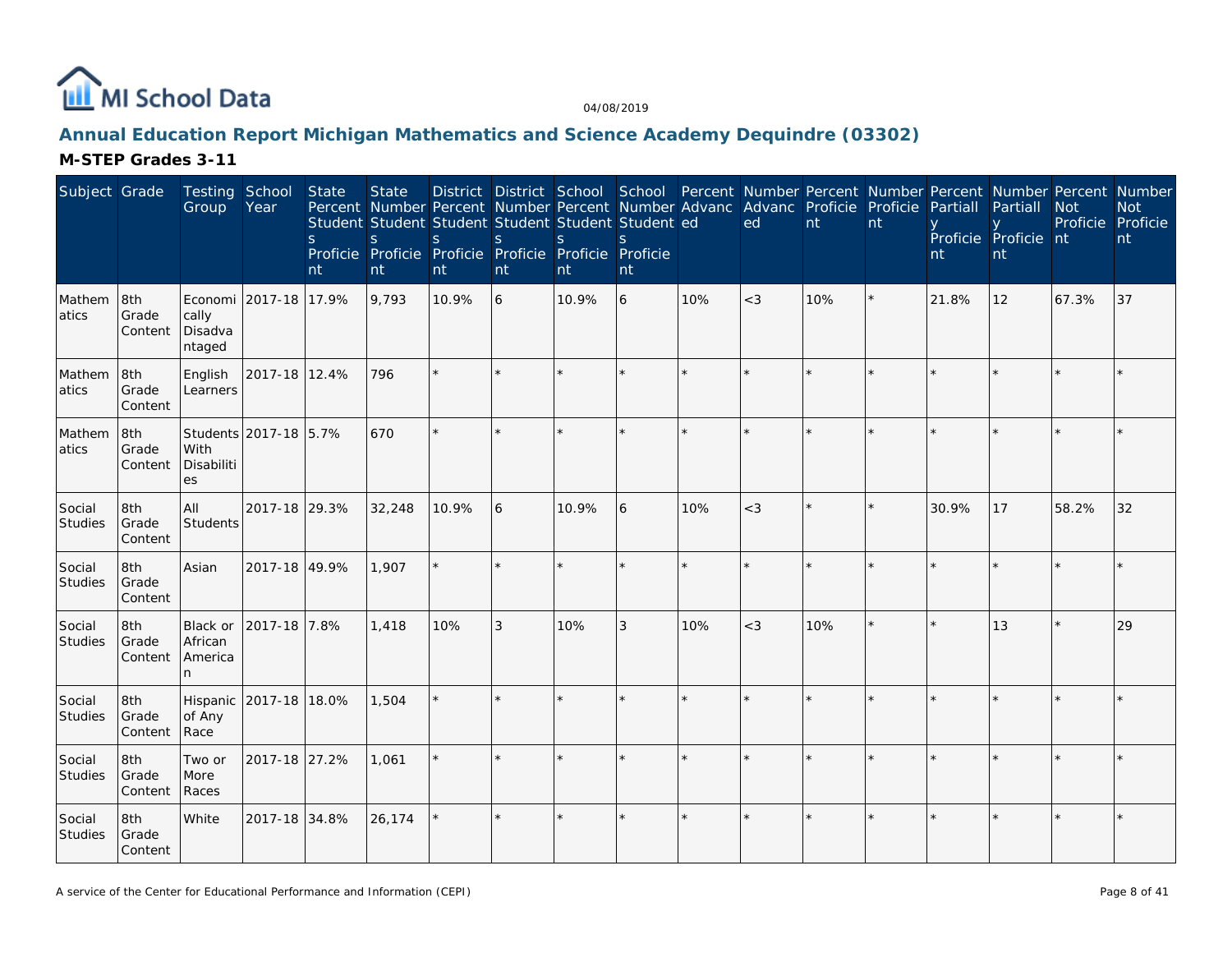

# **Annual Education Report Michigan Mathematics and Science Academy Dequindre (03302)**

| Subject Grade            |                                 | Testing School<br>Group              | Year                   | State<br>S<br>nt | <b>State</b><br>Student Student Student Student Student Student ed<br>S.<br>Proficie Proficie Proficie Proficie Proficie Proficie<br>nt | S.<br>nt | <sup>S</sup><br>nt | S.<br>nt | S.<br>nt       |         | District District School School Percent Number Percent Number Percent Number Percent Number<br>Percent Number Percent Number Percent Number Advanc Advanc Proficie Proficie Partiall<br>ed | nt      | nt           | nt      | Partiall<br>Proficie Proficie nt<br>nt | <b>Not</b><br>Proficie Proficie | <b>Not</b><br>nt |
|--------------------------|---------------------------------|--------------------------------------|------------------------|------------------|-----------------------------------------------------------------------------------------------------------------------------------------|----------|--------------------|----------|----------------|---------|--------------------------------------------------------------------------------------------------------------------------------------------------------------------------------------------|---------|--------------|---------|----------------------------------------|---------------------------------|------------------|
| Social<br>Studies        | 8th<br>Grade<br>Content         | Female                               | 2017-18 26.5%          |                  | 14,287                                                                                                                                  | 20%      | 3                  | 20%      | 3              | 20%     | $<$ 3                                                                                                                                                                                      | 20%     |              |         | 5                                      |                                 | 15               |
| Social<br>Studies        | 8th<br>Grade<br>Content         | Male                                 | 2017-18 31.9%          |                  | 17,961                                                                                                                                  | 10%      | 3                  | 10%      | $\mathfrak{Z}$ | 10%     | $<$ 3                                                                                                                                                                                      | 10%     |              | $\star$ | 12                                     |                                 | 17               |
| Social<br>Studies        | 8th<br>Grade<br>Content         | cally<br>Disadva<br>ntaged           | Economi 2017-18 15.4%  |                  | 8,366                                                                                                                                   | 10.9%    | 6                  | 10.9%    | 6              | 10%     | $<$ 3                                                                                                                                                                                      | $\star$ |              | 30.9%   | 17                                     | 58.2%                           | 32               |
| Social<br><b>Studies</b> | 8th<br>Grade<br>Content         | English<br>Learners                  | 2017-18 6.0%           |                  | 386                                                                                                                                     |          |                    |          | ÷.             | $\star$ |                                                                                                                                                                                            | $\star$ |              |         |                                        |                                 |                  |
| Social<br>Studies        | 8th<br>Grade<br>Content         | With<br>Disabiliti<br>es             | Students 2017-18 7.0%  |                  | 818                                                                                                                                     |          |                    | $\star$  | ÷.             |         |                                                                                                                                                                                            | ×.      |              |         |                                        |                                 |                  |
| Social<br>Studies        | 11th<br>Grade<br>Content        | lail<br>Students                     | 2017-18 48.5%          |                  | 50,865                                                                                                                                  | 52.4%    | 22                 | 52.4%    | 22             | 14.3%   | 6                                                                                                                                                                                          | 38.1%   | 16           | 35.7%   | 15                                     | 11.9%                           | 5                |
| Social<br>Studies        | 11th<br>Grade<br>Content        | Asian                                | 2017-18 65.3%          |                  | 2.493                                                                                                                                   |          |                    | $\star$  | $\star$        |         |                                                                                                                                                                                            | $\star$ |              |         |                                        |                                 |                  |
| Social<br>Studies        | 11th<br>Grade<br>Content        | Black or<br>African<br>America<br>n. | 2017-18 21.1%          |                  | 3,335                                                                                                                                   | 53.1%    | 17                 | 53.1%    | 17             | 12.5%   | $\overline{4}$                                                                                                                                                                             | 40.6%   | 13           | 34.4%   | 11                                     | 12.5%                           | $\overline{4}$   |
| Social<br><b>Studies</b> | 11th<br>Grade<br>Content   Race | of Any                               | Hispanic 2017-18 36.2% |                  | 2,582                                                                                                                                   |          | ÷                  | $\star$  | $\star$        | ÷       |                                                                                                                                                                                            | ÷.      | $\mathbf{d}$ |         |                                        |                                 |                  |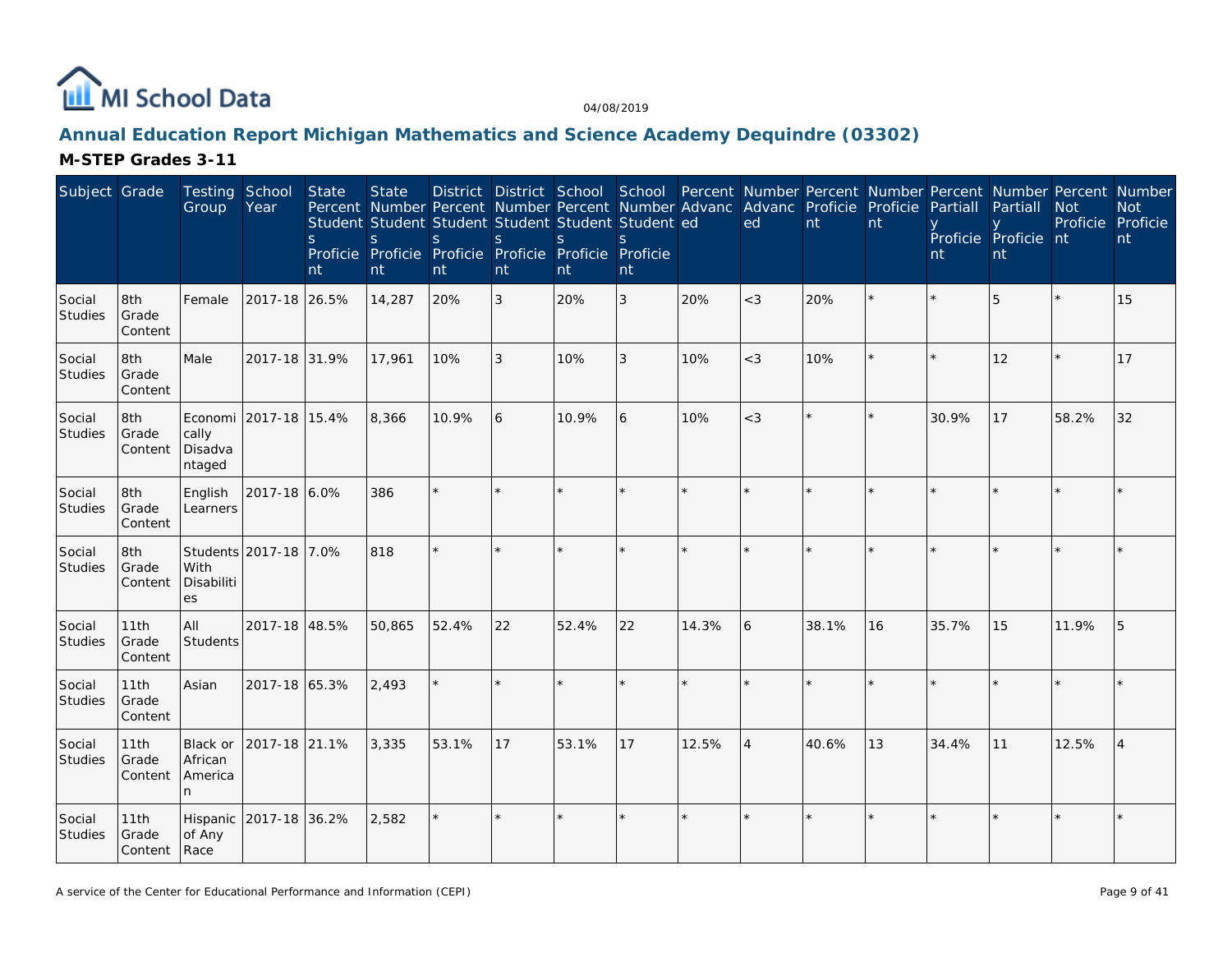

# **Annual Education Report Michigan Mathematics and Science Academy Dequindre (03302)**

| Subject Grade            |                          | Testing School<br>Group                             | Year                   | State<br>S.<br>nt | <b>State</b><br>Student Student Student Student Student Student ed<br>S.<br>Proficie Proficie Proficie Proficie Proficie Proficie<br>nt | S.<br>nt | nt | nt    | nt       |       | District District School School Percent Number Percent Number Percent Number Percent Number<br>Percent Number Percent Number Percent Number Advanc Advanc Proficie Proficie<br>ed | nt    | <b>nt</b> | Partiall<br>nt | Partiall<br>Proficie Proficie nt<br>nt | <b>Not</b><br>Proficie | <b>Not</b><br>Proficie<br>nt |
|--------------------------|--------------------------|-----------------------------------------------------|------------------------|-------------------|-----------------------------------------------------------------------------------------------------------------------------------------|----------|----|-------|----------|-------|-----------------------------------------------------------------------------------------------------------------------------------------------------------------------------------|-------|-----------|----------------|----------------------------------------|------------------------|------------------------------|
| Social<br>Studies        | 11th<br>Grade<br>Content | Two or<br>More<br>Races                             | 2017-18 46.3%          |                   | 1,368                                                                                                                                   |          |    |       | $\star$  |       |                                                                                                                                                                                   |       |           |                |                                        |                        |                              |
| Social<br><b>Studies</b> | 11th<br>Grade<br>Content | White                                               | 2017-18 54.8%          |                   | 40,773                                                                                                                                  |          |    |       |          |       |                                                                                                                                                                                   |       |           |                |                                        |                        |                              |
| Social<br><b>Studies</b> | 11th<br>Grade<br>Content | Female                                              | 2017-18 45.4%          |                   | 23,703                                                                                                                                  | 50.0%    | 9  | 50.0% | <b>9</b> | 20%   | $<$ 3                                                                                                                                                                             |       | ÷         |                |                                        | 20%                    |                              |
| Social<br>Studies        | 11th<br>Grade<br>Content | Male                                                | 2017-18 51.6%          |                   | 27,162                                                                                                                                  | 54.2%    | 13 | 54.2% | 13       | 20%   | $\overline{A}$                                                                                                                                                                    |       | 9         |                | $\overline{\mathsf{B}}$                | 20%                    | 3                            |
| Social<br>Studies        | 11th<br>Grade<br>Content | Economi 2017-18 32.5%<br>cally<br>Disadva<br>ntaged |                        |                   | 14,489                                                                                                                                  | 52.4%    | 22 | 52.4% | 22       | 14.3% | 6                                                                                                                                                                                 | 38.1% | 16        | 35.7%          | 15                                     | 11.9%                  | 15                           |
| Social<br><b>Studies</b> | 11th<br>Grade<br>Content | English<br>Learners                                 | 2017-18 11.1%          |                   | 491                                                                                                                                     |          |    |       |          |       |                                                                                                                                                                                   |       |           |                |                                        |                        |                              |
| Social<br>Studies        | 11th<br>Grade<br>Content | With<br>Disabiliti<br>es                            | Students 2017-18 16.2% |                   | 1,531                                                                                                                                   |          |    |       | $\star$  |       |                                                                                                                                                                                   |       |           |                |                                        |                        |                              |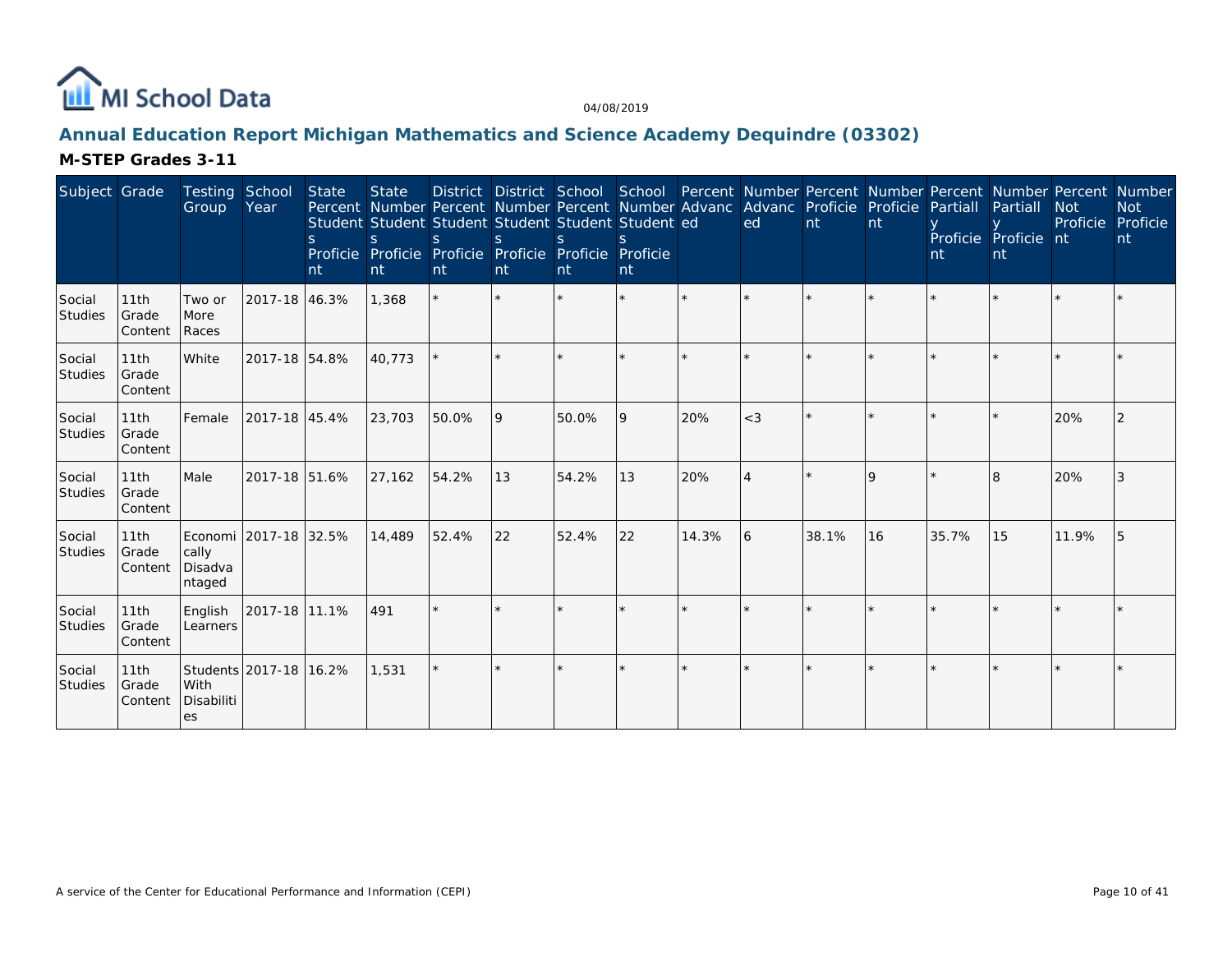

### **Annual Education Report Michigan Mathematics and Science Academy Dequindre (03302)**

| Location<br>Name                                               | School Year | Subject            | Student<br>Group                | Mean SAT<br>Score | <b>Benchmark</b> | Met or<br>Exceeded | % Met or<br>Exceeded | Did Not Meet % Did Not | Meet    | Number<br>Assessed |
|----------------------------------------------------------------|-------------|--------------------|---------------------------------|-------------------|------------------|--------------------|----------------------|------------------------|---------|--------------------|
| Michigan<br>Mathematics<br>and Science<br>Academy<br>Dequindre | 2017-18     | <b>Total Score</b> | <b>All Students</b>             | 909.5             | N/A              | 8                  | 19.0%                | 34                     | 81.0%   | 42                 |
| Michigan<br>Mathematics<br>and Science<br>Academy<br>Dequindre | 2017-18     | <b>Total Score</b> | Asian                           | $\star$           | N/A              |                    |                      | $\star$                | $\star$ | < 10               |
| Michigan<br>Mathematics<br>and Science<br>Academy<br>Dequindre | 2017-18     | <b>Total Score</b> | Black or<br>African<br>American | 913.1             | N/A              | 6                  | 18.8%                | 26                     | 81.3%   | 32                 |
| Michigan<br>Mathematics<br>and Science<br>Academy<br>Dequindre | 2017-18     | <b>Total Score</b> | Hispanic of<br>Any Race         |                   | N/A              |                    |                      | $\star$                | $\star$ | < 10               |
| Michigan<br>Mathematics<br>and Science<br>Academy<br>Dequindre | 2017-18     | <b>Total Score</b> | Two or More<br>Races            |                   | N/A              |                    |                      | $\star$                | $\star$ | < 10               |
| Michigan<br>Mathematics<br>and Science<br>Academy<br>Dequindre | 2017-18     | <b>Total Score</b> | White                           |                   | N/A              |                    |                      | $\star$                | $\star$ | <10                |
| Michigan<br>Mathematics<br>and Science<br>Academy<br>Dequindre | 2017-18     | <b>Total Score</b> | Female                          | 947.2             | N/A              | $\overline{4}$     | 22.2%                | 14                     | 77.8%   | 18                 |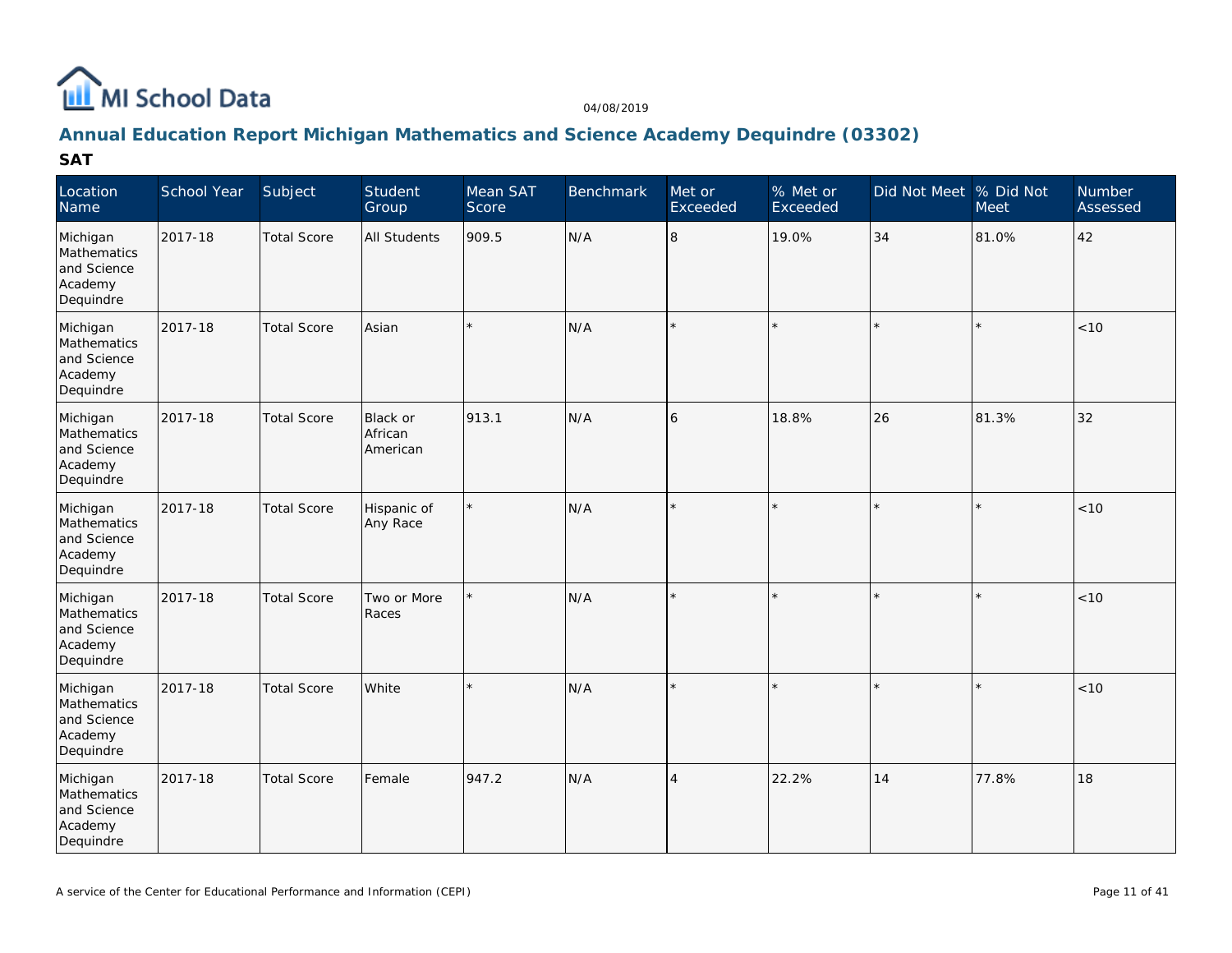

### **Annual Education Report Michigan Mathematics and Science Academy Dequindre (03302)**

| Location<br>Name                                               | School Year | Subject            | Student<br>Group                           | Mean SAT<br>Score | <b>Benchmark</b> | Met or<br>Exceeded | % Met or<br>Exceeded | Did Not Meet % Did Not | Meet    | Number<br>Assessed |
|----------------------------------------------------------------|-------------|--------------------|--------------------------------------------|-------------------|------------------|--------------------|----------------------|------------------------|---------|--------------------|
| Michigan<br>Mathematics<br>and Science<br>Academy<br>Dequindre | 2017-18     | <b>Total Score</b> | Male                                       | 881.3             | N/A              | $\overline{4}$     | 20%                  | 20                     | 80%     | $ 24\rangle$       |
| Michigan<br>Mathematics<br>and Science<br>Academy<br>Dequindre | 2017-18     | <b>Total Score</b> | Economically<br>Disadvantaged              | 909.5             | N/A              | 8                  | 19.0%                | 34                     | 81.0%   | 42                 |
| Michigan<br>Mathematics<br>and Science<br>Academy<br>Dequindre | 2017-18     | <b>Total Score</b> | English<br>Learners                        |                   | N/A              |                    |                      | $\star$                | ×.      | < 10               |
| Michigan<br>Mathematics<br>and Science<br>Academy<br>Dequindre | 2017-18     | <b>Total Score</b> | Not English<br>Learners                    | 916.3             | N/A              | 8                  | 20.0%                | 32                     | 80.0%   | 40                 |
| Michigan<br>Mathematics<br>and Science<br>Academy<br>Dequindre | 2017-18     | <b>Total Score</b> | Not Migrant                                | 909.5             | N/A              | 8                  | 19.0%                | 34                     | 81.0%   | 42                 |
| Michigan<br>Mathematics<br>and Science<br>Academy<br>Dequindre | 2017-18     | <b>Total Score</b> | Students With<br>Disabilities              |                   | N/A              |                    |                      | $\star$                | $\star$ | < 10               |
| Michigan<br>Mathematics<br>and Science<br>Academy<br>Dequindre | 2017-18     | <b>Total Score</b> | Students<br>Without<br><b>Disabilities</b> | 929.5             | N/A              | 8                  | 21.1%                | 30                     | 78.9%   | 38                 |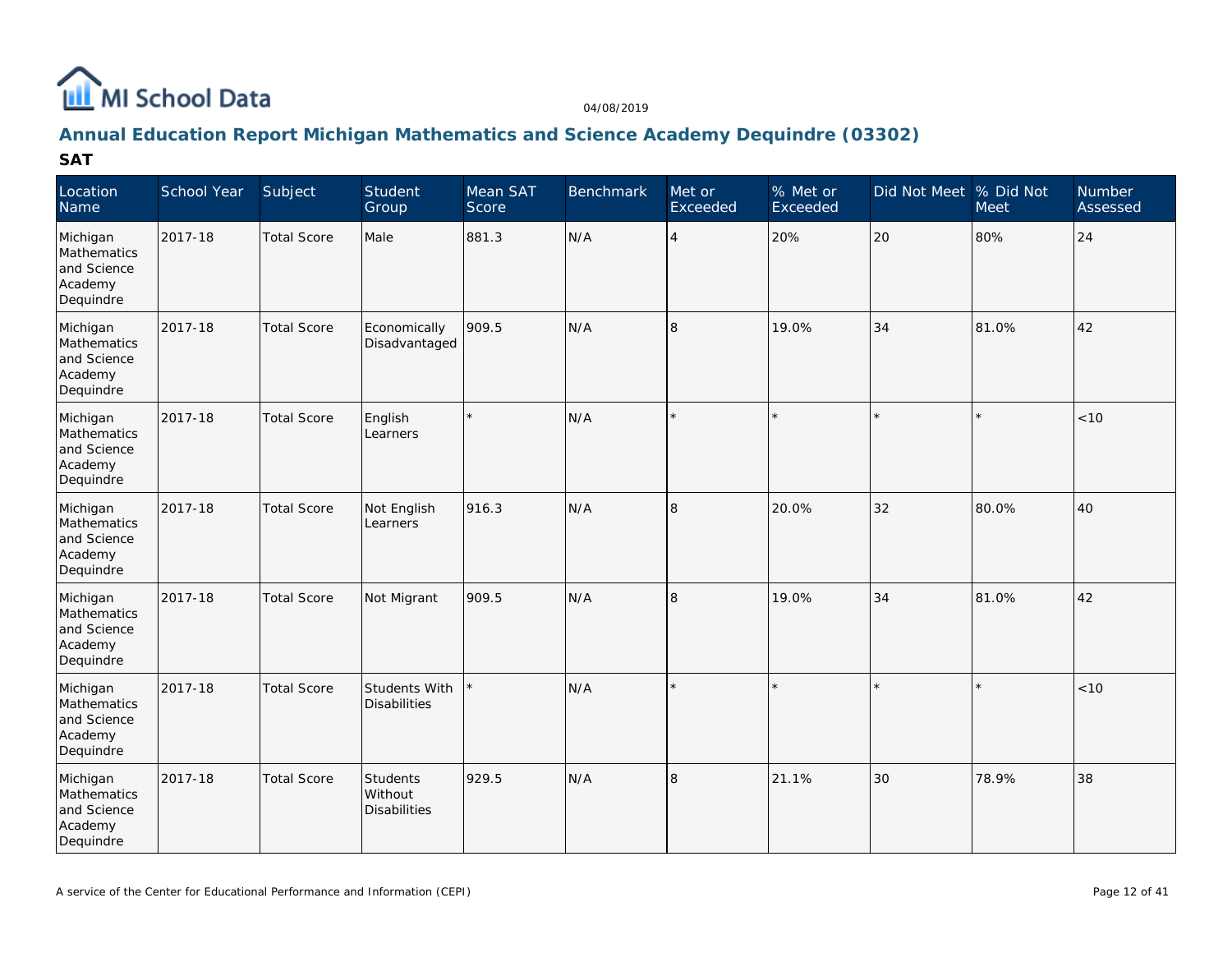

### **Annual Education Report Michigan Mathematics and Science Academy Dequindre (03302)**

| Location<br>Name                                               | School Year | Subject                                            | Student<br>Group                | Mean SAT<br>Score | <b>Benchmark</b> | Met or<br>Exceeded | % Met or<br>Exceeded | Did Not Meet % Did Not | Meet    | Number<br>Assessed |
|----------------------------------------------------------------|-------------|----------------------------------------------------|---------------------------------|-------------------|------------------|--------------------|----------------------|------------------------|---------|--------------------|
| Michigan<br>Mathematics<br>and Science<br>Academy<br>Dequindre | 2017-18     | <b>Total Score</b>                                 | Not Homeless                    | 909.5             | N/A              | 8                  | 19.0%                | 34                     | 81.0%   | 42                 |
| Michigan<br>Mathematics<br>and Science<br>Academy<br>Dequindre | 2017-18     | Evidence-<br><b>Based Reading</b><br>and Writing   | <b>All Students</b>             | 471.9             | 480              | 22                 | 52.4%                | 20                     | 47.6%   | 42                 |
| Michigan<br>Mathematics<br>and Science<br>Academy<br>Dequindre | 2017-18     | Evidence-<br><b>Based Reading</b><br>and Writing   | Asian                           |                   | 480              |                    |                      | $\star$                |         | < 10               |
| Michigan<br>Mathematics<br>and Science<br>Academy<br>Dequindre | 2017-18     | Evidence-<br><b>Based Reading</b><br>and Writing   | Black or<br>African<br>American | 476.6             | 480              | 17                 | 53.1%                | 15                     | 46.9%   | 32                 |
| Michigan<br>Mathematics<br>and Science<br>Academy<br>Dequindre | 2017-18     | Evidence-<br>Based Reading Any Race<br>and Writing | Hispanic of                     |                   | 480              |                    |                      | $\star$                | k       | < 10               |
| Michigan<br>Mathematics<br>and Science<br>Academy<br>Dequindre | 2017-18     | Evidence-<br>Based Reading   Races<br>and Writing  | Two or More                     |                   | 480              |                    |                      | ×.                     | k       | $<10$              |
| Michigan<br>Mathematics<br>and Science<br>Academy<br>Dequindre | 2017-18     | Evidence-<br><b>Based Reading</b><br>and Writing   | White                           | $\star$           | 480              |                    |                      | $\star$                | $\star$ | < 10               |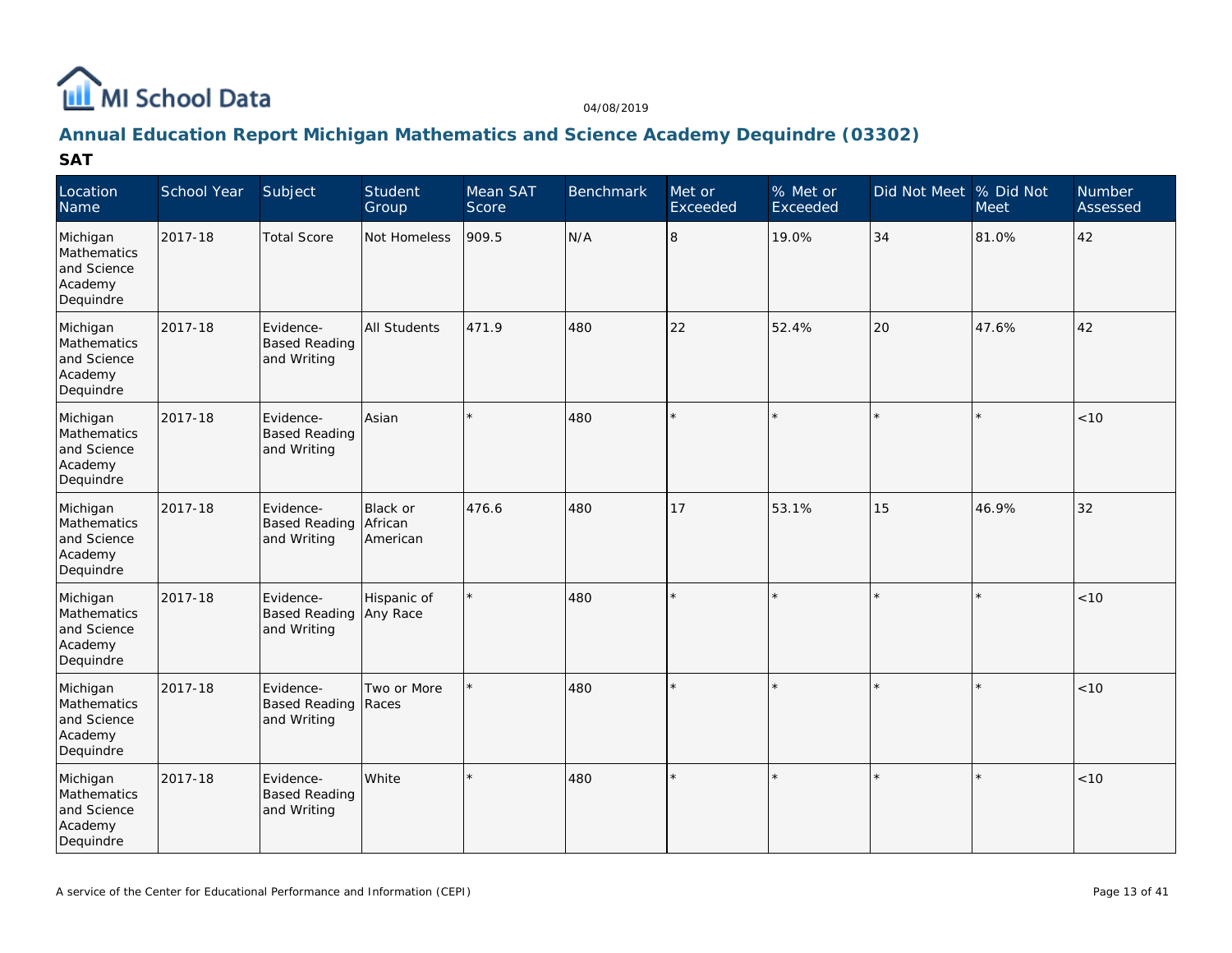

# **Annual Education Report Michigan Mathematics and Science Academy Dequindre (03302)**

| Location<br>Name                                               | School Year | Subject                                          | Student<br>Group              | Mean SAT<br>Score | <b>Benchmark</b> | Met or<br>Exceeded | % Met or<br>Exceeded | Did Not Meet  % Did Not | Meet    | Number<br>Assessed |
|----------------------------------------------------------------|-------------|--------------------------------------------------|-------------------------------|-------------------|------------------|--------------------|----------------------|-------------------------|---------|--------------------|
| Michigan<br>Mathematics<br>and Science<br>Academy<br>Dequindre | 2017-18     | Evidence-<br><b>Based Reading</b><br>and Writing | Female                        | 497.8             | 480              | 12                 | 66.7%                | 6                       | 33.3%   | 18                 |
| Michigan<br>Mathematics<br>and Science<br>Academy<br>Dequindre | 2017-18     | Evidence-<br><b>Based Reading</b><br>and Writing | Male                          | 452.5             | 480              | 10                 | 41.7%                | 14                      | 58.3%   | 24                 |
| Michigan<br>Mathematics<br>and Science<br>Academy<br>Dequindre | 2017-18     | Evidence-<br><b>Based Reading</b><br>and Writing | Economically<br>Disadvantaged | 471.9             | 480              | 22                 | 52.4%                | 20                      | 47.6%   | 42                 |
| Michigan<br>Mathematics<br>and Science<br>Academy<br>Dequindre | 2017-18     | Evidence-<br><b>Based Reading</b><br>and Writing | English<br>Learners           |                   | 480              |                    |                      | $\star$                 | ×.      | < 10               |
| Michigan<br>Mathematics<br>and Science<br>Academy<br>Dequindre | 2017-18     | Evidence-<br><b>Based Reading</b><br>and Writing | Not English<br>Learners       | 477.5             | 480              | 22                 | 55.0%                | 18                      | 45.0%   | 40                 |
| Michigan<br>Mathematics<br>and Science<br>Academy<br>Dequindre | 2017-18     | Evidence-<br><b>Based Reading</b><br>and Writing | Not Migrant                   | 471.9             | 480              | 22                 | 52.4%                | 20                      | 47.6%   | 42                 |
| Michigan<br>Mathematics<br>and Science<br>Academy<br>Dequindre | 2017-18     | Evidence-<br><b>Based Reading</b><br>and Writing | Students With<br>Disabilities |                   | 480              |                    |                      | $\star$                 | $\star$ | < 10               |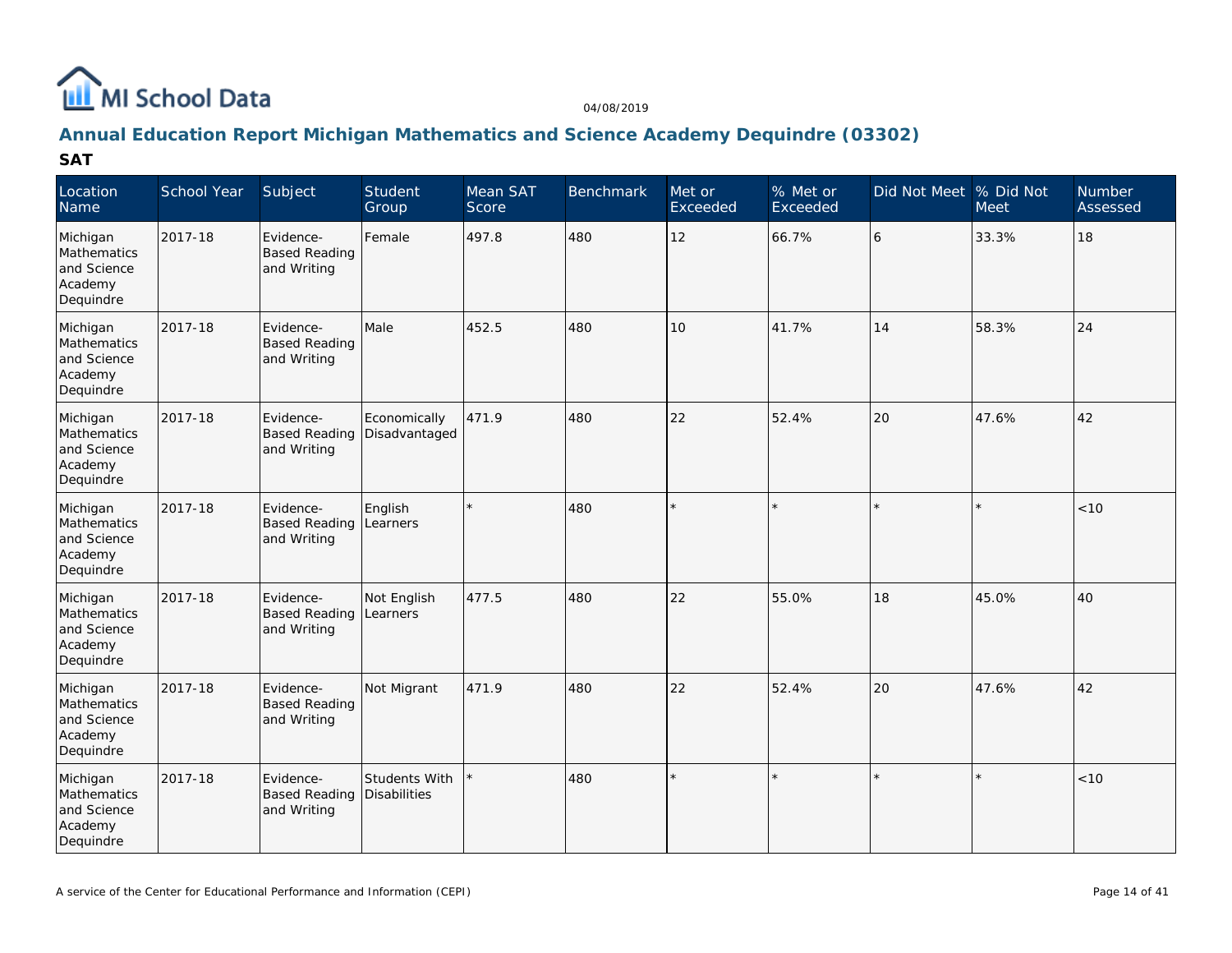

### **Annual Education Report Michigan Mathematics and Science Academy Dequindre (03302)**

| Location<br>Name                                               | School Year | Subject                                          | Student<br>Group                    | Mean SAT<br>Score | <b>Benchmark</b> | Met or<br>Exceeded | $%$ Met or<br>Exceeded | Did Not Meet % Did Not | Meet    | Number<br>Assessed |
|----------------------------------------------------------------|-------------|--------------------------------------------------|-------------------------------------|-------------------|------------------|--------------------|------------------------|------------------------|---------|--------------------|
| Michigan<br>Mathematics<br>and Science<br>Academy<br>Dequindre | 2017-18     | Evidence-<br><b>Based Reading</b><br>and Writing | Students<br>Without<br>Disabilities | 481.8             | 480              | 22                 | 57.9%                  | 16                     | 42.1%   | 38                 |
| Michigan<br>Mathematics<br>and Science<br>Academy<br>Dequindre | 2017-18     | Evidence-<br><b>Based Reading</b><br>and Writing | Not Homeless                        | 471.9             | 480              | 22                 | 52.4%                  | 20                     | 47.6%   | 42                 |
| Michigan<br>Mathematics<br>and Science<br>Academy<br>Dequindre | 2017-18     | Mathematics                                      | <b>All Students</b>                 | 437.6             | 530              | l8                 | 19.0%                  | 34                     | 81.0%   | 42                 |
| Michigan<br>Mathematics<br>and Science<br>Academy<br>Dequindre | 2017-18     | <b>Mathematics</b>                               | Asian                               |                   | 530              |                    |                        |                        |         | < 10               |
| Michigan<br>Mathematics<br>and Science<br>Academy<br>Dequindre | 2017-18     | Mathematics                                      | Black or<br>African<br>American     | 436.6             | 530              | 6                  | 18.8%                  | 26                     | 81.3%   | 32                 |
| Michigan<br>Mathematics<br>and Science<br>Academy<br>Dequindre | 2017-18     | Mathematics                                      | Hispanic of<br>Any Race             |                   | 530              |                    |                        |                        | k       | <10                |
| Michigan<br>Mathematics<br>and Science<br>Academy<br>Dequindre | 2017-18     | Mathematics                                      | Two or More<br>Races                |                   | 530              |                    |                        | $\star$                | $\star$ | < 10               |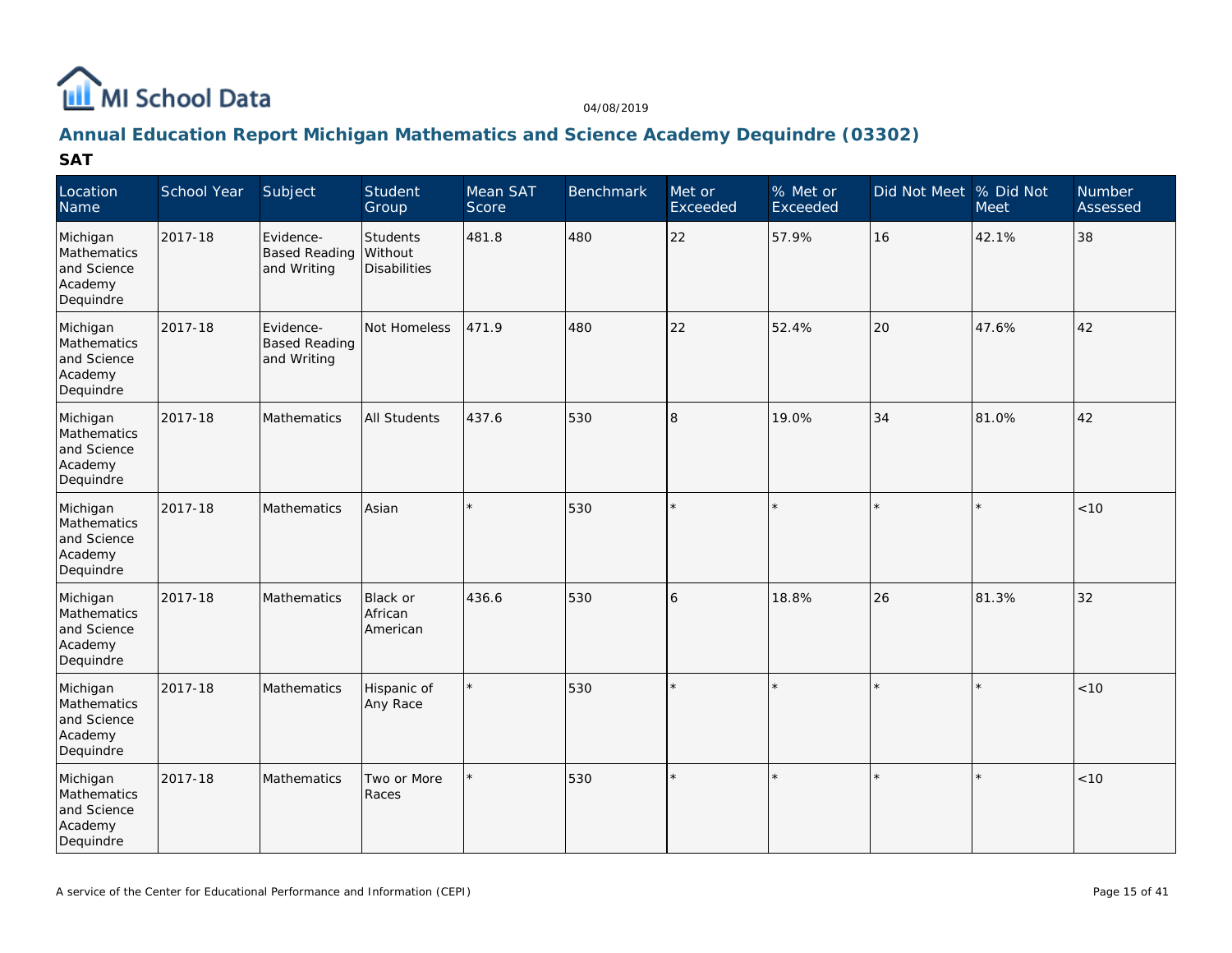

### **Annual Education Report Michigan Mathematics and Science Academy Dequindre (03302)**

| Location<br>Name                                               | School Year | Subject     | Student<br>Group              | Mean SAT<br>Score | Benchmark | Met or<br>Exceeded | % Met or<br>Exceeded | Did Not Meet % Did Not | <b>Meet</b> | <b>Number</b><br>Assessed |
|----------------------------------------------------------------|-------------|-------------|-------------------------------|-------------------|-----------|--------------------|----------------------|------------------------|-------------|---------------------------|
| Michigan<br>Mathematics<br>and Science<br>Academy<br>Dequindre | 2017-18     | Mathematics | White                         | $\star$           | 530       | $\star$            | $\star$              |                        |             | $ $ < 10                  |
| Michigan<br>Mathematics<br>and Science<br>Academy<br>Dequindre | 2017-18     | Mathematics | Female                        | 449.4             | 530       | $\overline{4}$     | 22.2%                | 14                     | 77.8%       | 18                        |
| Michigan<br>Mathematics<br>and Science<br>Academy<br>Dequindre | 2017-18     | Mathematics | Male                          | 428.8             | 530       | $\overline{4}$     | 20%                  | 20                     | 80%         | 24                        |
| Michigan<br>Mathematics<br>and Science<br>Academy<br>Dequindre | 2017-18     | Mathematics | Economically<br>Disadvantaged | 437.6             | 530       | 8                  | 19.0%                | 34                     | 81.0%       | 42                        |
| Michigan<br>Mathematics<br>and Science<br>Academy<br>Dequindre | 2017-18     | Mathematics | English<br>Learners           | $\star$           | 530       |                    |                      |                        |             | < 10                      |
| Michigan<br>Mathematics<br>and Science<br>Academy<br>Dequindre | 2017-18     | Mathematics | Not English<br>Learners       | 438.8             | 530       | 8                  | 20.0%                | 32                     | 80.0%       | 40                        |
| Michigan<br>Mathematics<br>and Science<br>Academy<br>Dequindre | 2017-18     | Mathematics | Not Migrant                   | 437.6             | 530       | 8                  | 19.0%                | 34                     | 81.0%       | 42                        |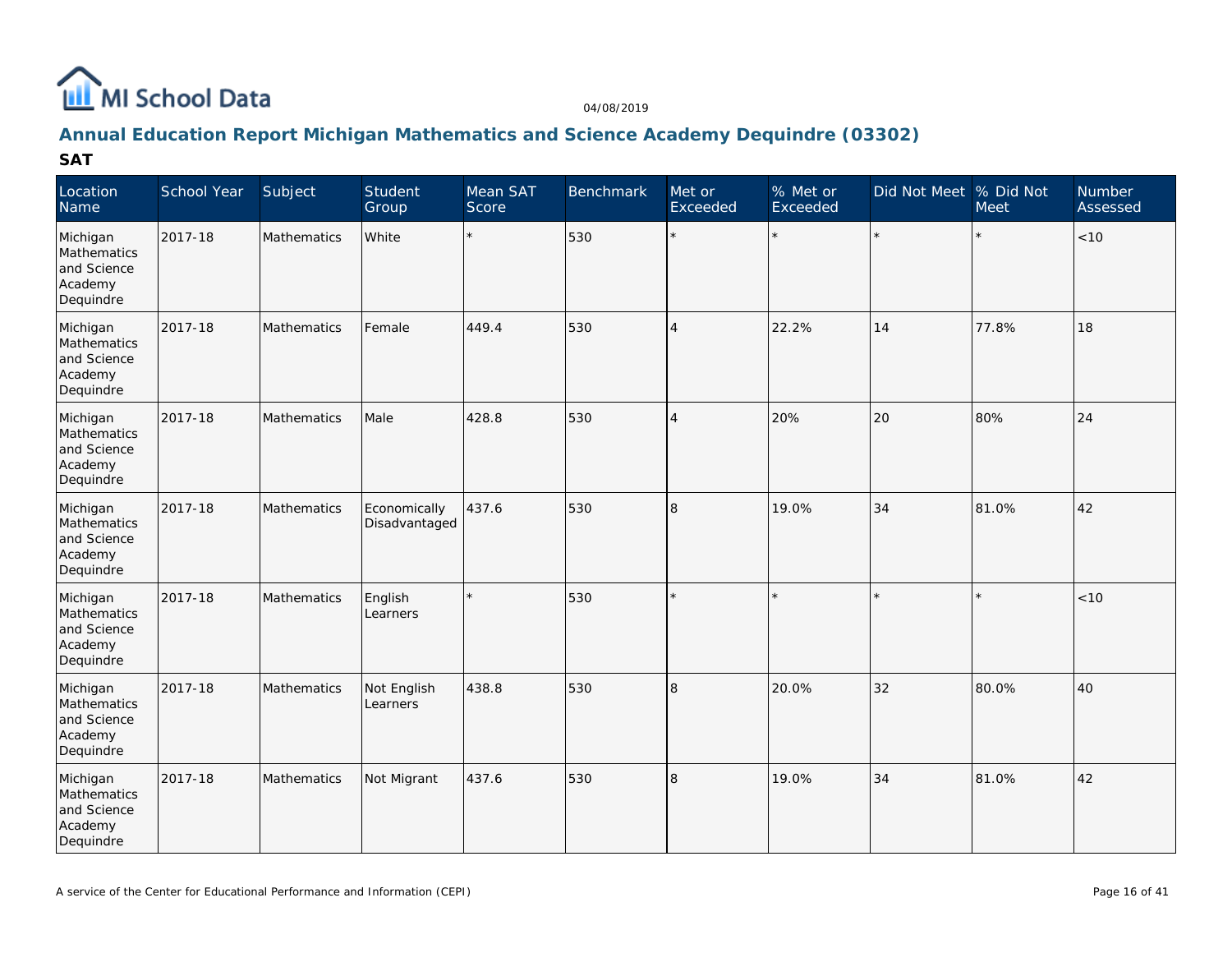

### **Annual Education Report Michigan Mathematics and Science Academy Dequindre (03302)**

| Location<br>Name                                               | School Year | Subject     | Student<br>Group                     | Mean SAT<br>Score | <b>Benchmark</b> | Met or<br>Exceeded | % Met or<br>Exceeded | Did Not Meet | % Did Not<br>Meet | <b>Number</b><br>Assessed |
|----------------------------------------------------------------|-------------|-------------|--------------------------------------|-------------------|------------------|--------------------|----------------------|--------------|-------------------|---------------------------|
| Michigan<br>Mathematics<br>and Science<br>Academy<br>Dequindre | 2017-18     | Mathematics | <b>Students With</b><br>Disabilities |                   | 530              |                    |                      |              |                   | < 10                      |
| Michigan<br>Mathematics<br>and Science<br>Academy<br>Dequindre | 2017-18     | Mathematics | Students<br>Without<br>Disabilities  | 447.6             | 530              | l8                 | 21.1%                | 30           | 78.9%             | 38                        |
| Michigan<br>Mathematics<br>and Science<br>Academy<br>Dequindre | 2017-18     | Mathematics | Not Homeless                         | 437.6             | 530              | $\mathcal{B}$      | 19.0%                | 34           | 81.0%             | 42                        |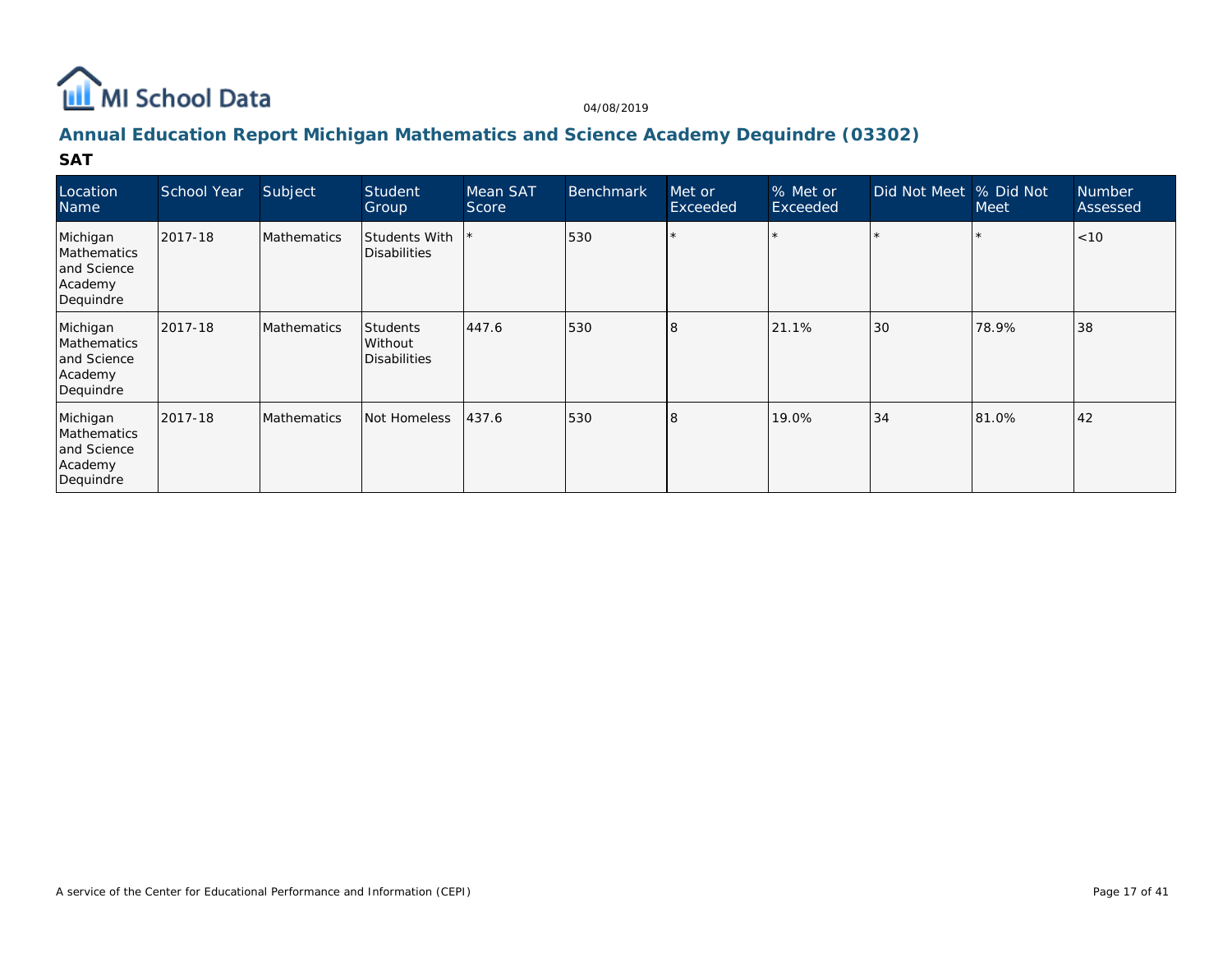

## **Annual Education Report Michigan Mathematics and Science Academy Dequindre (03302)**

### **MI-Access Functional Independence**

| Subject     | Grade                       | <b>Testing Group</b>                   | School Year | <b>State Percent</b><br><b>Students</b><br>Proficient | <b>District</b><br>Percent<br><b>Students</b><br>Proficient | <b>School Percent Percent</b><br><b>Students</b><br>Proficient | Surpassed | Percent<br>Attained | Percent<br>Emerging |
|-------------|-----------------------------|----------------------------------------|-------------|-------------------------------------------------------|-------------------------------------------------------------|----------------------------------------------------------------|-----------|---------------------|---------------------|
| <b>ELA</b>  | 6th Grade<br>Content        | <b>All Students</b>                    | 2017-18     | 75.5%                                                 | $\star$                                                     | $\star$                                                        |           |                     |                     |
| Mathematics | 6th Grade<br>Content        | <b>All Students</b>                    | 2017-18     | 50.6%                                                 | ×                                                           | $\star$                                                        |           |                     |                     |
| <b>ELA</b>  | 6th Grade<br>Content        | Black or African<br>American           | 2017-18     | 76.2%                                                 | $\star$                                                     | $\star$                                                        |           |                     |                     |
| Mathematics | 6th Grade<br>Content        | Black or African   2017-18<br>American |             | 46.3%                                                 | $\star$                                                     | $\star$                                                        |           |                     |                     |
| <b>ELA</b>  | 6th Grade<br>Content        | Male                                   | 2017-18     | 73.8%                                                 | $\star$                                                     | $\star$                                                        |           | $\star$             |                     |
| Mathematics | 6th Grade<br>Content        | Male                                   | 2017-18     | 53.4%                                                 | $\star$                                                     | $\star$                                                        |           |                     |                     |
| <b>ELA</b>  | 6th Grade<br>Content        | Economically<br>Disadvantaged          | 2017-18     | 77.2%                                                 | ×.                                                          | $\star$                                                        |           |                     |                     |
| Mathematics | 6th Grade<br><b>Content</b> | Economically<br>Disadvantaged          | 2017-18     | 50.8%                                                 | $\star$                                                     | $\star$                                                        |           | $\star$             |                     |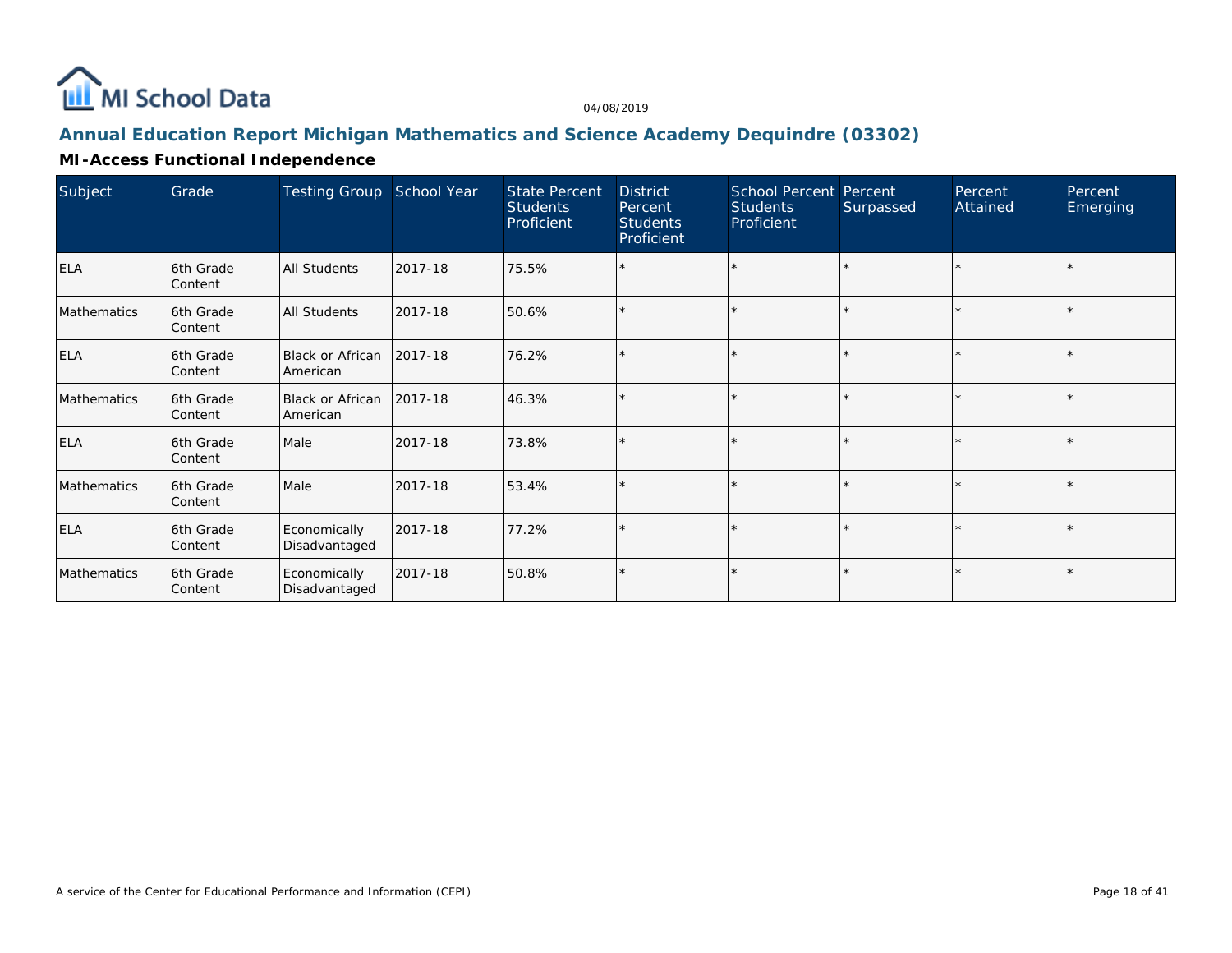

### **Annual Education Report Michigan Mathematics and Science Academy Dequindre (03302)**

**MI-Access Supported Independence**

| Subject | Grade | Testing Group School Year |  | State Percent District<br><b>Students</b><br>Proficient | Percent<br><b>Students</b><br>Proficient | School Percent Percent<br><b>Students</b><br>Proficient | Surpassed | Percent<br>Attained | Percent<br>Emerging |
|---------|-------|---------------------------|--|---------------------------------------------------------|------------------------------------------|---------------------------------------------------------|-----------|---------------------|---------------------|
|---------|-------|---------------------------|--|---------------------------------------------------------|------------------------------------------|---------------------------------------------------------|-----------|---------------------|---------------------|

No Data to Display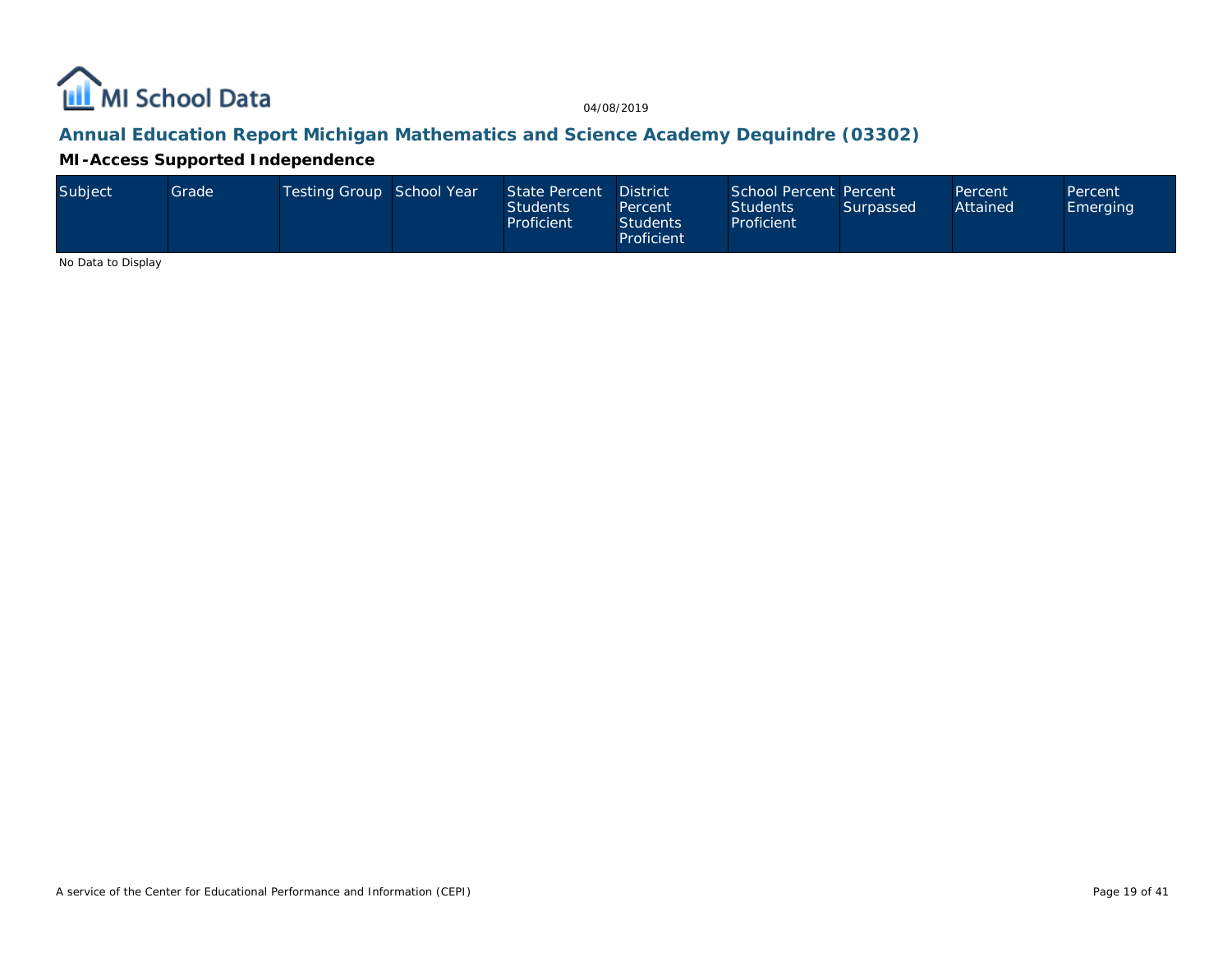

### **Annual Education Report Michigan Mathematics and Science Academy Dequindre (03302)**

**MI-Access Participation**

| Subiect | Grade l | Testing Group School Year |  | State Percent District<br><b>Students</b><br>Proficient | Percent<br><b>Students</b><br>Proficient | School Percent Percent<br><b>Students</b><br>Proficient | Surpassed | Percent<br>Attained | Percent<br><b>Emerging</b> |
|---------|---------|---------------------------|--|---------------------------------------------------------|------------------------------------------|---------------------------------------------------------|-----------|---------------------|----------------------------|
|---------|---------|---------------------------|--|---------------------------------------------------------|------------------------------------------|---------------------------------------------------------|-----------|---------------------|----------------------------|

No Data to Display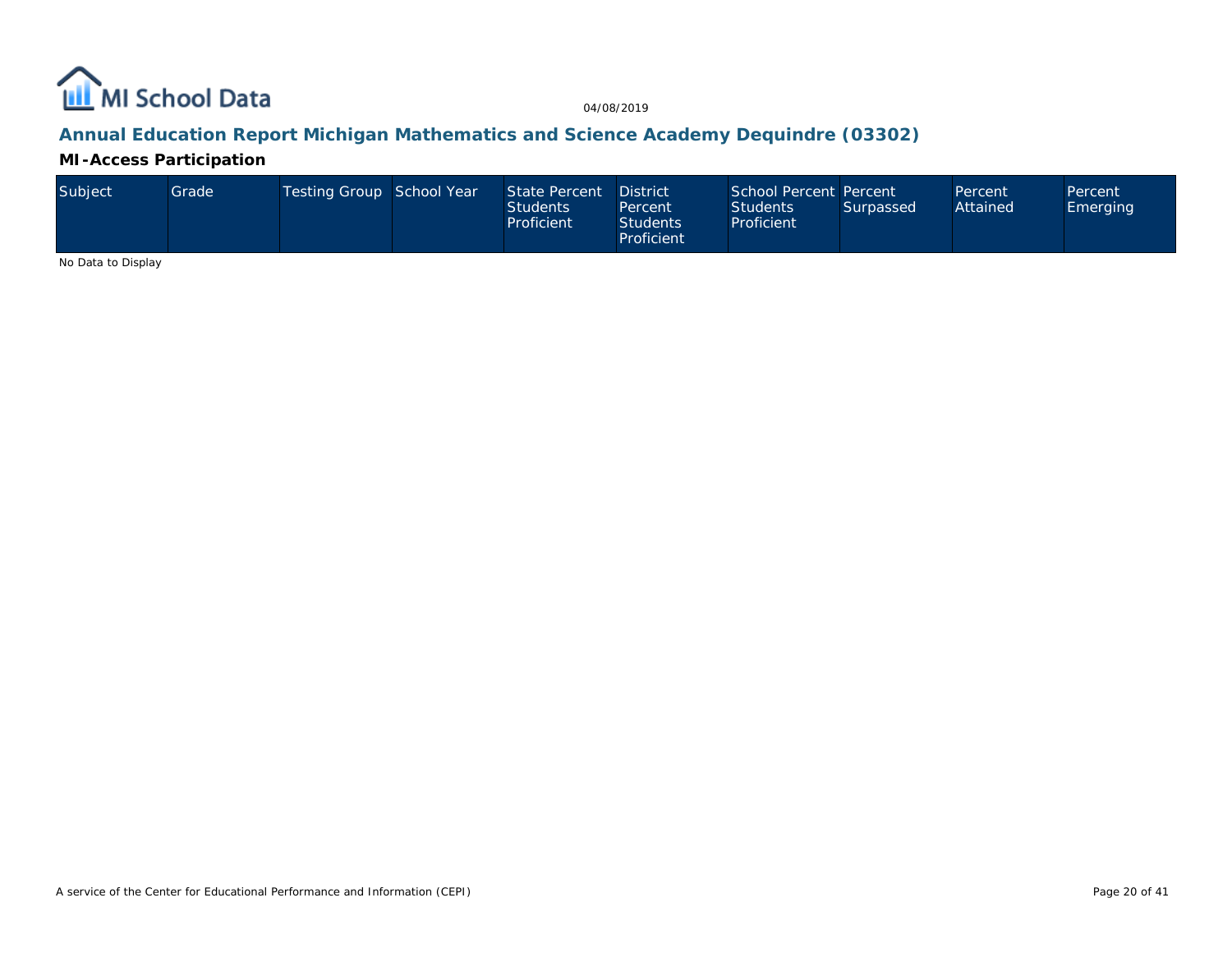

### **Annual Education Report Michigan Mathematics and Science Academy Dequindre (03302)**

| Subject    | Grade                           | <b>Testing</b><br>Group                    | School<br>Year | <b>Number</b><br>Tested -<br>M-STEP,<br>SAT or MI- Access<br><b>Access</b> | Number<br>Tested -<br>Any MI- | Percent<br>Tested -<br>Any MI-<br><b>Access</b> | <b>Number</b><br>Tested -<br>Functional<br>Independe Independe<br>nce | Percent<br>Tested -<br>Functional<br>nce | <b>Number</b><br>Tested -<br>Supported<br>Independe<br>nce | Percent<br>Tested -<br>Supported<br>Independe n<br>nce | <b>Number</b><br>Tested - | Percent<br>Tested -<br>Participatio Participatio<br>n |
|------------|---------------------------------|--------------------------------------------|----------------|----------------------------------------------------------------------------|-------------------------------|-------------------------------------------------|-----------------------------------------------------------------------|------------------------------------------|------------------------------------------------------------|--------------------------------------------------------|---------------------------|-------------------------------------------------------|
| <b>ELA</b> | All Grades<br>(Combined)        | All Students                               | 2017-18        | 232                                                                        | < 10                          | ÷.                                              |                                                                       |                                          | $\star$                                                    | $\star$                                                |                           | $\star$                                               |
| <b>ELA</b> | All Grades<br>(Combined)        | Asian                                      | 2017-18        | 15                                                                         | < 10                          |                                                 |                                                                       |                                          | $\star$                                                    | $\star$                                                | $\star$                   | $\star$                                               |
| <b>ELA</b> | All Grades<br>(Combined)        | Black or<br>African<br>American            | 2017-18        | 175                                                                        | < 10                          | $\star$                                         | ÷,                                                                    | $\star$                                  | $\star$                                                    | $\star$                                                | $\star$                   | $\star$                                               |
| ELA        | All Grades<br>(Combined)        | Hispanic of<br>Any Race                    | 2017-18        | $<10$                                                                      |                               |                                                 |                                                                       |                                          | ×                                                          | $\star$                                                |                           | $\star$                                               |
| <b>ELA</b> | All Grades<br>(Combined)        | Two or More 2017-18<br>Races               |                | $<10$                                                                      |                               |                                                 |                                                                       | $\star$                                  | $\star$                                                    | $\star$                                                |                           | $\star$                                               |
| ELA        | All Grades<br>(Combined)        | White                                      | 2017-18        | 30                                                                         | < 10                          | ÷.                                              |                                                                       |                                          | $\star$                                                    | $\star$                                                |                           | $\star$                                               |
| <b>ELA</b> | All Grades<br>(Combined)        | Female                                     | 2017-18        | 106                                                                        | <10                           | $\star$                                         |                                                                       | ÷                                        | ÷.                                                         | k.                                                     | ÷                         | $\star$                                               |
| <b>ELA</b> | All Grades<br>(Combined)        | Male                                       | 2017-18        | 126                                                                        | < 10                          | $\star$                                         |                                                                       | $\star$                                  | $\star$                                                    | $\star$                                                | $\star$                   | $\star$                                               |
| <b>ELA</b> | All Grades<br>(Combined)        | Economicall<br>$\vee$<br>Disadvantag<br>ed | 2017-18        | 232                                                                        | < 10                          | $\star$                                         |                                                                       |                                          | ÷,                                                         | k.                                                     |                           | $\star$                                               |
| <b>ELA</b> | All Grades<br>(Combined)        | English<br>Learners                        | 2017-18        | 12                                                                         | < 10                          | ÷.                                              |                                                                       |                                          | ×                                                          | k.                                                     |                           | ÷.                                                    |
| <b>ELA</b> | <b>All Grades</b><br>(Combined) | Not English<br>Learners                    | 2017-18        | 220                                                                        | < 10                          | $\star$                                         |                                                                       |                                          | $\star$                                                    | $\star$                                                | $\star$                   | $\star$                                               |
| <b>ELA</b> | All Grades<br>(Combined)        | Not Migrant                                | 2017-18        | 232                                                                        | < 10                          | ÷.                                              |                                                                       |                                          | $\star$                                                    | $\star$                                                | $\star$                   | $\star$                                               |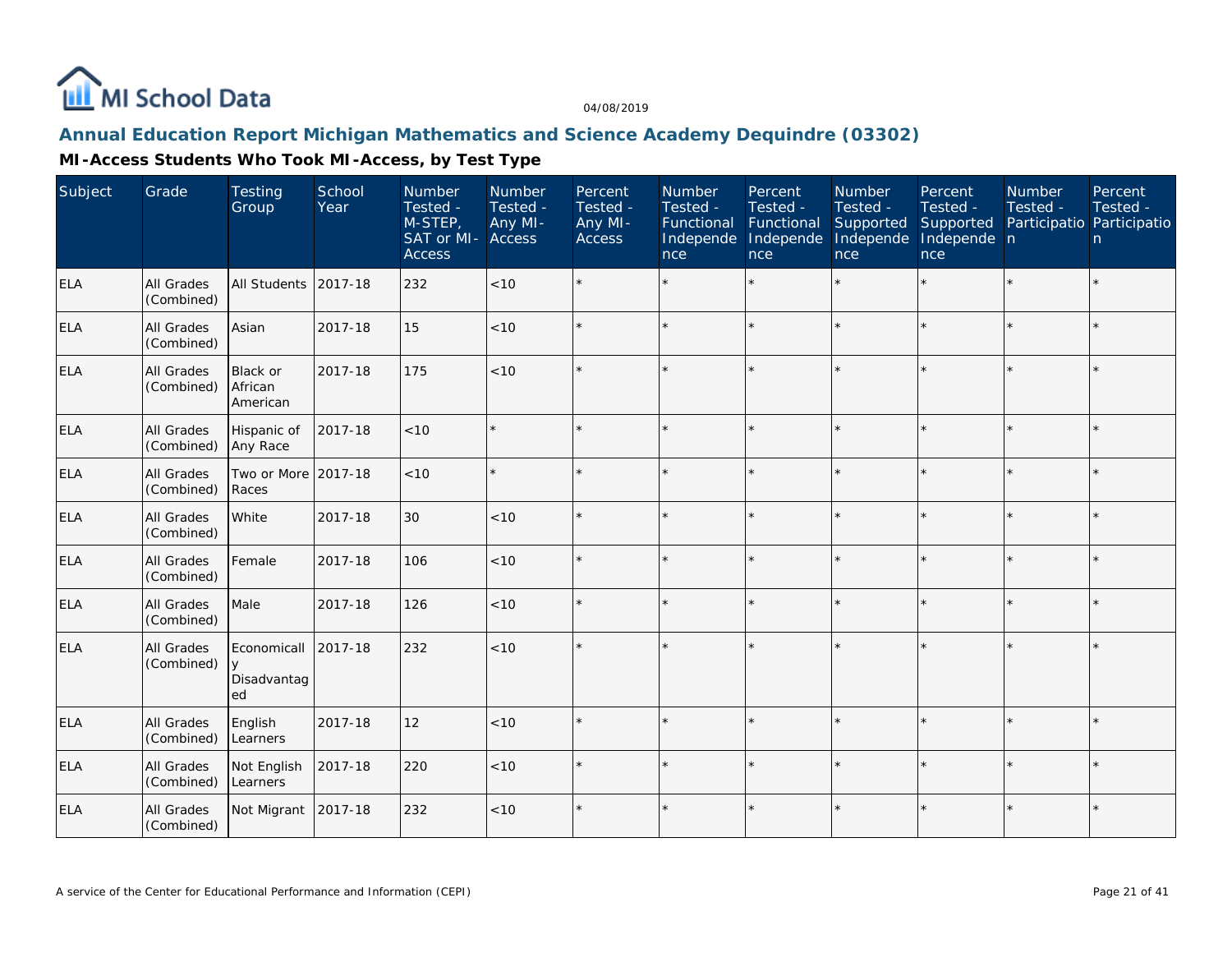

### **Annual Education Report Michigan Mathematics and Science Academy Dequindre (03302)**

| Subject                | Grade                           | <b>Testing</b><br>Group                        | School<br>Year | <b>Number</b><br>Tested -<br>M-STEP,<br>SAT or MI-<br><b>Access</b> | Number<br>Tested -<br>Any MI-<br><b>Access</b> | Percent<br>Tested -<br>Any MI-<br><b>Access</b> | <b>Number</b><br>Tested -<br>Functional<br>Independe<br>nce | Percent<br>Tested -<br>Functional<br>Independe<br>nce | Number<br>Tested -<br>Supported<br>Independe<br>nce | Percent<br>Tested -<br>Supported<br>Independe n<br>nce | <b>Number</b><br>Tested -<br>Participatio Participatio | Percent<br>Tested -<br>n. |
|------------------------|---------------------------------|------------------------------------------------|----------------|---------------------------------------------------------------------|------------------------------------------------|-------------------------------------------------|-------------------------------------------------------------|-------------------------------------------------------|-----------------------------------------------------|--------------------------------------------------------|--------------------------------------------------------|---------------------------|
| <b>ELA</b>             | All Grades<br>(Combined)        | <b>Students</b><br>With<br><b>Disabilities</b> | 2017-18        | 23                                                                  | < 10                                           |                                                 |                                                             |                                                       |                                                     |                                                        |                                                        | $\star$                   |
| <b>ELA</b>             | <b>All Grades</b><br>(Combined) | Students<br>Without<br><b>Disabilities</b>     | 2017-18        | 209                                                                 | < 10                                           | $\star$                                         |                                                             |                                                       |                                                     |                                                        |                                                        | $\star$                   |
| <b>ELA</b>             | <b>All Grades</b><br>(Combined) | <b>Not</b><br>Homeless                         | 2017-18        | 232                                                                 | < 10                                           |                                                 |                                                             | $\star$                                               | ý,                                                  |                                                        |                                                        | $\star$                   |
| <b>ELA</b>             | <b>All Grades</b><br>(Combined) | Foster Care                                    | 2017-18        | < 10                                                                |                                                | $\star$                                         |                                                             | $\star$                                               |                                                     | ×                                                      |                                                        | $\star$                   |
| <b>ELA</b>             | All Grades<br>(Combined)        | Not Foster<br>Care                             | 2017-18        | 231                                                                 | < 10                                           |                                                 |                                                             | $\star$                                               |                                                     |                                                        |                                                        | $\star$                   |
| <b>ELA</b>             | All Grades<br>(Combined)        | Not Military<br>Connected                      | 2017-18        | 232                                                                 | < 10                                           | $\star$                                         |                                                             | $\star$                                               |                                                     |                                                        |                                                        | $\star$                   |
| Mathematics All Grades | (Combined)                      | All Students                                   | 2017-18        | 232                                                                 | < 10                                           |                                                 |                                                             | $\star$                                               |                                                     |                                                        |                                                        | $\star$                   |
| Mathematics All Grades | (Combined)                      | Asian                                          | 2017-18        | 15                                                                  | < 10                                           |                                                 |                                                             | $\star$                                               |                                                     |                                                        |                                                        | $\star$                   |
| Mathematics All Grades | (Combined)                      | Black or<br>African<br>American                | 2017-18        | 175                                                                 | < 10                                           |                                                 |                                                             |                                                       |                                                     |                                                        |                                                        | ÷.                        |
| Mathematics All Grades | (Combined)                      | Hispanic of<br>Any Race                        | 2017-18        | < 10                                                                | $\star$                                        | $\star$                                         | $\star$                                                     | $\star$                                               | ÷                                                   |                                                        |                                                        | $\star$                   |
| Mathematics All Grades | (Combined)                      | Two or More 2017-18<br>Races                   |                | < 10                                                                |                                                |                                                 |                                                             |                                                       | ý,                                                  |                                                        |                                                        | $\star$                   |
| Mathematics All Grades | (Combined)                      | White                                          | 2017-18        | 30                                                                  | < 10                                           |                                                 |                                                             |                                                       |                                                     |                                                        |                                                        | $\star$                   |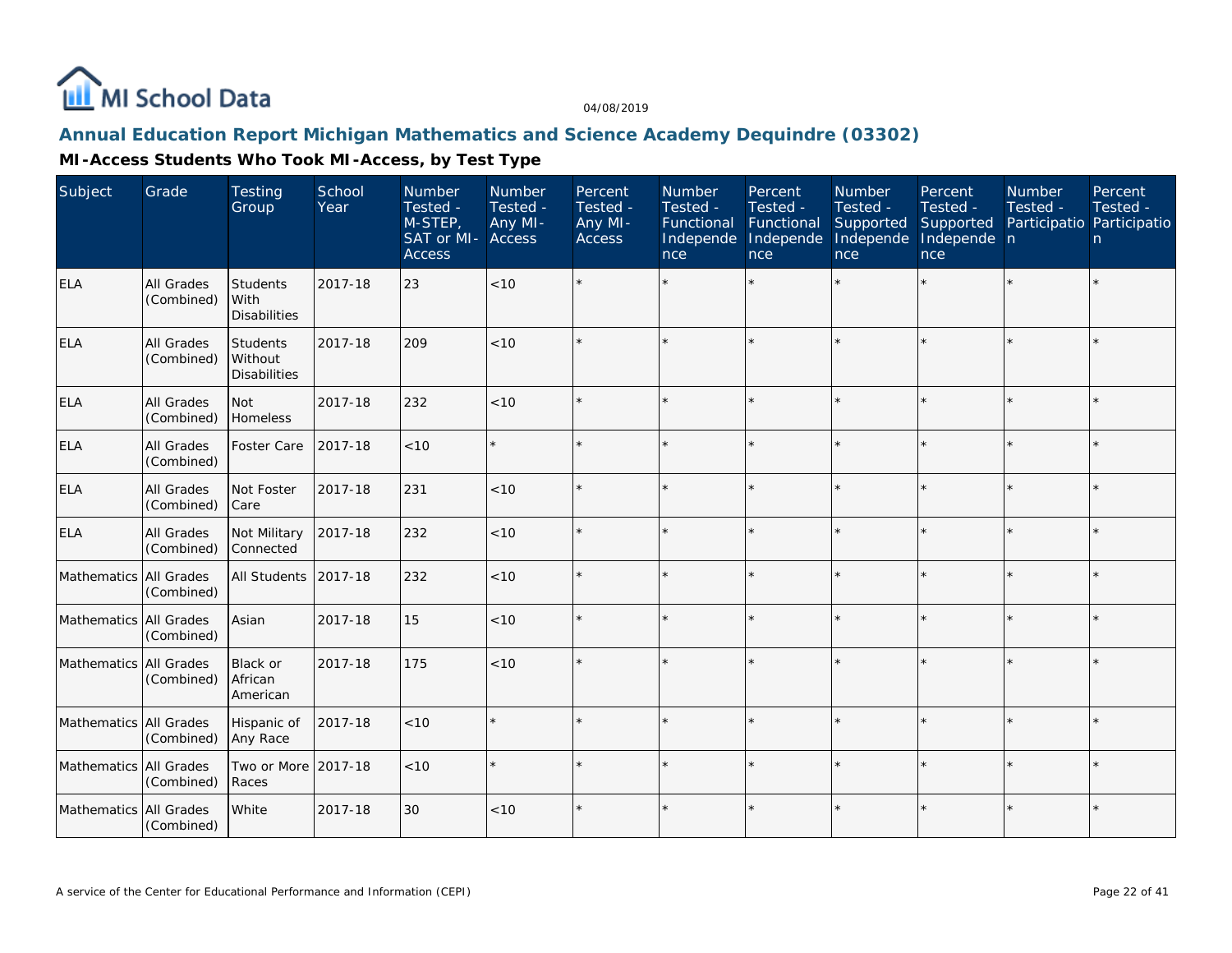

### **Annual Education Report Michigan Mathematics and Science Academy Dequindre (03302)**

| Subject                  | Grade      | <b>Testing</b><br>Group                    | School<br>Year | <b>Number</b><br>Tested -<br>M-STEP,<br>SAT or MI-<br><b>Access</b> | Number<br>Tested -<br>Any MI-<br>Access | Percent<br>Tested -<br>Any MI-<br>Access | Number<br>Tested -<br>Functional<br>Independe<br>nce | Percent<br>Tested -<br>Functional<br>Independe<br>nce | Number<br>Tested -<br>Supported<br>Independe<br>nce | Percent<br>Tested -<br>Supported<br>Independe n<br>nce | <b>Number</b><br>Tested -<br>Participatio Participatio | Percent<br>Tested -<br>n. |
|--------------------------|------------|--------------------------------------------|----------------|---------------------------------------------------------------------|-----------------------------------------|------------------------------------------|------------------------------------------------------|-------------------------------------------------------|-----------------------------------------------------|--------------------------------------------------------|--------------------------------------------------------|---------------------------|
| Mathematics All Grades   | (Combined) | Female                                     | 2017-18        | 106                                                                 | < 10                                    |                                          |                                                      |                                                       |                                                     |                                                        |                                                        | $\star$                   |
| Mathematics All Grades   | (Combined) | Male                                       | 2017-18        | 126                                                                 | < 10                                    |                                          |                                                      |                                                       |                                                     |                                                        |                                                        | $\star$                   |
| Mathematics All Grades   | (Combined) | Economicall<br>Disadvantag<br>ed           | 2017-18        | 232                                                                 | < 10                                    |                                          |                                                      |                                                       |                                                     |                                                        |                                                        | $\star$                   |
| Mathematics All Grades   | (Combined) | English<br>Learners                        | 2017-18        | 12                                                                  | < 10                                    |                                          |                                                      |                                                       |                                                     |                                                        |                                                        | $\star$                   |
| Mathematics All Grades   | (Combined) | Not English<br>Learners                    | 2017-18        | 220                                                                 | < 10                                    |                                          |                                                      |                                                       |                                                     |                                                        |                                                        | $\star$                   |
| Mathematics All Grades   | (Combined) | Not Migrant                                | 2017-18        | 232                                                                 | < 10                                    |                                          |                                                      |                                                       |                                                     |                                                        |                                                        | $\star$                   |
| Mathematics All Grades   | (Combined) | Students<br>With<br><b>Disabilities</b>    | 2017-18        | 23                                                                  | $<10$                                   |                                          |                                                      |                                                       |                                                     |                                                        |                                                        | $\star$                   |
| Mathematics All Grades   | (Combined) | Students<br>Without<br><b>Disabilities</b> | 2017-18        | 209                                                                 | < 10                                    |                                          |                                                      |                                                       |                                                     |                                                        |                                                        | $\star$                   |
| Mathematics All Grades   | (Combined) | Not<br>Homeless                            | 2017-18        | 232                                                                 | < 10                                    |                                          |                                                      |                                                       |                                                     |                                                        |                                                        | $\star$                   |
| Mathematics   All Grades | (Combined) | Foster Care                                | 2017-18        | < 10                                                                |                                         |                                          |                                                      |                                                       |                                                     |                                                        |                                                        | $\star$                   |
| Mathematics   All Grades | (Combined) | Not Foster<br>Care                         | 2017-18        | 231                                                                 | < 10                                    |                                          |                                                      |                                                       |                                                     |                                                        |                                                        | $\star$                   |
| Mathematics All Grades   | (Combined) | Not Military<br>Connected                  | 2017-18        | 232                                                                 | < 10                                    |                                          |                                                      |                                                       |                                                     |                                                        |                                                        | $\star$                   |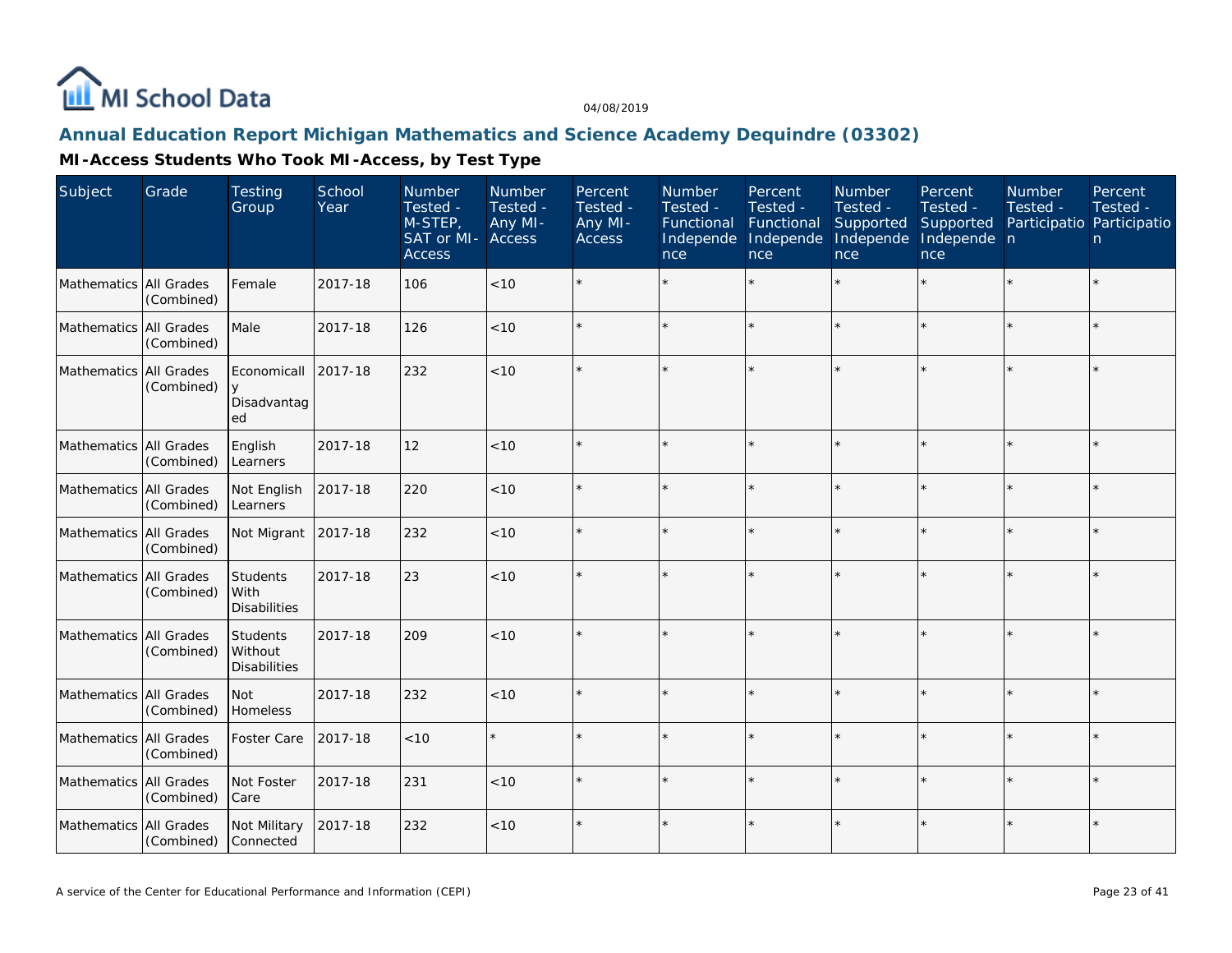

### **Annual Education Report Michigan Mathematics and Science Academy Dequindre (03302)**

| Subject                  | Grade                           | <b>Testing</b><br>Group          | School<br>Year | Number<br>Tested -<br>M-STEP,<br>SAT or MI-<br><b>Access</b> | <b>Number</b><br>Tested -<br>Any MI-<br>Access | Percent<br>Tested -<br>Any MI-<br>Access | <b>Number</b><br>Tested -<br>Functional<br>Independe<br>nce | Percent<br>Tested -<br>Functional<br>Independe<br>nce | <b>Number</b><br>Tested -<br>Supported<br>Independe<br>nce | Percent<br>Tested -<br>Supported<br>Independe n<br>nce | <b>Number</b><br>Tested -<br>Participatio Participatio | Percent<br>Tested -<br>n. |
|--------------------------|---------------------------------|----------------------------------|----------------|--------------------------------------------------------------|------------------------------------------------|------------------------------------------|-------------------------------------------------------------|-------------------------------------------------------|------------------------------------------------------------|--------------------------------------------------------|--------------------------------------------------------|---------------------------|
| Social<br><b>Studies</b> | <b>All Grades</b><br>(Combined) | <b>All Students</b>              | 2017-18        | 98                                                           | < 10                                           |                                          |                                                             |                                                       |                                                            |                                                        |                                                        | $\star$                   |
| Social<br><b>Studies</b> | <b>All Grades</b><br>(Combined) | Asian                            | 2017-18        | < 10                                                         |                                                |                                          |                                                             | ÷                                                     | ÷                                                          |                                                        | $\star$                                                | $\star$                   |
| Social<br>Studies        | All Grades<br>(Combined)        | Black or<br>African<br>American  | 2017-18        | 77                                                           | < 10                                           |                                          |                                                             |                                                       |                                                            |                                                        |                                                        | $\star$                   |
| Social<br><b>Studies</b> | All Grades<br>(Combined)        | Hispanic of<br>Any Race          | 2017-18        | < 10                                                         |                                                |                                          |                                                             |                                                       |                                                            |                                                        |                                                        | $\star$                   |
| Social<br>Studies        | All Grades<br>(Combined)        | Two or More 2017-18<br>Races     |                | < 10                                                         |                                                |                                          |                                                             |                                                       |                                                            |                                                        |                                                        | $\star$                   |
| Social<br>Studies        | All Grades<br>(Combined)        | White                            | 2017-18        | 12                                                           | < 10                                           | $\star$                                  |                                                             |                                                       |                                                            |                                                        | $\star$                                                | $\star$                   |
| Social<br><b>Studies</b> | All Grades<br>(Combined)        | Female                           | 2017-18        | 41                                                           | <10                                            | $\star$                                  |                                                             | $\star$                                               | ÷                                                          | $\star$                                                | $\star$                                                | $\star$                   |
| Social<br><b>Studies</b> | All Grades<br>(Combined)        | Male                             | 2017-18        | 57                                                           | $<10$                                          |                                          |                                                             |                                                       | $\star$                                                    |                                                        | $\star$                                                | $\star$                   |
| Social<br>Studies        | <b>All Grades</b><br>(Combined) | Economicall<br>Disadvantag<br>ed | 2017-18        | 98                                                           | < 10                                           |                                          |                                                             |                                                       |                                                            |                                                        |                                                        | $\star$                   |
| Social<br>Studies        | All Grades<br>(Combined)        | English<br>Learners              | 2017-18        | < 10                                                         |                                                |                                          |                                                             |                                                       |                                                            |                                                        |                                                        | $\star$                   |
| Social<br>Studies        | All Grades<br>(Combined)        | Not English<br>Learners          | 2017-18        | 95                                                           | < 10                                           |                                          |                                                             |                                                       |                                                            |                                                        |                                                        | $\star$                   |
| Social<br>Studies        | All Grades<br>(Combined)        | Not Migrant                      | 2017-18        | 98                                                           | $<10$                                          | $\star$                                  |                                                             |                                                       |                                                            |                                                        |                                                        | $\star$                   |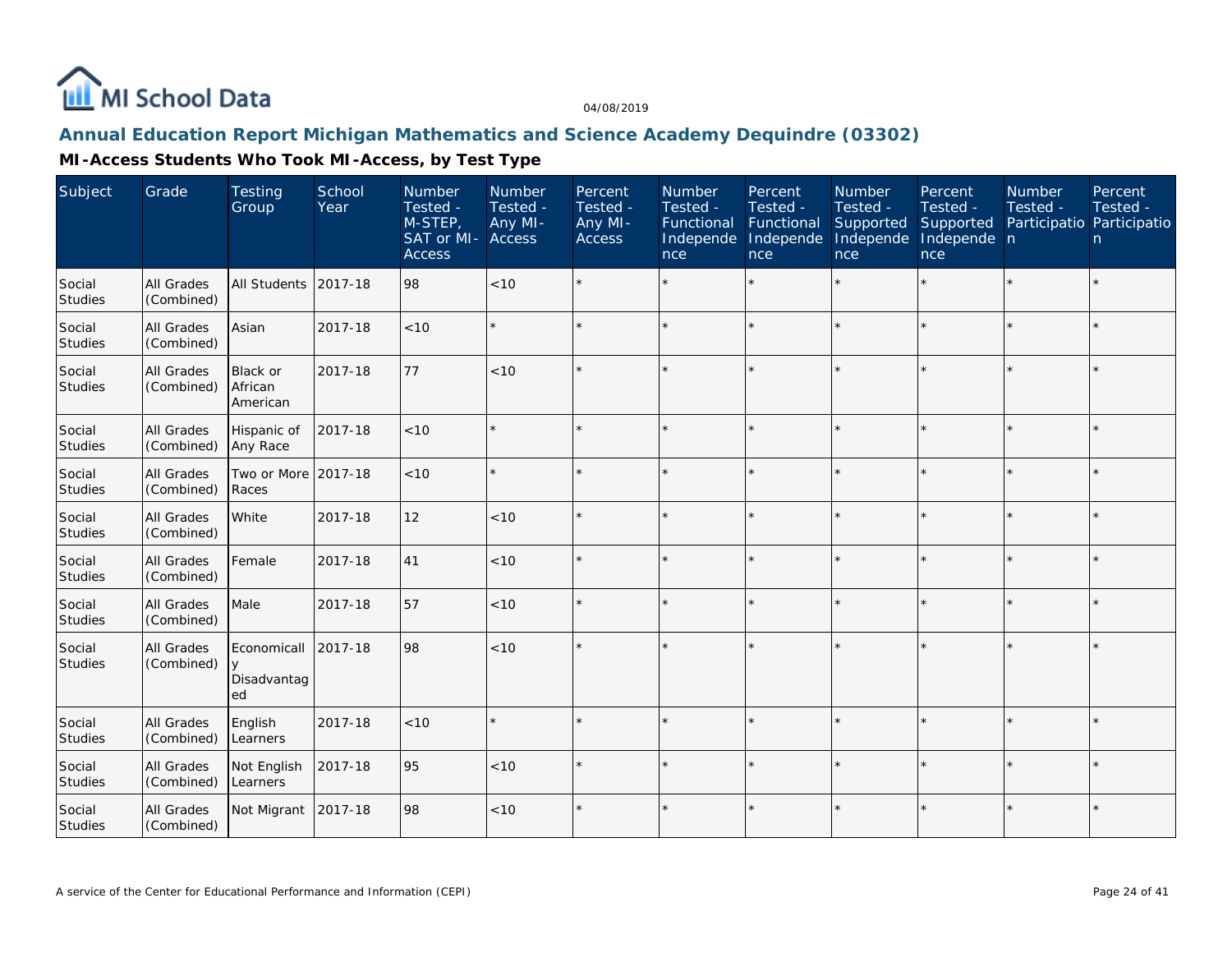

### **Annual Education Report Michigan Mathematics and Science Academy Dequindre (03302)**

| Subject                  | Grade                           | <b>Testing</b><br>Group                           | School<br>Year | <b>Number</b><br>Tested -<br>M-STEP,<br>SAT or MI-<br><b>Access</b> | <b>Number</b><br>Tested -<br>Any MI-<br>Access | Percent<br>Tested -<br>Any MI-<br><b>Access</b> | <b>Number</b><br>Tested -<br>Functional<br>Independe<br>nce | Percent<br>Tested -<br><b>Functional</b><br>Independe<br>nce | <b>Number</b><br>Tested -<br>Supported<br>Independe<br>nce | Percent<br>Tested -<br>Supported<br>Independe n<br>nce | <b>Number</b><br>Tested - | Percent<br>Tested -<br>Participatio Participatio<br>n |
|--------------------------|---------------------------------|---------------------------------------------------|----------------|---------------------------------------------------------------------|------------------------------------------------|-------------------------------------------------|-------------------------------------------------------------|--------------------------------------------------------------|------------------------------------------------------------|--------------------------------------------------------|---------------------------|-------------------------------------------------------|
| Social<br>Studies        | All Grades<br>(Combined)        | <b>Students</b><br>With<br><b>Disabilities</b>    | 2017-18        | 10                                                                  | $ $ < 10                                       |                                                 |                                                             |                                                              |                                                            |                                                        |                           |                                                       |
| Social<br><b>Studies</b> | All Grades<br>(Combined)        | <b>Students</b><br>Without<br><b>Disabilities</b> | 2017-18        | 88                                                                  | $ $ < 10                                       |                                                 |                                                             |                                                              |                                                            |                                                        |                           |                                                       |
| Social<br><b>Studies</b> | <b>All Grades</b><br>(Combined) | <b>Not</b><br><b>Homeless</b>                     | 2017-18        | 98                                                                  | $ $ < 10                                       |                                                 |                                                             | ÷                                                            |                                                            |                                                        |                           |                                                       |
| Social<br><b>Studies</b> | <b>All Grades</b><br>(Combined) | Not Foster<br>Care                                | 2017-18        | 98                                                                  | $ $ < 10                                       | $\star$                                         |                                                             | $\star$                                                      |                                                            |                                                        |                           |                                                       |
| Social<br><b>Studies</b> | All Grades<br>(Combined)        | Not Military<br>Connected                         | 2017-18        | 98                                                                  | $ $ < 10                                       |                                                 |                                                             |                                                              |                                                            |                                                        |                           |                                                       |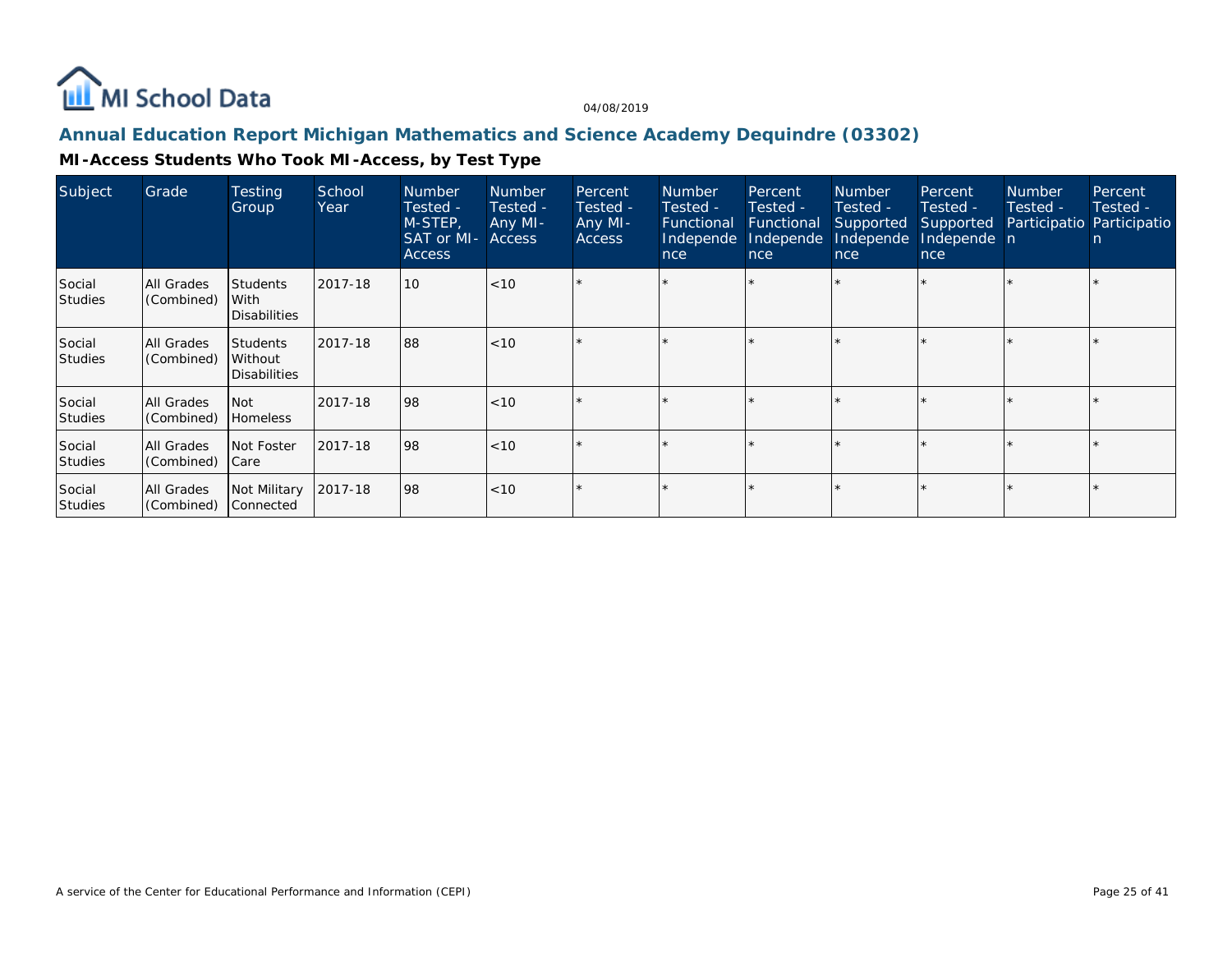# MI School Data

04/08/2019

# **Annual Education Report Michigan Mathematics and Science Academy Dequindre (03302)**

| <b>Testing</b><br>Group                   | Subject                  | <b>State</b><br><b>Tested</b><br>Total | State Not State<br><b>Tested</b><br>Total | Percent<br>Proficient | <b>District</b><br><b>Tested</b><br>Total | <b>District</b><br><b>Not</b><br><b>Tested</b><br>Total | <b>District</b><br>Percent<br>Proficient | School<br>Tested<br>Total | School<br><b>Not</b><br><b>Tested</b><br>Total | School<br>Percent<br>Proficient<br>$\star \star$ |
|-------------------------------------------|--------------------------|----------------------------------------|-------------------------------------------|-----------------------|-------------------------------------------|---------------------------------------------------------|------------------------------------------|---------------------------|------------------------------------------------|--------------------------------------------------|
| All<br>Students                           | <b>ELA</b>               | 98.7%                                  | 0.1%                                      | 47.33%                | 98.7%                                     | 0.0%                                                    | N/A                                      | 98.7%                     | 0.0%                                           | 24.45%                                           |
| All<br>Students                           | Mathemati<br>CS          | 98.8%                                  | 1.2%                                      | 38.72%                | 99.3%                                     | 0.7%                                                    | N/A                                      | 99.2%                     | 0.8%                                           | 11.30%                                           |
| All<br><b>Students</b>                    | Science                  | 97.8%                                  | 2.2%                                      | N/A                   | 100.0%                                    | 0.0%                                                    | N/A                                      | 100.0%                    | 0.0%                                           | N/A                                              |
| All<br>Students                           | Social<br><b>Studies</b> | 97.7%                                  | 2.3%                                      | 32.57%                | 100.0%                                    | 0.0%                                                    | N/A                                      | 100.0%                    | 0.0%                                           | 28.87%                                           |
| American<br>Indian or<br>Alaska<br>Native | <b>ELA</b>               | 97.8%                                  | 0.0%                                      | 38.17%                | N/A                                       | N/A                                                     | N/A                                      | N/A                       | N/A                                            | N/A                                              |
| American<br>Indian or<br>Alaska<br>Native | Mathemati<br>CS          | 98.0%                                  | 2.0%                                      | 28.39%                | N/A                                       | N/A                                                     | N/A                                      | N/A                       | N/A                                            | N/A                                              |
| American<br>Indian or<br>Alaska<br>Native | Science                  | 96.2%                                  | 3.8%                                      | N/A                   | N/A                                       | N/A                                                     | N/A                                      | N/A                       | N/A                                            | N/A                                              |
| American<br>Indian or<br>Alaska<br>Native | Social<br><b>Studies</b> | 96.2%                                  | 3.8%                                      | 26.22%                | N/A                                       | N/A                                                     | N/A                                      | N/A                       | N/A                                            | N/A                                              |
| Asian                                     | <b>ELA</b>               | 98.9%                                  | 1.2%                                      | 69.51%                | 100.0%                                    | $0.0\%$                                                 | N/A                                      | 100.0%                    | $0.0\%$                                        | 33.33%                                           |
| Asian                                     | Mathemati<br>CS          | 99.3%                                  | 0.7%                                      | 69.47%                | 100.0%                                    | $0.0\%$                                                 | N/A                                      | 100.0%                    | $0.0\%$                                        | 40.00%                                           |
| Asian                                     | Science                  | 99.0%                                  | 1.0%                                      | N/A                   | < 10                                      | $<10$                                                   | < 10                                     | < 10                      | < 10                                           | $<10$                                            |
| Asian                                     | Social<br><b>Studies</b> | 98.6%                                  | 1.4%                                      | 50.74%                | < 10                                      | $<10$                                                   | $<10$                                    | $<10$                     | < 10                                           | $<10$                                            |
| Black or<br>African<br>American           | <b>ELA</b>               | 97.9%                                  | 0.0%                                      | 23.02%                | 98.3%                                     | $0.0\%$                                                 | N/A                                      | 98.3%                     | 0.0%                                           | 21.39%                                           |
| Black or<br>African<br>American           | Mathemati<br>CS          | 98.0%                                  | 2.0%                                      | 13.99%                | 99.2%                                     | 0.8%                                                    | N/A                                      | 98.9%                     | 1.1%                                           | 7.47%                                            |
| Black or<br>African<br>American           | Science                  | 96.1%                                  | 3.9%                                      | N/A                   | 100.0%                                    | 0.0%                                                    | N/A                                      | 100.0%                    | 0.0%                                           | N/A                                              |
| Black or<br>African<br>American           | Social<br>Studies        | 96.0%                                  | 4.0%                                      | 11.40%                | 100.0%                                    | 0.0%                                                    | N/A                                      | 100.0%                    | 0.0%                                           | 25.97%                                           |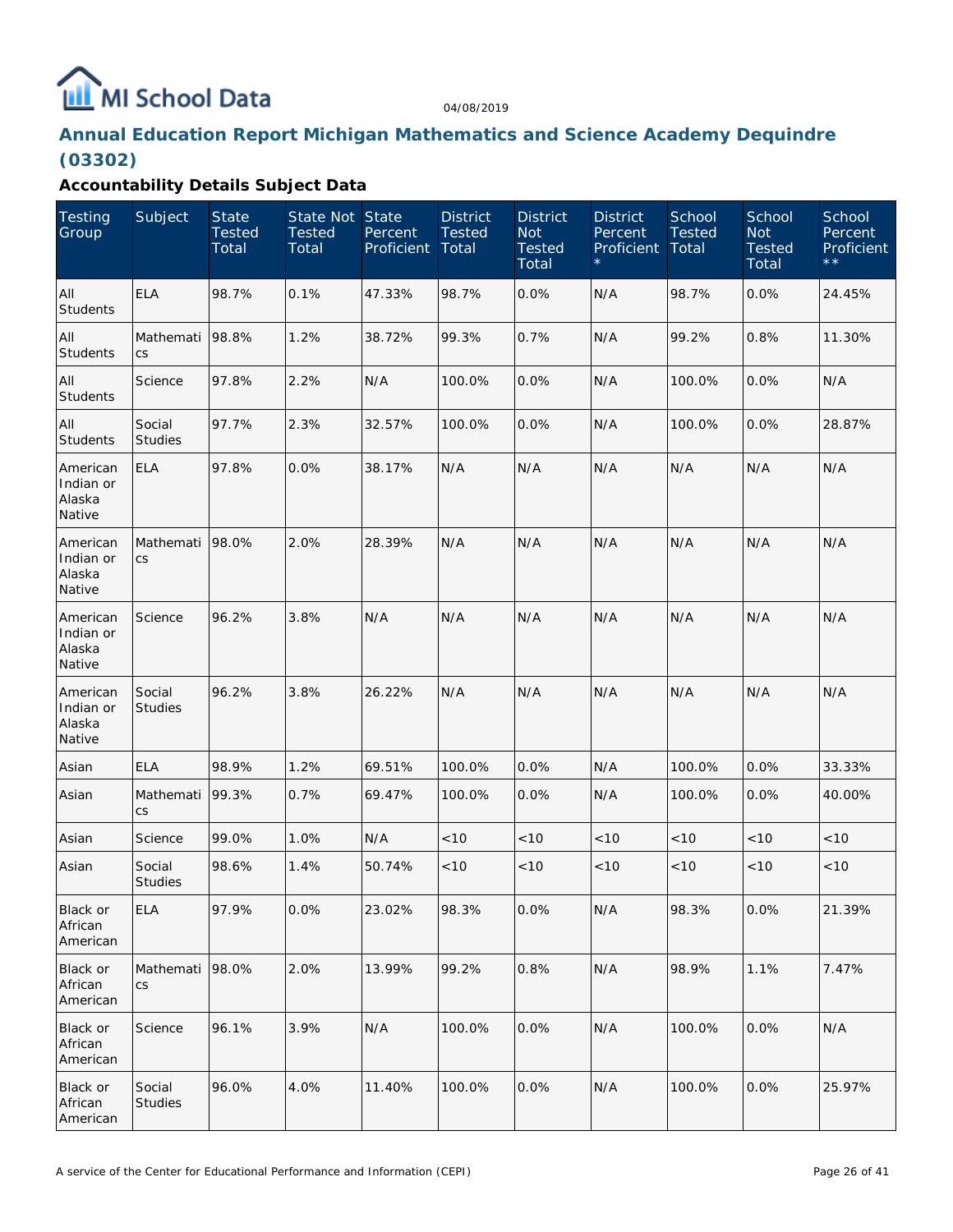

# **Annual Education Report Michigan Mathematics and Science Academy Dequindre (03302)**

| <b>Testing</b><br>Group                               | Subject                  | <b>State</b><br><b>Tested</b><br>Total | State Not State<br><b>Tested</b><br>Total | Percent<br>Proficient | <b>District</b><br><b>Tested</b><br>Total | <b>District</b><br><b>Not</b><br><b>Tested</b><br>Total | <b>District</b><br>Percent<br>Proficient | School<br><b>Tested</b><br>Total | School<br><b>Not</b><br><b>Tested</b><br>Total | School<br>Percent<br>Proficient<br>$\star$ $\star$ |
|-------------------------------------------------------|--------------------------|----------------------------------------|-------------------------------------------|-----------------------|-------------------------------------------|---------------------------------------------------------|------------------------------------------|----------------------------------|------------------------------------------------|----------------------------------------------------|
| Hispanic of ELA<br>Any Race                           |                          | 98.7%                                  | 0.4%                                      | 35.55%                | < 10                                      | < 10                                                    | < 10                                     | < 10                             | < 10                                           | < 10                                               |
| Hispanic of Mathemati<br>Any Race                     | CS                       | 98.8%                                  | 1.2%                                      | 25.34%                | < 10                                      | < 10                                                    | < 10                                     | < 10                             | < 10                                           | < 10                                               |
| Hispanic of Science<br>Any Race                       |                          | 97.7%                                  | 2.3%                                      | N/A                   | < 10                                      | < 10                                                    | < 10                                     | < 10                             | < 10                                           | < 10                                               |
| Hispanic of Social<br>Any Race                        | <b>Studies</b>           | 97.5%                                  | 2.5%                                      | 20.88%                | < 10                                      | < 10                                                    | < 10                                     | < 10                             | < 10                                           | < 10                                               |
| Native<br>Hawaiian<br>or Other<br>Pacific<br>Islander | <b>ELA</b>               | 98.1%                                  | 1.1%                                      | 51.03%                | < 10                                      | < 10                                                    | < 10                                     | N/A                              | N/A                                            | N/A                                                |
| Native<br>Hawaiian<br>or Other<br>Pacific<br>Islander | Mathemati<br>CS          | 97.9%                                  | 2.1%                                      | 38.63%                | < 10                                      | < 10                                                    | < 10                                     | N/A                              | N/A                                            | N/A                                                |
| Native<br>Hawaiian<br>or Other<br>Pacific<br>Islander | Science                  | 96.5%                                  | 3.5%                                      | N/A                   | < 10                                      | < 10                                                    | < 10                                     | N/A                              | N/A                                            | N/A                                                |
| Native<br>Hawaiian<br>or Other<br>Pacific<br>Islander | Social<br><b>Studies</b> | 96.2%                                  | 3.8%                                      | 33.46%                | < 10                                      | < 10                                                    | < 10                                     | N/A                              | N/A                                            | N/A                                                |
| Two or<br>More<br>Races                               | <b>ELA</b>               | 98.7%                                  | 0.0%                                      | 44.35%                | 100.0%                                    | 0.0%                                                    | N/A                                      | < 10                             | < 10                                           | < 10                                               |
| Two or<br>More<br>Races                               | Mathemati<br>CS          | 98.8%                                  | 1.2%                                      | 35.00%                | 100.0%                                    | 0.0%                                                    | N/A                                      | < 10                             | < 10                                           | < 10                                               |
| Two or<br>More<br>Races                               | Science                  | 97.8%                                  | 2.2%                                      | N/A                   | $<10$                                     | < 10                                                    | $<10$                                    | $<10$                            | < 10                                           | < 10                                               |
| Two or<br>More<br>Races                               | Social<br><b>Studies</b> | 97.7%                                  | 2.3%                                      | 28.54%                | $<10$                                     | $<10$                                                   | $<10$                                    | $<10$                            | $<10$                                          | < 10                                               |
| White                                                 | ELA                      | 98.9%                                  | 0.1%                                      | 53.90%                | 100.0%                                    | 0.0%                                                    | N/A                                      | 100.0%                           | 0.0%                                           | 41.38%                                             |
| White                                                 | Mathemati<br>CS          | 99.0%                                  | 1.0%                                      | 45.19%                | 100.0%                                    | 0.0%                                                    | N/A                                      | 100.0%                           | 0.0%                                           | 24.14%                                             |
| White                                                 | Science                  | 98.2%                                  | 1.8%                                      | N/A                   | 100.0%                                    | 0.0%                                                    | N/A                                      | 100.0%                           | 0.0%                                           | N/A                                                |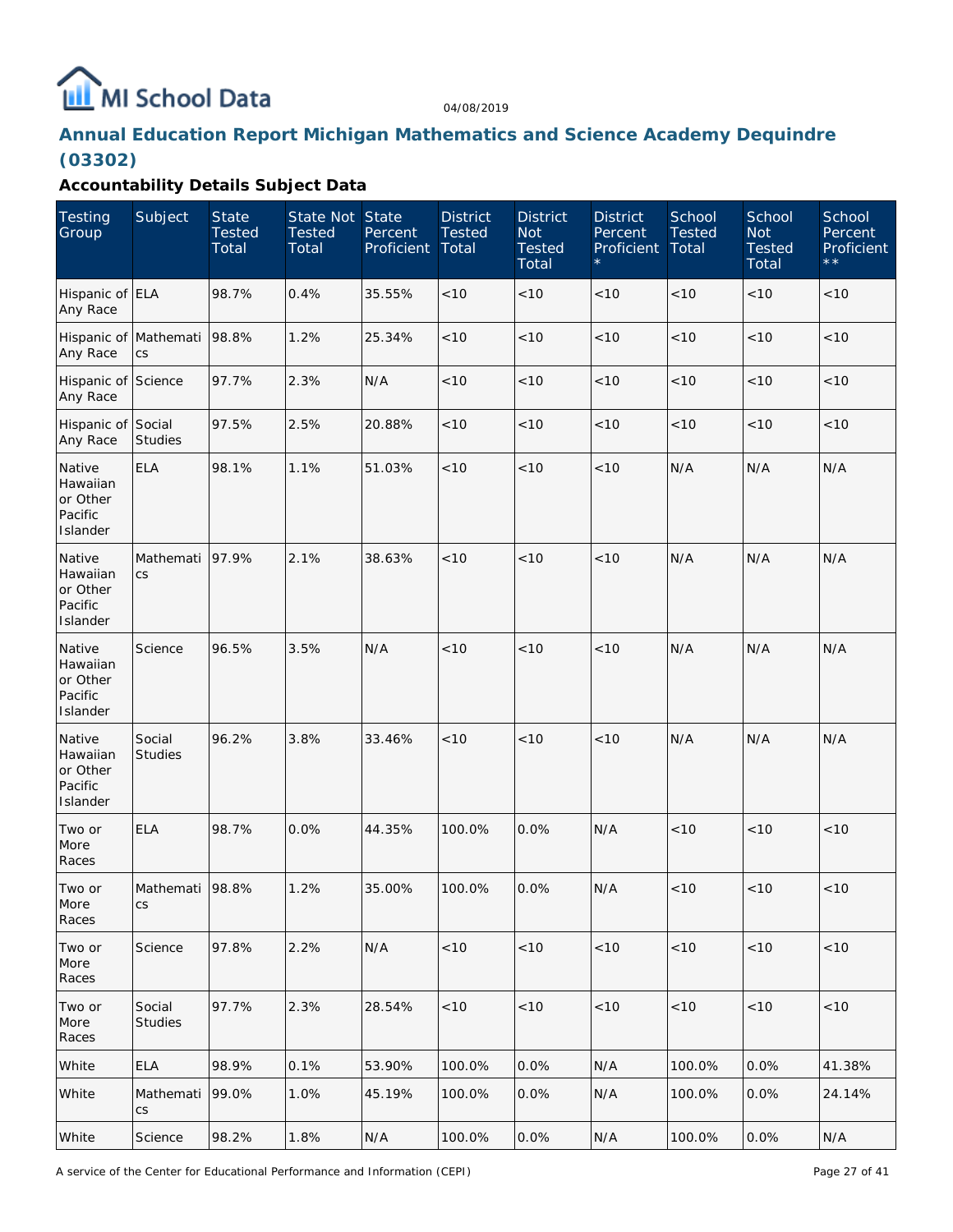# MI School Data

04/08/2019

# **Annual Education Report Michigan Mathematics and Science Academy Dequindre (03302)**

| Testing<br>Group                              | Subject                           | <b>State</b><br><b>Tested</b><br>Total | State Not State<br><b>Tested</b><br>Total | Percent<br>Proficient | <b>District</b><br><b>Tested</b><br>Total | <b>District</b><br><b>Not</b><br><b>Tested</b><br>Total | <b>District</b><br>Percent<br>Proficient | School<br><b>Tested</b><br>Total | School<br><b>Not</b><br><b>Tested</b><br>Total | School<br>Percent<br>Proficient<br>$\star \star$ |
|-----------------------------------------------|-----------------------------------|----------------------------------------|-------------------------------------------|-----------------------|-------------------------------------------|---------------------------------------------------------|------------------------------------------|----------------------------------|------------------------------------------------|--------------------------------------------------|
| White                                         | Social<br><b>Studies</b>          | 98.1%                                  | 1.9%                                      | 38.15%                | 100.0%                                    | 0.0%                                                    | N/A                                      | 100.0%                           | 0.0%                                           | 45.45%                                           |
| Female                                        | <b>ELA</b>                        | 98.8%                                  | 0.1%                                      | 51.36%                | 100.0%                                    | 0.0%                                                    | N/A                                      | 100.0%                           | 0.0%                                           | 33.64%                                           |
| Female                                        | Mathemati<br>CS                   | 98.9%                                  | 1.1%                                      | 37.11%                | 100.0%                                    | 0.0%                                                    | N/A                                      | 100.0%                           | 0.0%                                           | 14.02%                                           |
| Female                                        | Science                           | 98.0%                                  | 2.0%                                      | N/A                   | 100.0%                                    | 0.0%                                                    | N/A                                      | 100.0%                           | 0.0%                                           | N/A                                              |
| Female                                        | Social<br><b>Studies</b>          | 97.9%                                  | 2.1%                                      | 29.94%                | 100.0%                                    | 0.0%                                                    | N/A                                      | 100.0%                           | 0.0%                                           | 27.91%                                           |
| Male                                          | <b>ELA</b>                        | 98.6%                                  | 0.1%                                      | 43.47%                | 97.7%                                     | 0.0%                                                    | N/A                                      | 97.7%                            | 0.0%                                           | 16.39%                                           |
| Male                                          | Mathemati<br>CS                   | 98.7%                                  | 1.3%                                      | 40.26%                | 98.8%                                     | 1.2%                                                    | N/A                                      | 98.4%                            | 1.6%                                           | 8.94%                                            |
| Male                                          | Science                           | 97.7%                                  | 2.3%                                      | N/A                   | 100.0%                                    | 0.0%                                                    | N/A                                      | 100.0%                           | 0.0%                                           | N/A                                              |
| Male                                          | Social<br><b>Studies</b>          | 97.5%                                  | 2.5%                                      | 35.10%                | 100.0%                                    | 0.0%                                                    | N/A                                      | 100.0%                           | 0.0%                                           | 29.63%                                           |
| Economical ELA<br>Iу<br>Disadvanta<br>ged     |                                   | 98.3%                                  | 0.1%                                      | 32.40%                | 98.7%                                     | 0.0%                                                    | N/A                                      | 98.7%                            | 0.0%                                           | 24.45%                                           |
| Iу<br>Disadvanta<br>ged                       | Economical Mathemati<br>CS        | 98.4%                                  | 1.6%                                      | 23.76%                | 99.3%                                     | 0.7%                                                    | N/A                                      | 99.2%                            | 0.8%                                           | 11.30%                                           |
| Economical Science<br>Iу<br>Disadvanta<br>ged |                                   | 96.9%                                  | 3.1%                                      | N/A                   | 100.0%                                    | 0.0%                                                    | N/A                                      | 100.0%                           | 0.0%                                           | N/A                                              |
| Economical Social<br>Iу<br>Disadvanta<br>ged  | <b>Studies</b>                    | 96.8%                                  | 3.2%                                      | 18.67%                | 100.0%                                    | 0.0%                                                    | N/A                                      | 100.0%                           | 0.0%                                           | 28.87%                                           |
| English<br>Learners                           | <b>ELA</b>                        | 98.4%                                  | 1.8%                                      | 23.27%                | 100.0%                                    | 0.0%                                                    | N/A                                      | 100.0%                           | 0.0%                                           | 8.33%                                            |
| English<br>Learners                           | Mathemati<br>CS                   | 98.9%                                  | 1.1%                                      | 23.08%                | 100.0%                                    | 0.0%                                                    | N/A                                      | 100.0%                           | 0.0%                                           | 8.33%                                            |
| English<br>Learners                           | Science                           | 98.1%                                  | 1.9%                                      | N/A                   | < 10                                      | < 10                                                    | $<10$                                    | < 10                             | < 10                                           | < 10                                             |
| English<br>Learners                           | Social<br>Studies                 | 97.7%                                  | 2.3%                                      | 7.02%                 | $<10$                                     | < 10                                                    | $<10$                                    | < 10                             | $<10$                                          | < 10                                             |
| Migrant                                       | <b>ELA</b>                        | 98.1%                                  | 0.8%                                      | 17.96%                | N/A                                       | N/A                                                     | N/A                                      | N/A                              | N/A                                            | N/A                                              |
| Migrant                                       | Mathemati<br>$\mathsf{CS}\xspace$ | 97.8%                                  | 2.2%                                      | 14.81%                | N/A                                       | N/A                                                     | N/A                                      | N/A                              | N/A                                            | N/A                                              |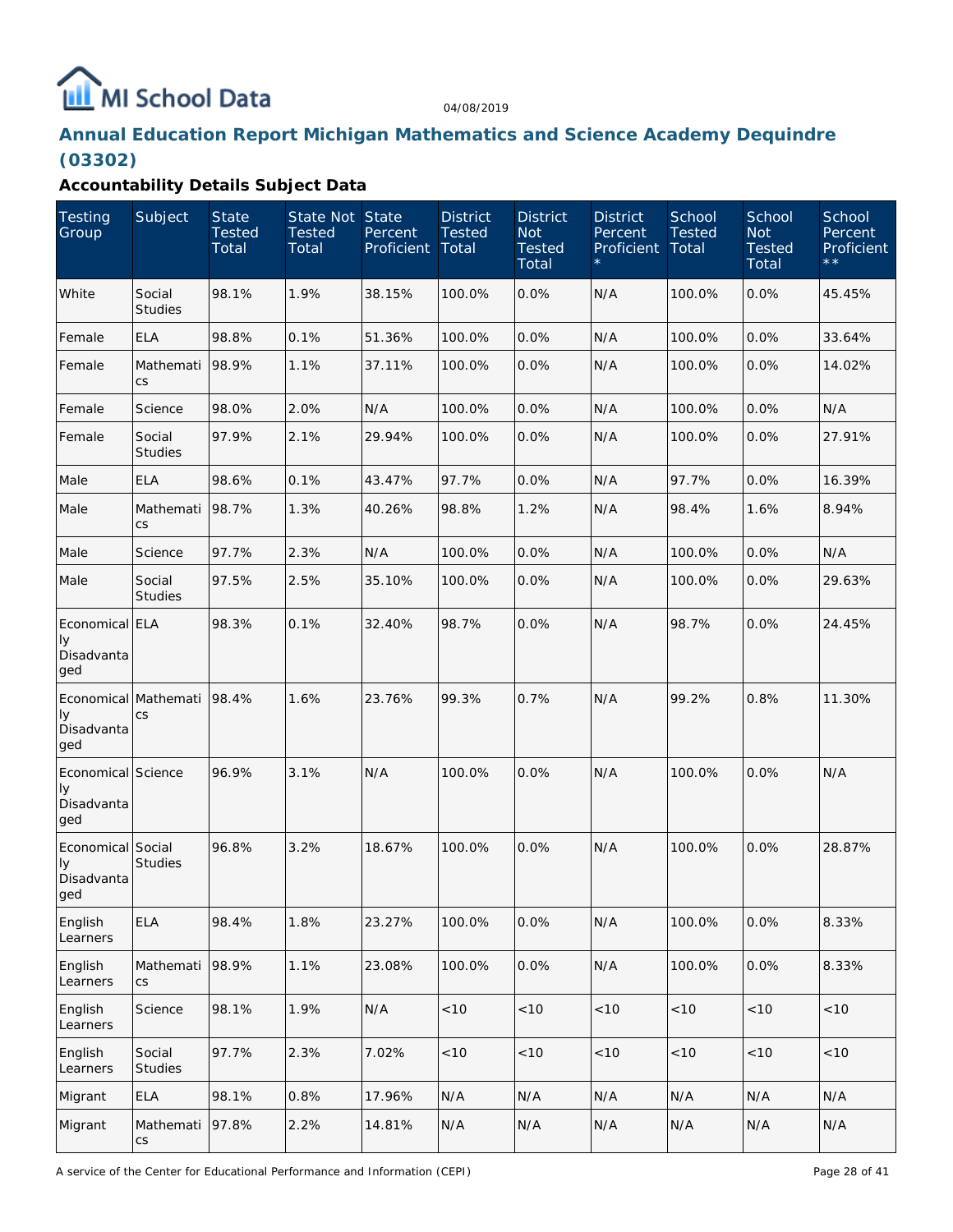# MI School Data

04/08/2019

# **Annual Education Report Michigan Mathematics and Science Academy Dequindre (03302)**

| <b>Testing</b><br>Group                        | Subject                  | <b>State</b><br><b>Tested</b><br>Total | State Not State<br><b>Tested</b><br>Total | Percent<br>Proficient | <b>District</b><br><b>Tested</b><br>Total | <b>District</b><br><b>Not</b><br><b>Tested</b><br>Total | <b>District</b><br>Percent<br>Proficient | School<br>Tested<br>Total | School<br><b>Not</b><br><b>Tested</b><br>Total | School<br>Percent<br>Proficient<br>$\star \star$ |
|------------------------------------------------|--------------------------|----------------------------------------|-------------------------------------------|-----------------------|-------------------------------------------|---------------------------------------------------------|------------------------------------------|---------------------------|------------------------------------------------|--------------------------------------------------|
| Migrant                                        | Science                  | 95.5%                                  | 4.5%                                      | N/A                   | N/A                                       | N/A                                                     | N/A                                      | N/A                       | N/A                                            | N/A                                              |
| Migrant                                        | Social<br><b>Studies</b> | 94.4%                                  | 5.6%                                      | 10.70%                | N/A                                       | N/A                                                     | N/A                                      | N/A                       | N/A                                            | N/A                                              |
| <b>Students</b><br>With<br><b>Disabilities</b> | <b>ELA</b>               | 97.4%                                  | 0.0%                                      | 24.46%                | 92.6%                                     | 0.0%                                                    | N/A                                      | 91.7%                     | 0.0%                                           | 13.64%                                           |
| Students<br>With<br><b>Disabilities</b>        | Mathemati<br>CS          | 97.9%                                  | 2.1%                                      | 19.21%                | 96.3%                                     | 3.7%                                                    | N/A                                      | 95.8%                     | 4.2%                                           | 4.35%                                            |
| Students<br>With<br><b>Disabilities</b>        | Science                  | 94.6%                                  | 5.4%                                      | N/A                   | 100.0%                                    | 0.0%                                                    | N/A                                      | 100.0%                    | 0.0%                                           | N/A                                              |
| <b>Students</b><br>With<br><b>Disabilities</b> | Social<br><b>Studies</b> | 94.4%                                  | 5.6%                                      | 12.66%                | 100.0%                                    | 0.0%                                                    | N/A                                      | 100.0%                    | 0.0%                                           | 0.00%                                            |
| Homeless                                       | <b>ELA</b>               | 95.9%                                  | 0.3%                                      | 25.16%                | N/A                                       | N/A                                                     | N/A                                      | N/A                       | N/A                                            | N/A                                              |
| Homeless                                       | Mathemati<br>CS          | 96.2%                                  | 3.8%                                      | 17.34%                | N/A                                       | N/A                                                     | N/A                                      | N/A                       | N/A                                            | N/A                                              |
| Homeless                                       | Science                  | 93.2%                                  | 6.8%                                      | N/A                   | N/A                                       | N/A                                                     | N/A                                      | N/A                       | N/A                                            | N/A                                              |
| Homeless                                       | Social<br><b>Studies</b> | 93.2%                                  | 6.8%                                      | 13.58%                | N/A                                       | N/A                                                     | N/A                                      | N/A                       | N/A                                            | N/A                                              |
| Foster<br>Care                                 | <b>ELA</b>               | 94.4%                                  | 0.0%                                      | 25.58%                | < 10                                      | < 10                                                    | < 10                                     | < 10                      | < 10                                           | < 10                                             |
| Foster<br>Care                                 | Mathemati<br>CS          | 94.6%                                  | 5.4%                                      | 17.49%                | < 10                                      | < 10                                                    | < 10                                     | < 10                      | < 10                                           | < 10                                             |
| Foster<br>Care                                 | Science                  | 90.2%                                  | 9.8%                                      | N/A                   | N/A                                       | N/A                                                     | N/A                                      | N/A                       | N/A                                            | N/A                                              |
| Foster<br>Care                                 | Social<br><b>Studies</b> | 90.0%                                  | 10.0%                                     | 11.94%                | N/A                                       | N/A                                                     | N/A                                      | N/A                       | N/A                                            | N/A                                              |
| Military<br>Connected                          | <b>ELA</b>               | 98.0%                                  | 0.0%                                      | 55.30%                | N/A                                       | N/A                                                     | N/A                                      | N/A                       | N/A                                            | N/A                                              |
| Military<br>Connected                          | Mathemati<br><b>CS</b>   | 98.4%                                  | 1.6%                                      | 43.23%                | N/A                                       | N/A                                                     | N/A                                      | N/A                       | N/A                                            | N/A                                              |
| Military<br>Connected                          | Science                  | 97.4%                                  | 2.6%                                      | N/A                   | N/A                                       | N/A                                                     | N/A                                      | N/A                       | N/A                                            | N/A                                              |
| Military<br>Connected                          | Social<br><b>Studies</b> | 96.3%                                  | 3.7%                                      | 36.16%                | N/A                                       | N/A                                                     | N/A                                      | N/A                       | N/A                                            | N/A                                              |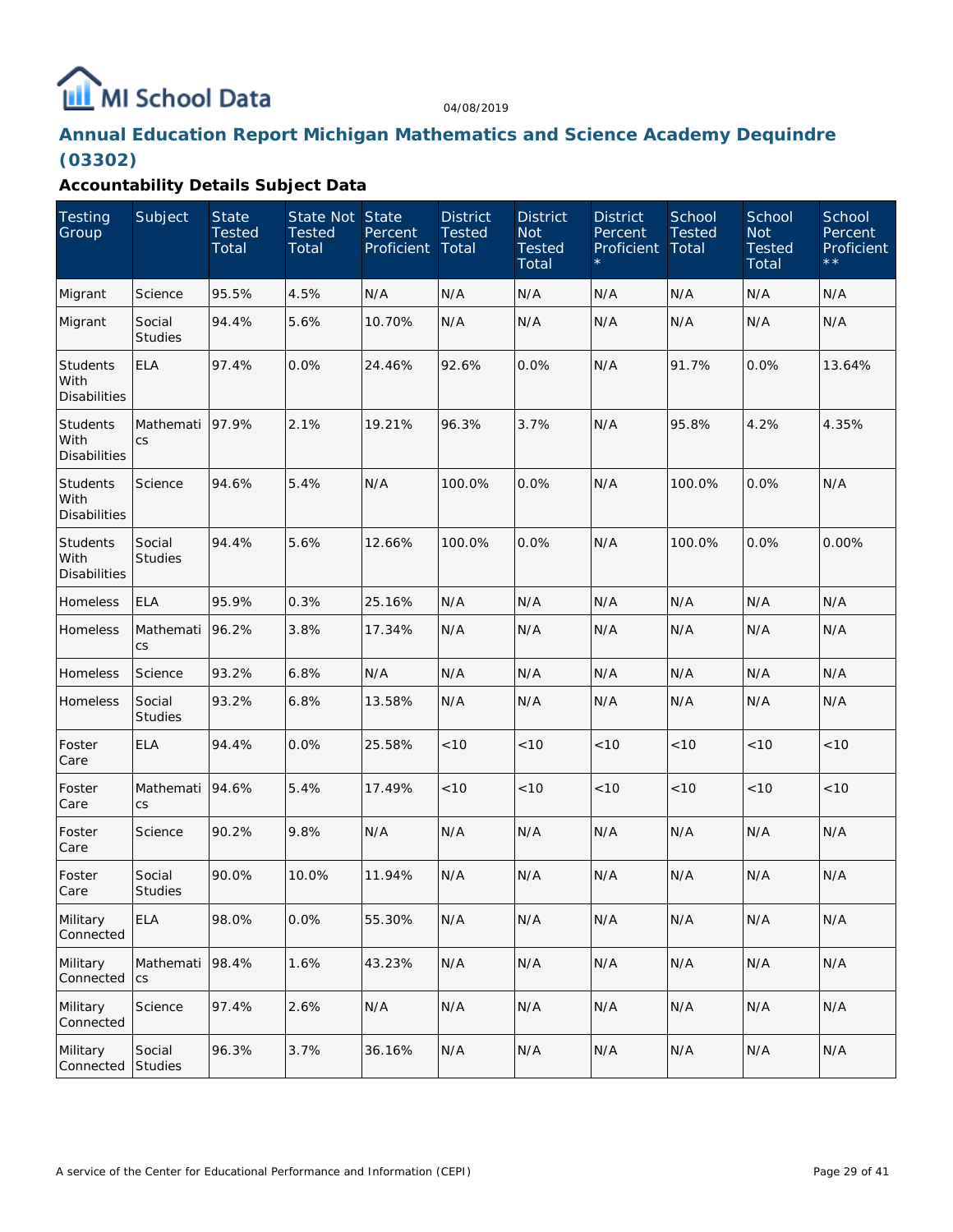# **ILL** MI School Data

04/08/2019

# **Annual Education Report Michigan Mathematics and Science Academy Dequindre (03302)**

### **High School Graduation: Four-Year Adjusted Cohort Rate**

| <b>Student Group</b>                 | <b>Baseline Data</b><br>(2016) | <b>Most Recent</b><br>Results (2018) | Interim Objective<br>(2020) | Interim Objective<br>(2022) | Long-Term Target<br>(2025) |
|--------------------------------------|--------------------------------|--------------------------------------|-----------------------------|-----------------------------|----------------------------|
| All Students                         | 79.79%                         | 94.44%                               | 86.30%                      | 89.56%                      | 94.44%                     |
| Asian                                | 90.77%                         | < 10                                 | 92.40%                      | 93.22%                      | 94.44%                     |
| Black or African<br>American         | 67.31%                         | 92.31%                               | 79.37%                      | 85.40%                      | 94.44%                     |
| l White                              | 83.48%                         | < 10                                 | 88.35%                      | 90.79%                      | 94.44%                     |
| Economically<br>Disadvantaged        | 67.48%                         | 94.44%                               | 79.46%                      | 85.46%                      | 94.44%                     |
| <b>Students With</b><br>Disabilities | 57.12%                         | <10                                  | 73.71%                      | 82.00%                      | 94.44%                     |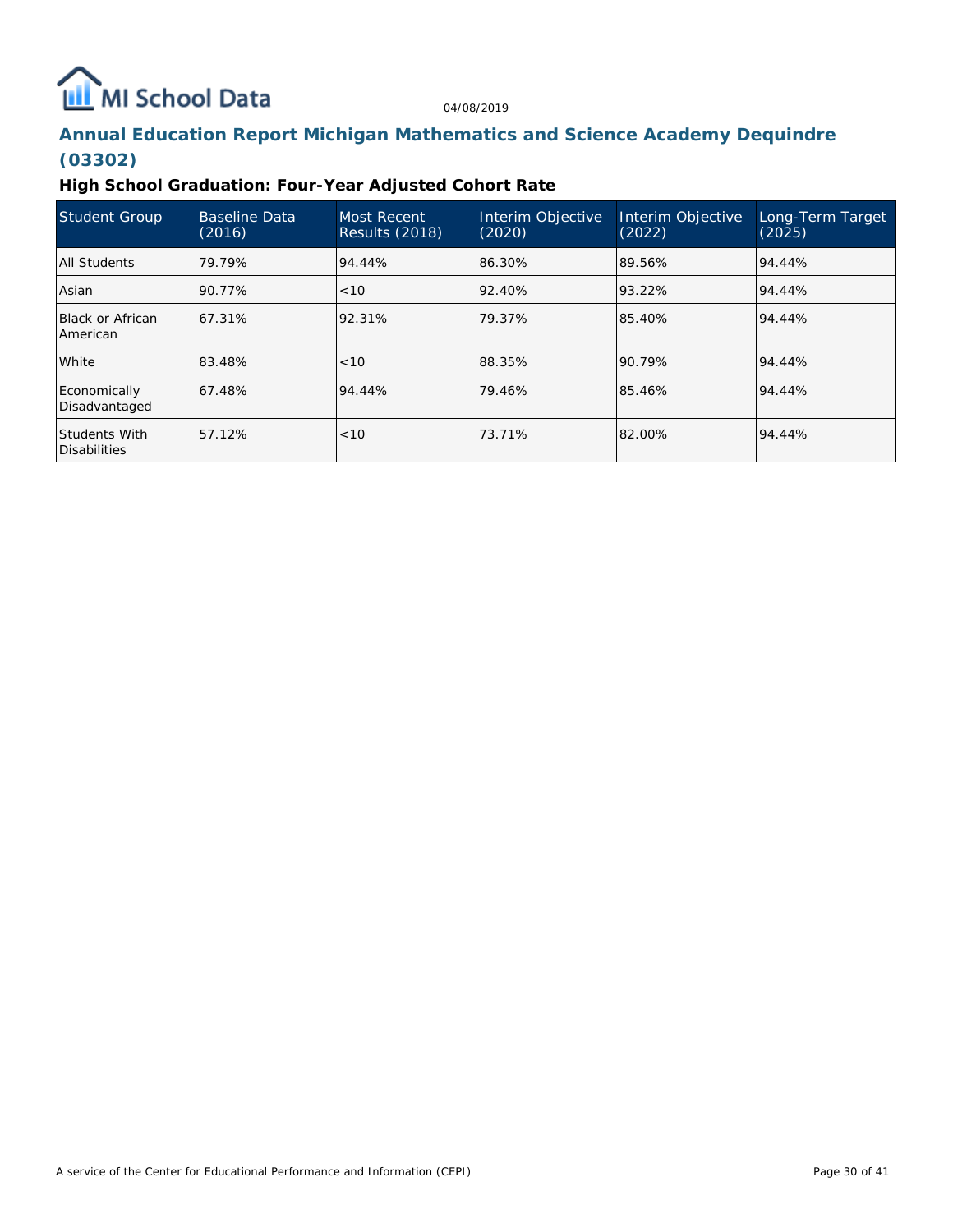# MI School Data

04/08/2019

# **Annual Education Report Michigan Mathematics and Science Academy Dequindre (03302)**

**Percentage of English Learners Making Progress in Achieving English Language Proficiency**

| Student Group           | <b>Baseline Data</b><br>(2016) | Most Recent<br>Results (2018) | Interim Objective Interim Objective<br>(2020) | (2022) | Long-Term Target<br>(2025) |
|-------------------------|--------------------------------|-------------------------------|-----------------------------------------------|--------|----------------------------|
| <b>English Learners</b> | 46.41%                         | 40.00%                        | 49.27%                                        | 50.69% | 52.12%                     |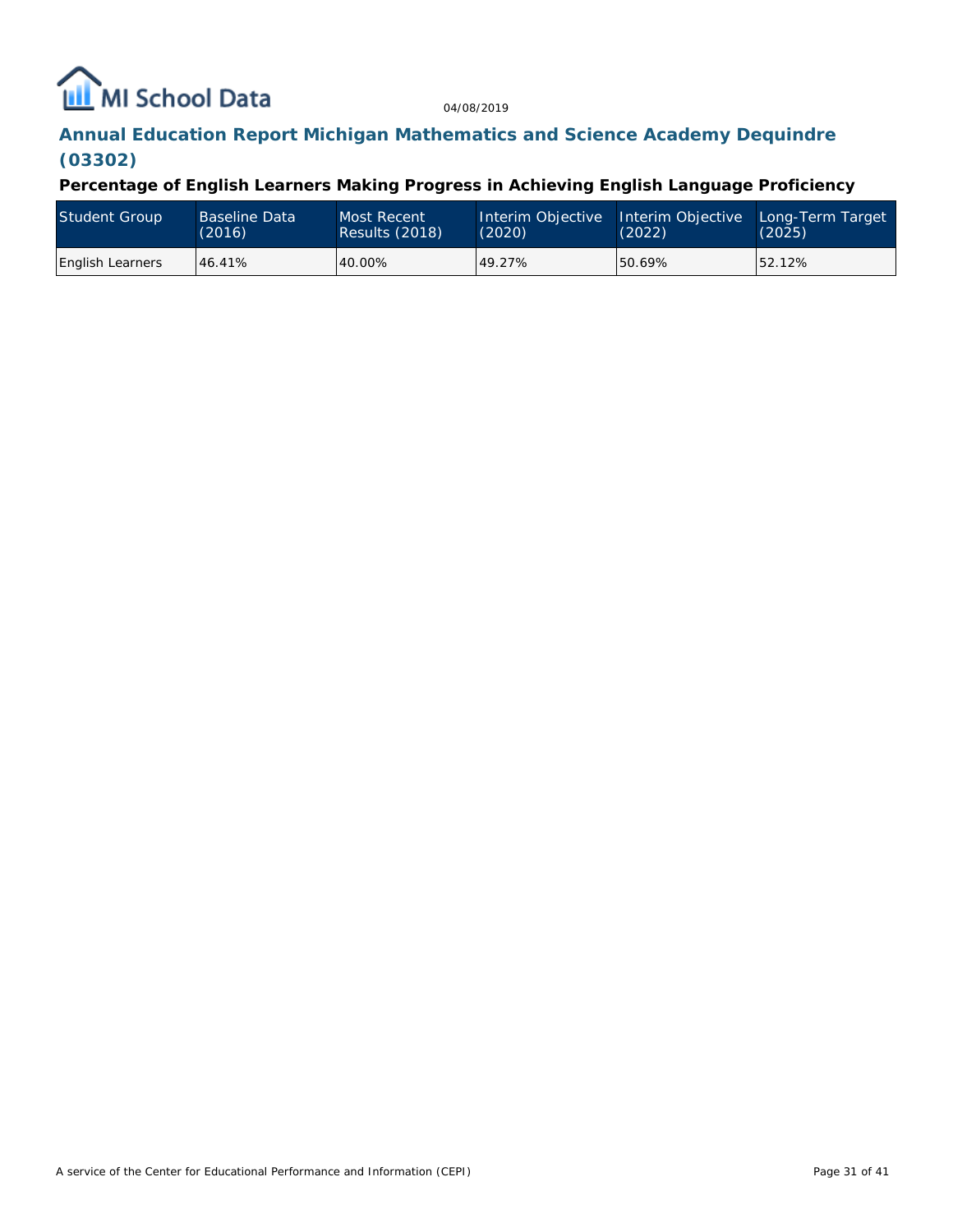

# **Annual Education Report Michigan Mathematics and Science Academy Dequindre (03302)**

### **Accountability Details Attendance Data**

| <b>Student Group</b> | Statewide | <b>District</b> | School  |
|----------------------|-----------|-----------------|---------|
| All Students         | 80.08%    | N/A             | 170.10% |

*\* All data based on students enrolled for a full academic year.*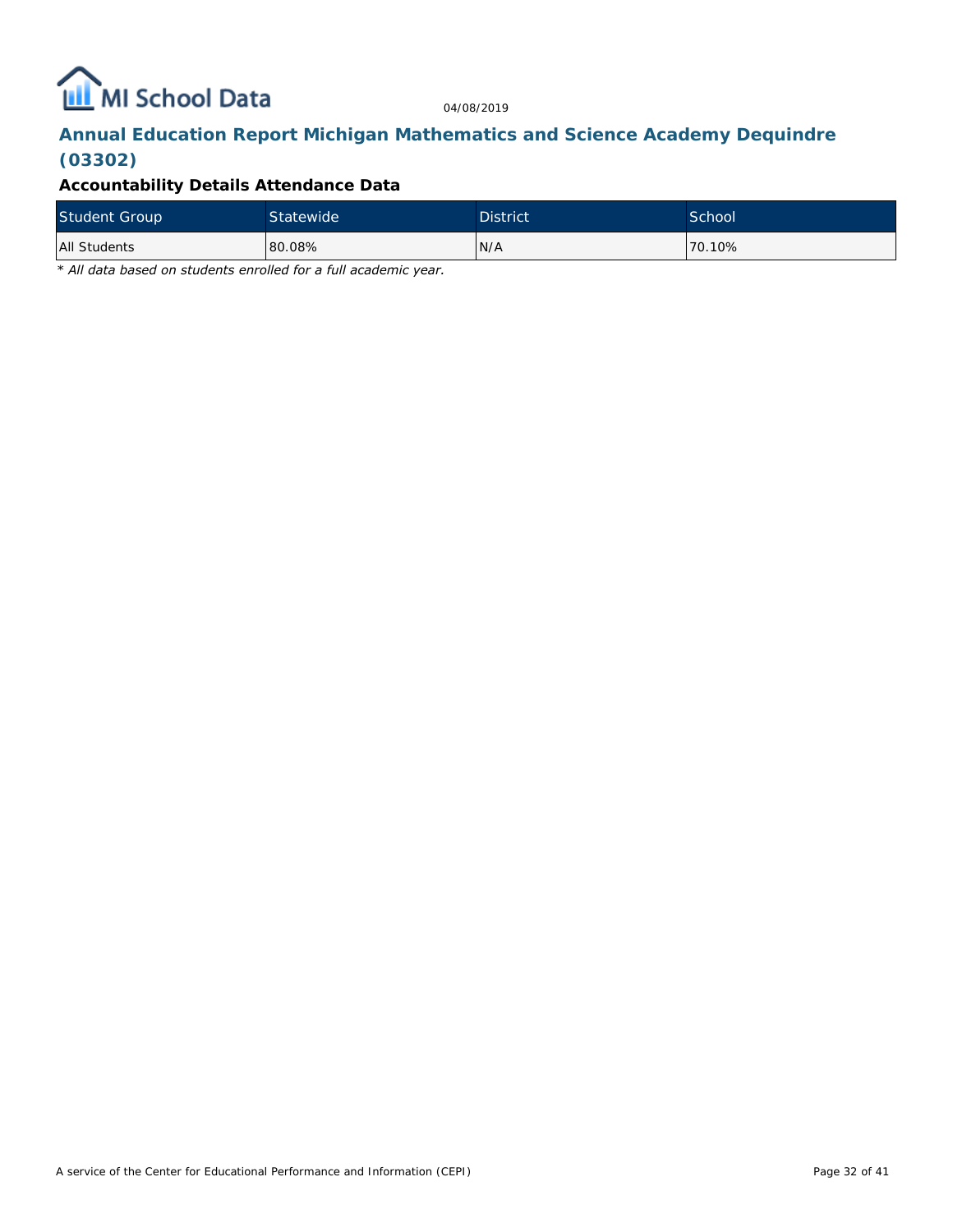

### **Annual Education Report Michigan Mathematics and Science Academy Dequindre (03302)**

### **Academic Proficiency**

| <b>Student Group</b>                        | <b>Student Group</b> | Baseline Data (2016) Most Recent Results | (2018) | Interim Objective<br>(2020) | Interim Objective<br>(2022) | Long-Term Target<br>(2025) |
|---------------------------------------------|----------------------|------------------------------------------|--------|-----------------------------|-----------------------------|----------------------------|
| All Students                                | ELA                  | 49.14%                                   | 24.45% | 53.97%                      | 56.38%                      | 60.00%                     |
| Economically<br>Disadvantaged               | <b>ELA</b>           | 32.83%                                   | 24.45% | 44.90%                      | 50.94%                      | 60.00%                     |
| English Learners                            | <b>ELA</b>           | 22.25%                                   | 8.33%  | 39.03%                      | 47.42%                      | 60.00%                     |
| <b>Students With</b><br><b>Disabilities</b> | <b>ELA</b>           | 18.87%                                   | 13.64% | 37.15%                      | 46.29%                      | 60.00%                     |
| <b>Black or African</b><br>American         | ELA                  | 23.26%                                   | 21.39% | 39.59%                      | 47.75%                      | 60.00%                     |
| Asian                                       | <b>ELA</b>           | 70.34%                                   | 33.33% | 70.34%                      | 70.34%                      | 60.00%                     |
| Hispanic of Any Race                        | <b>ELA</b>           | 36.15%                                   | < 10   | 46.75%                      | 52.05%                      | 60.00%                     |
| Two or More Races                           | <b>ELA</b>           | 46.76%                                   | < 10   | 52.64%                      | 55.59%                      | 60.00%                     |
| White                                       | <b>ELA</b>           | 56.05%                                   | 41.38% | 57.81%                      | 58.68%                      | 60.00%                     |
| All Students                                | Mathematics          | 37.55%                                   | 11.30% | 41.99%                      | 44.22%                      | 47.55%                     |
| Economically<br>Disadvantaged               | Mathematics          | 21.92%                                   | 11.30% | 33.31%                      | 39.01%                      | 47.55%                     |
| English Learners                            | Mathematics          | 21.04%                                   | 8.33%  | 32.82%                      | 38.71%                      | 47.55%                     |
| Students With<br><b>Disabilities</b>        | Mathematics          | 15.57%                                   | 4.35%  | 29.78%                      | 36.89%                      | 47.55%                     |
| <b>Black or African</b><br>American         | Mathematics          | 12.43%                                   | 7.47%  | 28.04%                      | 35.85%                      | 47.55%                     |
| Asian                                       | Mathematics          | 68.19%                                   | 40.00% | 68.19%                      | 68.19%                      | 47.55%                     |
| Hispanic of Any Race                        | Mathematics          | 23.63%                                   | <10    | 34.26%                      | 39.58%                      | 47.55%                     |
| Two or More Races                           | Mathematics          | 34.42%                                   | <10    | 40.26%                      | 43.17%                      | 47.55%                     |
| White                                       | Mathematics          | 43.95%                                   | 24.14% | 45.55%                      | 46.35%                      | 47.55%                     |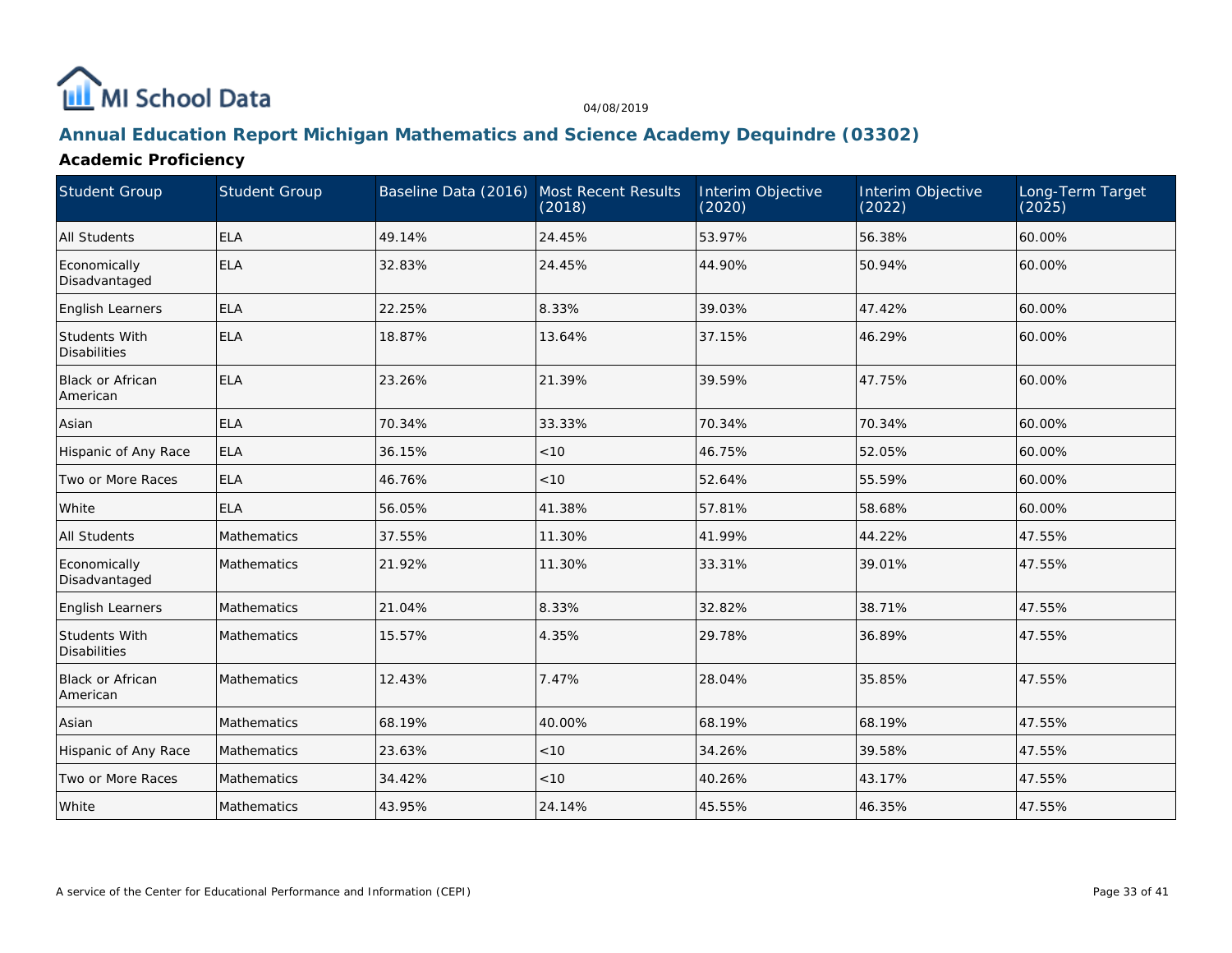

### **Annual Education Report Michigan Mathematics and Science Academy Dequindre (03302)**

### **Accountability Index Data**

| School Name Proficiency                                        | Index Value | Growth<br>Index Value | Graduation<br>Rate Index<br>Value | <b>EL Progress</b><br>Index Value | School<br><b>Quality/Stud Participation</b><br>ent Success<br>Index Value | General<br>Index Value | -EL<br>Participation<br><b>Index Value</b> | Value | Overall Index Accountabilit<br>y Status | Reason for<br><b>Identification</b> |
|----------------------------------------------------------------|-------------|-----------------------|-----------------------------------|-----------------------------------|---------------------------------------------------------------------------|------------------------|--------------------------------------------|-------|-----------------------------------------|-------------------------------------|
| Michigan<br>Mathematics<br>and Science<br>Academy<br>Dequindre | 130.07      | 35.13                 | IN/A                              | N/A                               | 77.34                                                                     | 100.00                 | N/A                                        | 42.39 | N/A                                     | IN/A                                |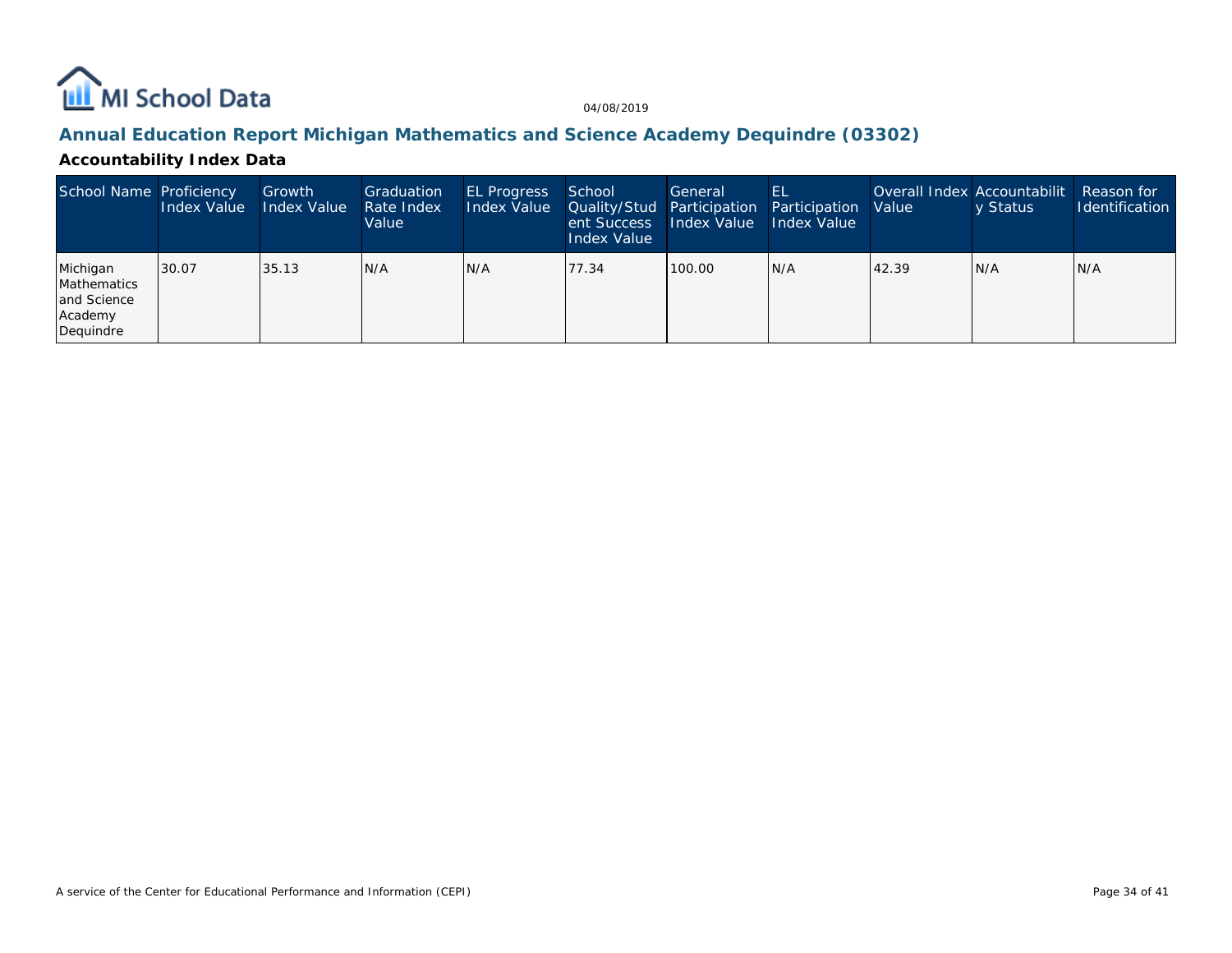# **ILL** MI School Data

04/08/2019

# **Annual Education Report Michigan Mathematics and Science Academy Dequindre (03302)**

### **Professional Qualifications of All Public Elementary and Secondary School Teachers**

|                                                                  | Other | B.A. | MA. | P.H.D. |
|------------------------------------------------------------------|-------|------|-----|--------|
| Michigan Mathematics<br>and Science Academy<br>Dequindre (03302) | IО    | 24   |     |        |

*Professional Qualifications are defined by the State and may include information such as the degrees of public school teachers (e.g., percentage of teachers with Bachelors Degrees or Masters Degrees) or the percentage of fully certified teachers*

### **Inexperienced Teachers**

|                                                                           | <b>Total Number Number</b><br>of Staffing<br>Group | Inexperience | Percent<br>Inexperience | Count High-<br>Poverty<br><b>Schools</b> | Percent High- Count Low-<br>Poverty<br>Schools | Poverty<br><b>Schools</b> | Percent Low-<br>Poverty<br><b>Schools</b> |
|---------------------------------------------------------------------------|----------------------------------------------------|--------------|-------------------------|------------------------------------------|------------------------------------------------|---------------------------|-------------------------------------------|
| Michigan<br>Mathematics<br>and Science<br>Academy<br>Dequindre<br>(03302) | 30.00                                              | 18.00        | 60.0%                   | 18.00                                    | 60.0%                                          | N/A                       | N/A                                       |

### **Inexperienced Principals and Other School Leaders**

|                                                                                  | <b>Total Number Number</b><br>of Staffing<br>Group | Inexperience<br>ld. | Percent<br><b>Inexperience</b> | Count High-<br>Poverty<br><b>Schools</b> | Percent High- Count Low-<br>Poverty<br><b>Schools</b> | Poverty<br>Schools | Percent Low-<br>Poverty<br><b>Schools</b> |
|----------------------------------------------------------------------------------|----------------------------------------------------|---------------------|--------------------------------|------------------------------------------|-------------------------------------------------------|--------------------|-------------------------------------------|
| Michigan<br><b>Mathematics</b><br>and Science<br>Academy<br>Dequindre<br>(03302) | 5.00                                               | 4.00                | 80.0%                          | 4.00                                     | 80.0%                                                 | N/A                | N/A                                       |

### **Teacher Emergency or Provisional Credentials**

|                                                                           | of Teachers | Total Number Number with Percent with Count High-<br>Emergency or Emergency or Poverty<br>Provisional<br><b>Credentials</b> | Provisional<br><b>Credentials</b> | <b>Schools</b> | Percent High-<br>Poverty<br>Schools | Count Low-<br>Poverty<br><b>Schools</b> | Percent Low-<br>Poverty<br><b>Schools</b> |
|---------------------------------------------------------------------------|-------------|-----------------------------------------------------------------------------------------------------------------------------|-----------------------------------|----------------|-------------------------------------|-----------------------------------------|-------------------------------------------|
| Michigan<br>Mathematics<br>and Science<br>Academy<br>Dequindre<br>(03302) | 30.00       | 4.00                                                                                                                        | 13.3%                             | 4.00           | 13.3%                               | N/A                                     | N/A                                       |

#### **Out-of-Field Teachers**

|                                                                           | Total Number Number of<br>of Teachers | Out-of-Field<br><b>Teachers</b> | Percent of<br>Out-of-Field<br>Teachers. | Count High-<br>Poverty<br><b>Schools</b> | Percent High- Count Low-<br>Poverty<br><b>Schools</b> | Poverty<br><b>Schools</b> | Percent Low-<br>Poverty<br><b>Schools</b> |
|---------------------------------------------------------------------------|---------------------------------------|---------------------------------|-----------------------------------------|------------------------------------------|-------------------------------------------------------|---------------------------|-------------------------------------------|
| Michigan<br>Mathematics<br>and Science<br>Academy<br>Dequindre<br>(03302) | 30.00                                 | 5.84                            | 19.5%                                   | 5.84                                     | 19.5%                                                 | N/A                       | N/A                                       |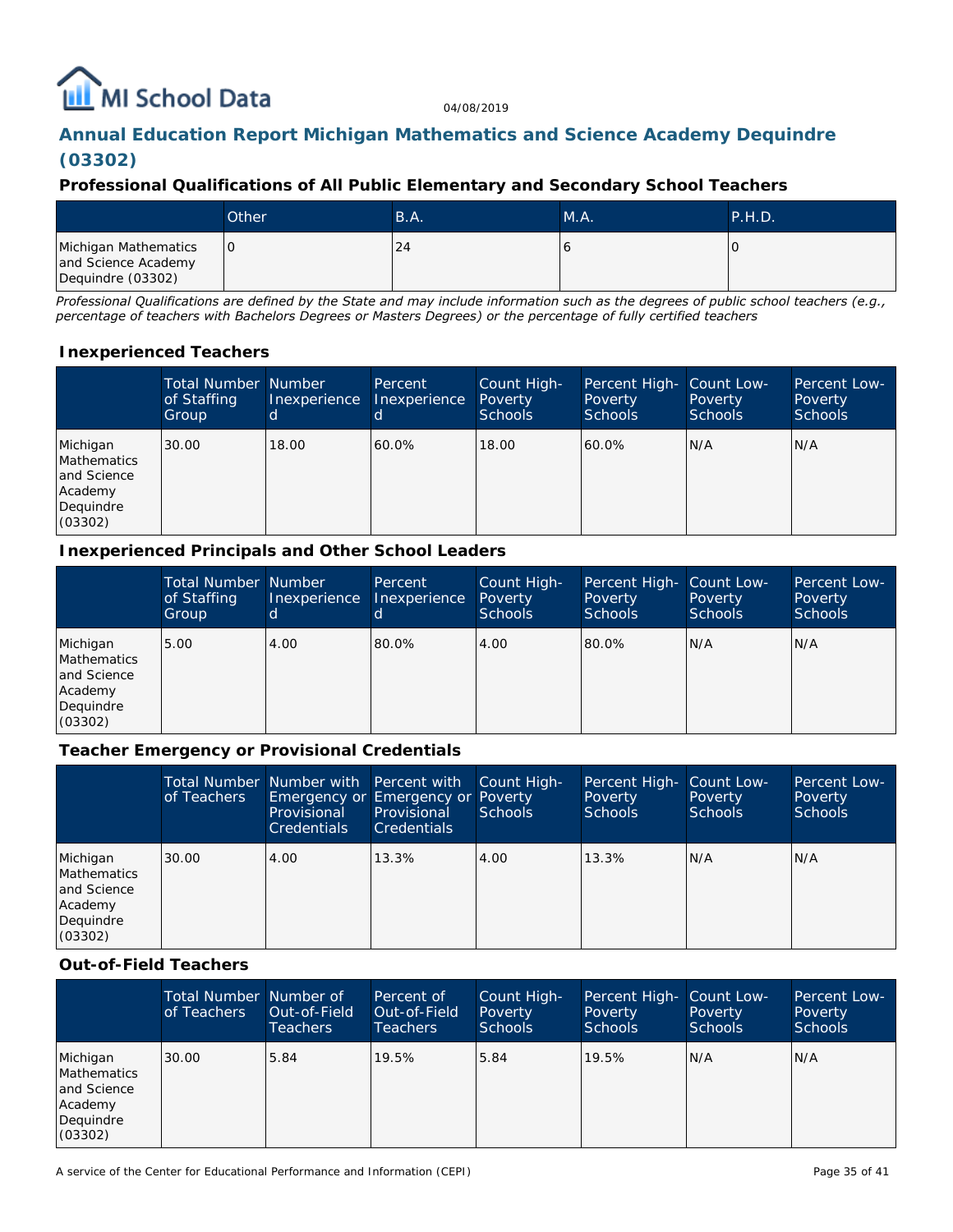

# **Annual Education Report Michigan Mathematics and Science Academy Dequindre (03302)**

### **LEA School Improvement Fund Recipients**

| District Name | School Name | Type of School | <b>Funds Received</b> | Strategies<br>Implemented |
|---------------|-------------|----------------|-----------------------|---------------------------|
| .             |             |                |                       |                           |

No Data to Display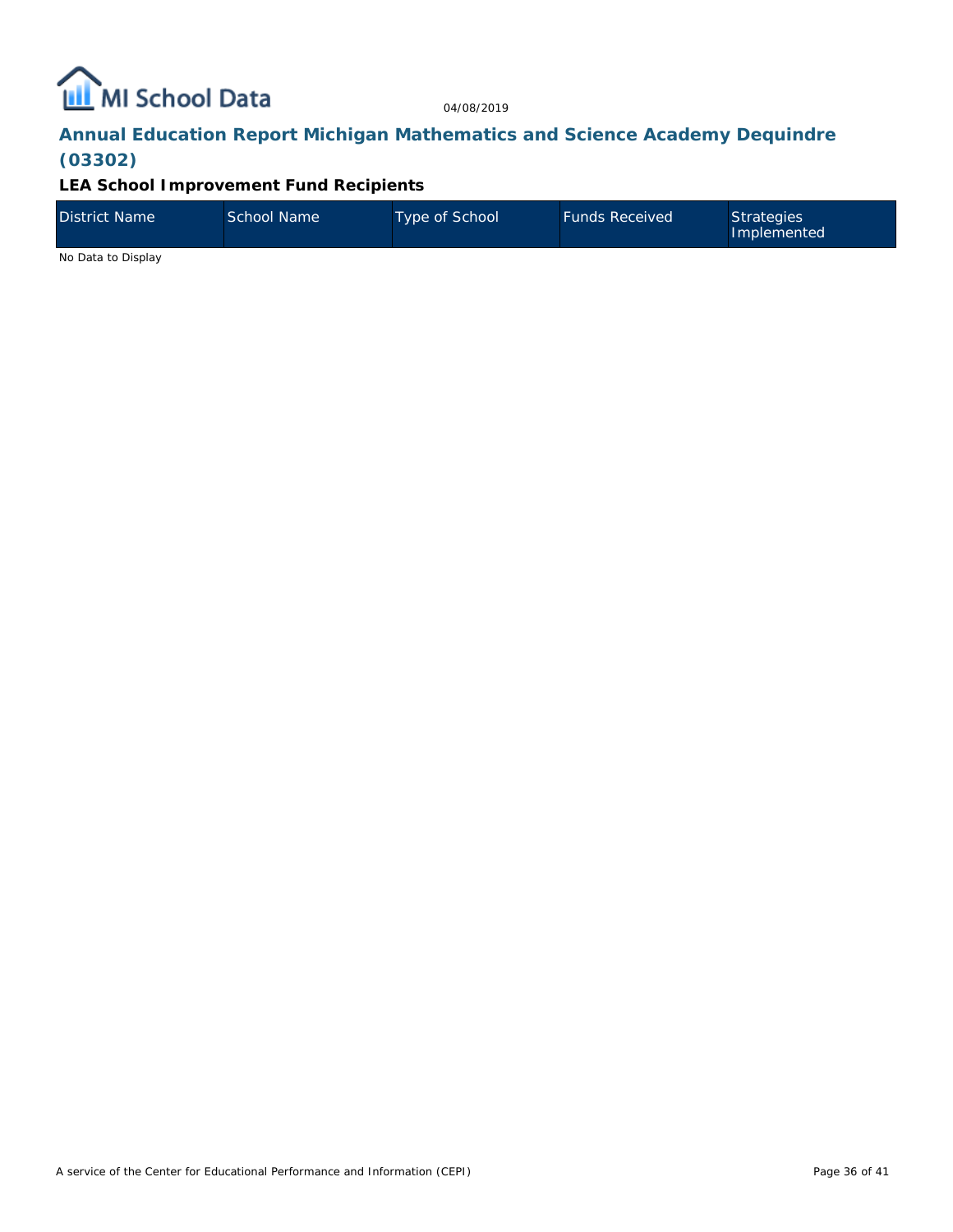# **ILL** MI School Data

04/08/2019

## **Annual Education Report Michigan Mathematics and Science Academy Dequindre (03302)**

### **NAEP Grade 4 Math**

|                                                                                                                                                                                                           | Percent of<br><b>Students</b>              | Percent below<br><b>Basic</b>                         | Percent Basic                                          | Percent Proficient                                    | Percent Advanced                               |
|-----------------------------------------------------------------------------------------------------------------------------------------------------------------------------------------------------------|--------------------------------------------|-------------------------------------------------------|--------------------------------------------------------|-------------------------------------------------------|------------------------------------------------|
| <b>All Students</b>                                                                                                                                                                                       | 100                                        | 25                                                    | 39                                                     | 28                                                    | $\overline{7}$                                 |
| Male<br>Female                                                                                                                                                                                            | 50<br>50                                   | 25<br>25                                              | 39<br>42                                               | 28<br>26                                              | 7<br>6                                         |
| National Lunch<br>Program Eligibility<br>Eligible<br>Not Eligible<br>Info not available                                                                                                                   | 48<br>43<br>1                              | 40<br>12<br>$\ddagger$                                | 42<br>36<br>$\ddagger$                                 | 17<br>39<br>$\ddagger$                                | 2<br>13<br>$\ddagger$                          |
| Race/Ethnicity<br>White<br><b>Black or African</b><br>American<br>Hispanic<br>Asian<br>American Indian or<br>Alaska Native<br>Native Hawaiian or<br><b>Other Pacific</b><br>Islander<br>Two or More Races | 65<br>17<br>8<br>5<br>‡<br>$\ddagger$<br>4 | 17<br>55<br>39<br>9<br>$\ddagger$<br>$\ddagger$<br>24 | 41<br>36<br>43<br>21<br>$\ddagger$<br>$\ddagger$<br>37 | 34<br>9<br>15<br>42<br>$\ddagger$<br>$\ddagger$<br>26 | 8<br>4<br>28<br>$\ddagger$<br>$\ddagger$<br>12 |
| Student classified as<br>having a disability<br><b>SD</b><br>Not SD                                                                                                                                       | 11<br>89                                   | 59<br>21                                              | 28<br>40                                               | 11<br>30                                              | 2<br>8                                         |
| Student is an English<br>Language Learner<br><b>ELL</b><br>Not ELL                                                                                                                                        | 8<br>92                                    | 41<br>24                                              | 40<br>39                                               | 16<br>29                                              | 2<br>8                                         |

*‡ Reporting Standards not met. Note: Observed differences are not necessarily statistically significant. Detail may not sum to total because of rounding. SOURCE: U.S. Department of Education. Institute for Education Sciences. National Center for Education Statistics. National Assessment of Educational Progress (NAEP) 2017 Mathematics Achievement.*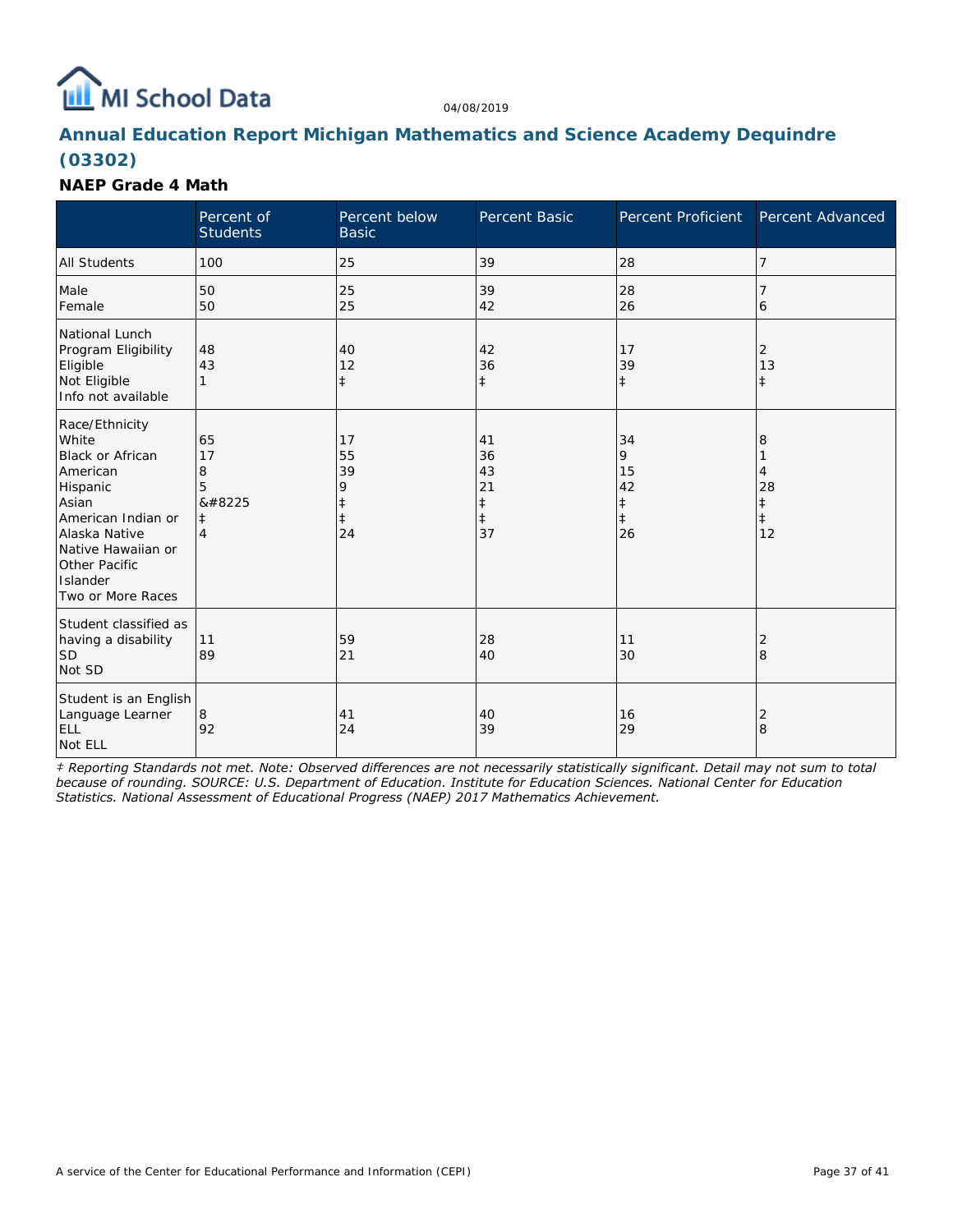# **ILL** MI School Data

04/08/2019

## **Annual Education Report Michigan Mathematics and Science Academy Dequindre (03302)**

### **NAEP Grade 8 Math**

|                                                                                                                                                                                                           | Percent of<br><b>Students</b> | Percent below<br><b>Basic</b>                          | Percent Basic                                          | Percent Proficient                                    | Percent Advanced                                  |
|-----------------------------------------------------------------------------------------------------------------------------------------------------------------------------------------------------------|-------------------------------|--------------------------------------------------------|--------------------------------------------------------|-------------------------------------------------------|---------------------------------------------------|
| <b>All Students</b>                                                                                                                                                                                       | 100                           | 33                                                     | 35                                                     | 22                                                    | 9                                                 |
| Male<br>Female                                                                                                                                                                                            | 51<br>49                      | 35<br>32                                               | 34<br>37                                               | 21<br>23                                              | 10<br>$\overline{7}$                              |
| National Lunch<br>Program Eligibility<br>Eligible<br>Not Eligible<br>Info not available                                                                                                                   | 41<br>58<br>1                 | 52<br>20<br>$\ddagger$                                 | 32<br>38<br>$\ddagger$                                 | 13<br>29<br>$\ddagger$                                | 2<br>13<br>$\ddagger$                             |
| Race/Ethnicity<br>White<br><b>Black or African</b><br>American<br>Hispanic<br>Asian<br>American Indian or<br>Alaska Native<br>Native Hawaiian or<br><b>Other Pacific</b><br>Islander<br>Two or More Races | 71<br>15<br>$\pm$<br>3        | 26<br>67<br>48<br>13<br>$\ddagger$<br>$\ddagger$<br>40 | 38<br>24<br>36<br>23<br>$\ddagger$<br>$\ddagger$<br>38 | 27<br>8<br>12<br>27<br>$\ddagger$<br>$\ddagger$<br>16 | 10<br>1<br>3<br>38<br>$^\ddag$<br>$\ddagger$<br>6 |
| Student classified as<br>having a disability<br><b>SD</b><br>Not SD                                                                                                                                       | 46<br>58                      | 45<br>20                                               | 37<br>38                                               | 15<br>29                                              | 3<br>13                                           |
| Student is an English<br>Language Learner<br><b>ELL</b><br>Not ELL                                                                                                                                        | 6<br>94                       | 75<br>31                                               | 23<br>26                                               | 2<br>24                                               | $\#$<br>9                                         |

*‡ Reporting Standards not met. NOTE: Observed differences are not necessarily statistically significant. Detail may not sum to total because of rounding. SOURCE: U.S. Department of Education. Institute for Education Sciences. National Center for Education Statistics. National Assessment of Educational Progress (NAEP) 2017 Mathematics Achievement.*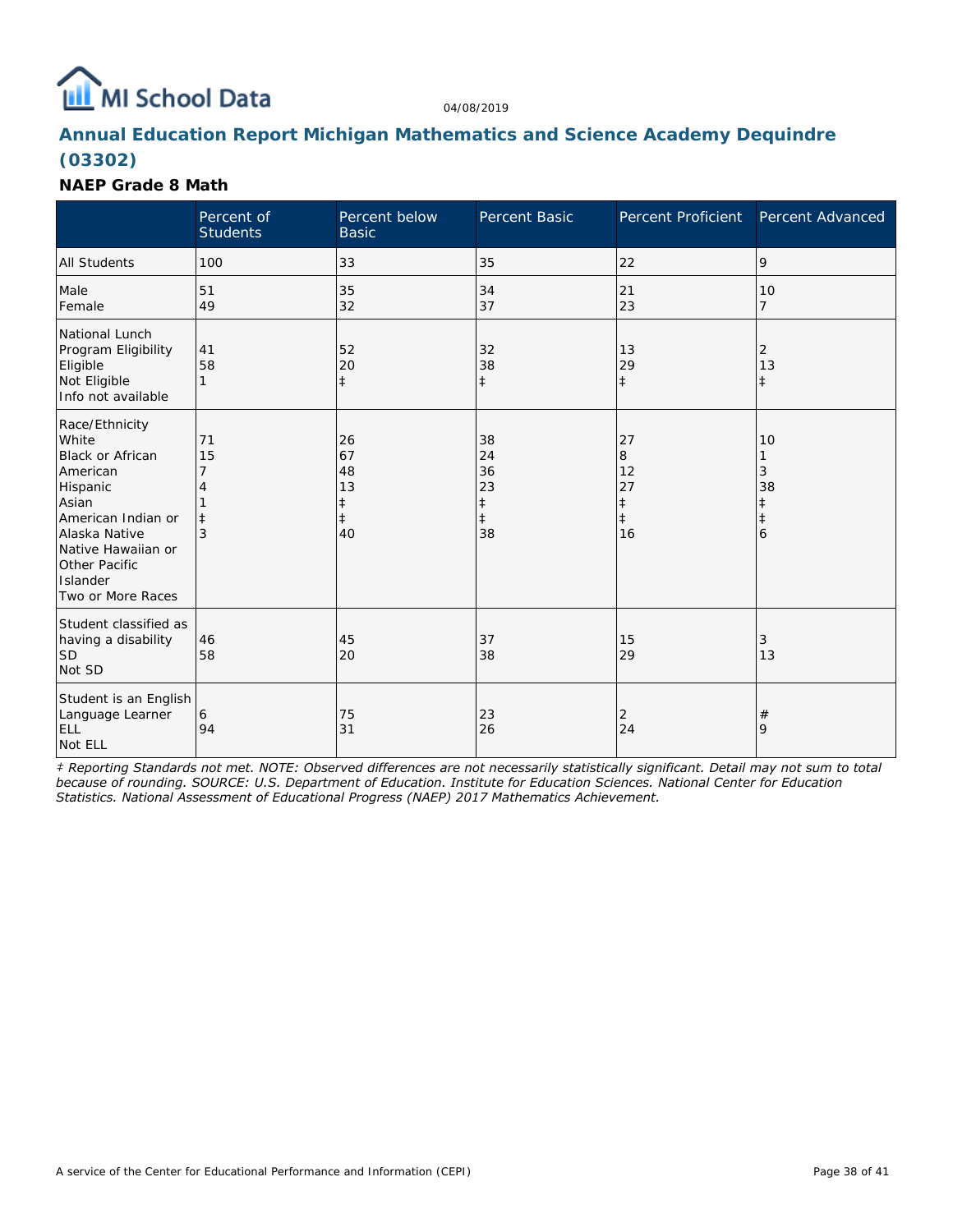

## **Annual Education Report Michigan Mathematics and Science Academy Dequindre (03302)**

### **NAEP Grade 4 Reading**

|                                                                                                                                                                                                    | Percent of<br><b>Students</b> | Percent below<br><b>Basic</b>                          | Percent Basic                                          | Percent Proficient                                    | Percent Advanced                               |
|----------------------------------------------------------------------------------------------------------------------------------------------------------------------------------------------------|-------------------------------|--------------------------------------------------------|--------------------------------------------------------|-------------------------------------------------------|------------------------------------------------|
| <b>All Students</b>                                                                                                                                                                                | 100                           | 33                                                     | 35                                                     | 22                                                    | 9                                              |
| Male<br>Female                                                                                                                                                                                     | 51<br>49                      | 35<br>32                                               | 34<br>37                                               | 21<br>23                                              | 10<br>$\overline{7}$                           |
| National Lunch<br>Program Eligibility<br>Eligible<br>Not Eligible<br>Info not available                                                                                                            | 41<br>58<br>$\mathbf{1}$      | 52<br>20<br>$\ddagger$                                 | 32<br>38<br>$\ddagger$                                 | 13<br>29<br>$\ddagger$                                | 2<br>13<br>$\ddagger$                          |
| Race/Ethnicity<br>White<br><b>Black or African</b><br>American<br>Hispanic<br>Asian<br>American Indian or<br>Alaska Native<br>Native Hawaiian or<br>Other Pacific<br>Islander<br>Two or More Races | 71<br>15<br>$\pm$<br>3        | 26<br>67<br>48<br>13<br>$\ddagger$<br>$\ddagger$<br>40 | 38<br>24<br>36<br>23<br>$\ddagger$<br>$\ddagger$<br>38 | 27<br>8<br>12<br>27<br>$\ddagger$<br>$\ddagger$<br>16 | 10<br>3<br>38<br>$\ddagger$<br>$\ddagger$<br>6 |
| Student classified as<br>having a disability<br><b>SD</b><br>Not SD                                                                                                                                | 46<br>58                      | 45<br>20                                               | 37<br>38                                               | 15<br>29                                              | 3<br>13                                        |
| Student is an English<br>Language Learner<br><b>ELL</b><br>Not ELL                                                                                                                                 | 6<br>94                       | 75<br>31                                               | 23<br>36                                               | 2<br>24                                               | $\#$<br>9                                      |

*# Rounds to zero*

*‡ Reporting Standards not met. NOTE: Observed differences are not necessarily statistically significant. Detail may not sum to total because of rounding. SOURCE: U.S. Department of Education, Institute of Education Sciences, National Center for Education Statistics, National Assessment of Educational Progress (NAEP), 2017 Reading Assessment.*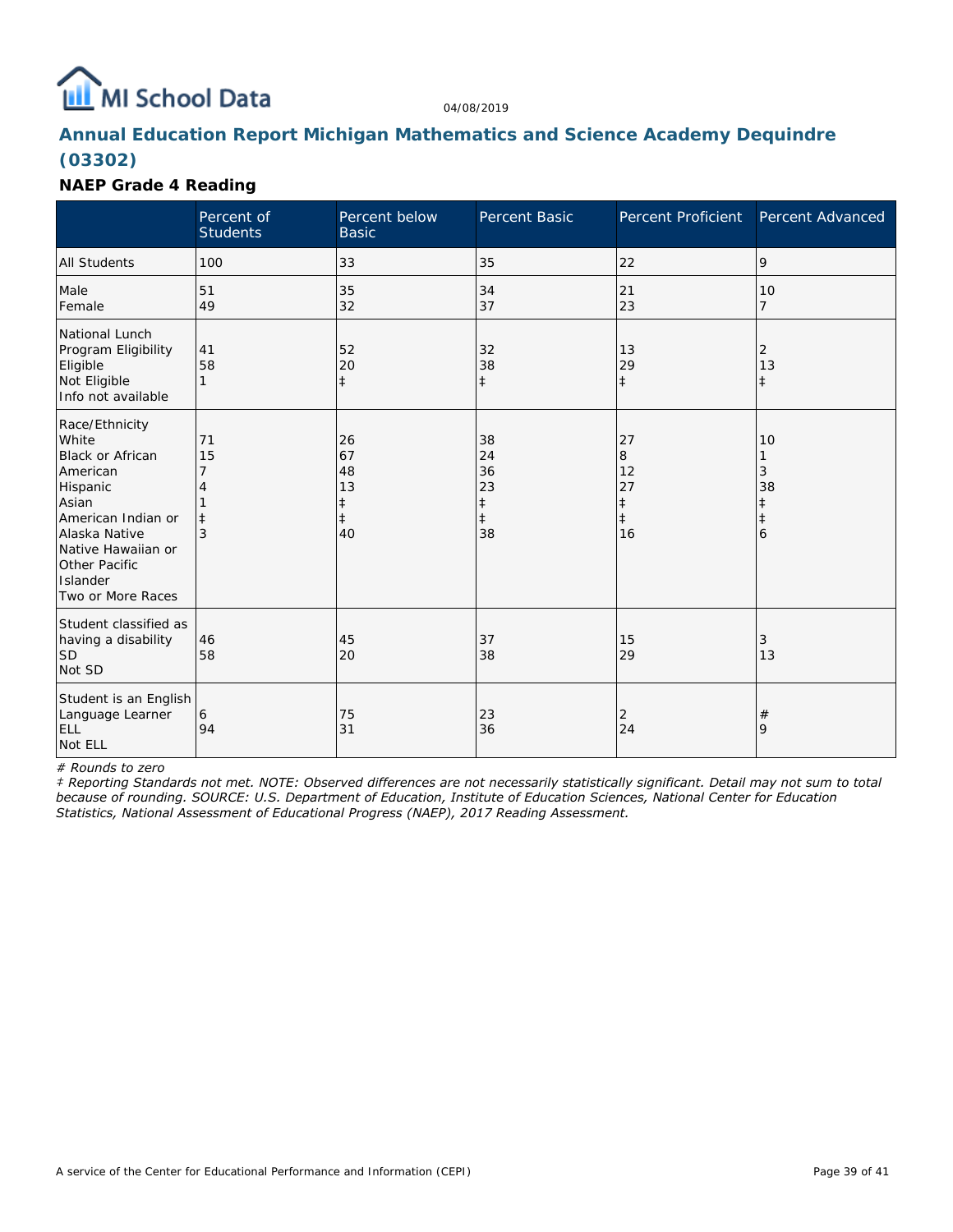

## **Annual Education Report Michigan Mathematics and Science Academy Dequindre (03302)**

### **NAEP Grade 8 Reading**

|                                                                                                                                                                                          | Percent of<br><b>Students</b> | Percent below<br><b>Basic</b>                          | <b>Percent Basic</b>                                   | Percent Proficient                                    | Percent Advanced                               |
|------------------------------------------------------------------------------------------------------------------------------------------------------------------------------------------|-------------------------------|--------------------------------------------------------|--------------------------------------------------------|-------------------------------------------------------|------------------------------------------------|
| <b>All Students</b>                                                                                                                                                                      | 100                           | 33                                                     | 35                                                     | 22                                                    | 9                                              |
| Male<br>Female                                                                                                                                                                           | 51<br>49                      | 35<br>32                                               | 34<br>37                                               | 21<br>23                                              | 10<br>$\overline{7}$                           |
| National Lunch<br>Program Eligibility<br>Eligible<br>Not Eligible<br>Info not available                                                                                                  | 41<br>58<br>$\mathbf{1}$      | 52<br>20<br>$\ddagger$                                 | 32<br>38<br>$\ddagger$                                 | 13<br>29<br>$\ddagger$                                | 2<br>13<br>$\ddagger$                          |
| Race/Ethnicity<br>White<br><b>Black or Afican</b><br>American<br>Hispanic<br>Asian/Native<br>Hawaiian or Pacific<br>Islander<br>American Indian or<br>Alaska Native<br>Two or More Races | 71<br>15<br>$\ddagger$<br>3   | 26<br>67<br>48<br>13<br>$\ddagger$<br>$\ddagger$<br>40 | 38<br>24<br>36<br>23<br>$\ddagger$<br>$\ddagger$<br>38 | 27<br>8<br>12<br>27<br>$\ddagger$<br>$\ddagger$<br>16 | 10<br>3<br>38<br>$\ddagger$<br>$\ddagger$<br>6 |
| Student classified as<br>having a disability<br><b>SD</b><br>Not SD                                                                                                                      | 46<br>58                      | 45<br>20                                               | 37<br>38                                               | 15<br>29                                              | 3<br>13                                        |
| Student is an English<br>Language Learner<br><b>ELL</b><br>Not ELL                                                                                                                       | 6<br>94                       | 75<br>31                                               | 23<br>36                                               | 2<br>24                                               | $\#$<br>9                                      |

*# Rounds to zero*

*‡ Reporting Standards not met. NOTE: Observed differences are not necessarily statistically significant. Detail may not sum to total because of rounding. SOURCE: U.S. Department of Education, Institute of Education Sciences, National Center for Education Statistics, National Assessment of Educational Progress (NAEP), 2017 Reading Assessment.*